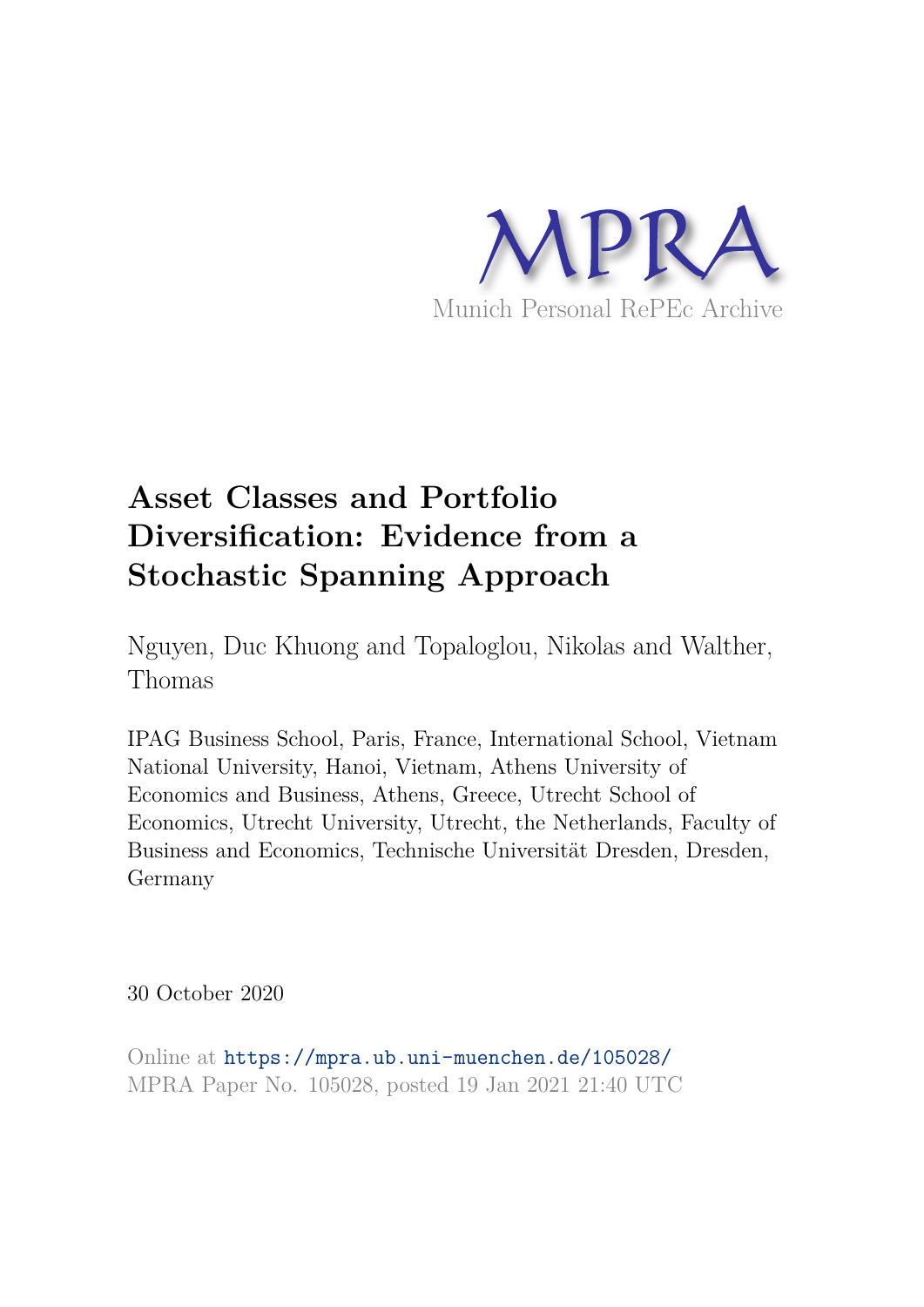## Asset Classes and Portfolio Diversification: Evidence from a Stochastic Spanning Approach

Duc Khuong Nguyen<sup>a,b,\*</sup>, Nikolas Topaloglou<sup>a,c</sup>, Thomas Walther<sup>d,e</sup>

a IPAG Business School, Paris, France

b International School, Vietnam National University, Hanoi, Vietnam

<sup>c</sup>Athens University of Economics and Business, Athens, Greece

<sup>d</sup>Utrecht School of Economics, Utrecht University, Utrecht, the Netherlands

 $e$ Faculty of Business and Economics, Technische Universität Dresden, Dresden, Germany

First Version: 30 October 2020 This Version: 29 December 2020

#### Abstract

We propose a stochastic spanning approach to assess whether a traditional portfolio of stocks and bonds spans augmented portfolios including commodities, foreign exchange, and real estate. We empirically show that in all seven portfolio combinations, the augmented portfolio is not spanned by the traditional one. Our results are further confirmed by both parametric and non-parametric tests in an out-of-sample setting. Therefore, traditional investors can generally benefit in terms of higher Sharpe ratios from augmenting their portfolio with alternative asset classes. Additional analysis demonstrates that diversification benefits can be explained by the current state of the U.S. economy and stock markets.

Key words: Stochastic Dominance, Stochastic Spanning, Commodities, FX, Real Estate, Diversification.

<sup>∗</sup>Corresponding author. E-mail: duc.nguyen@ipag.fr, Tel.: +33 1 5363 3600.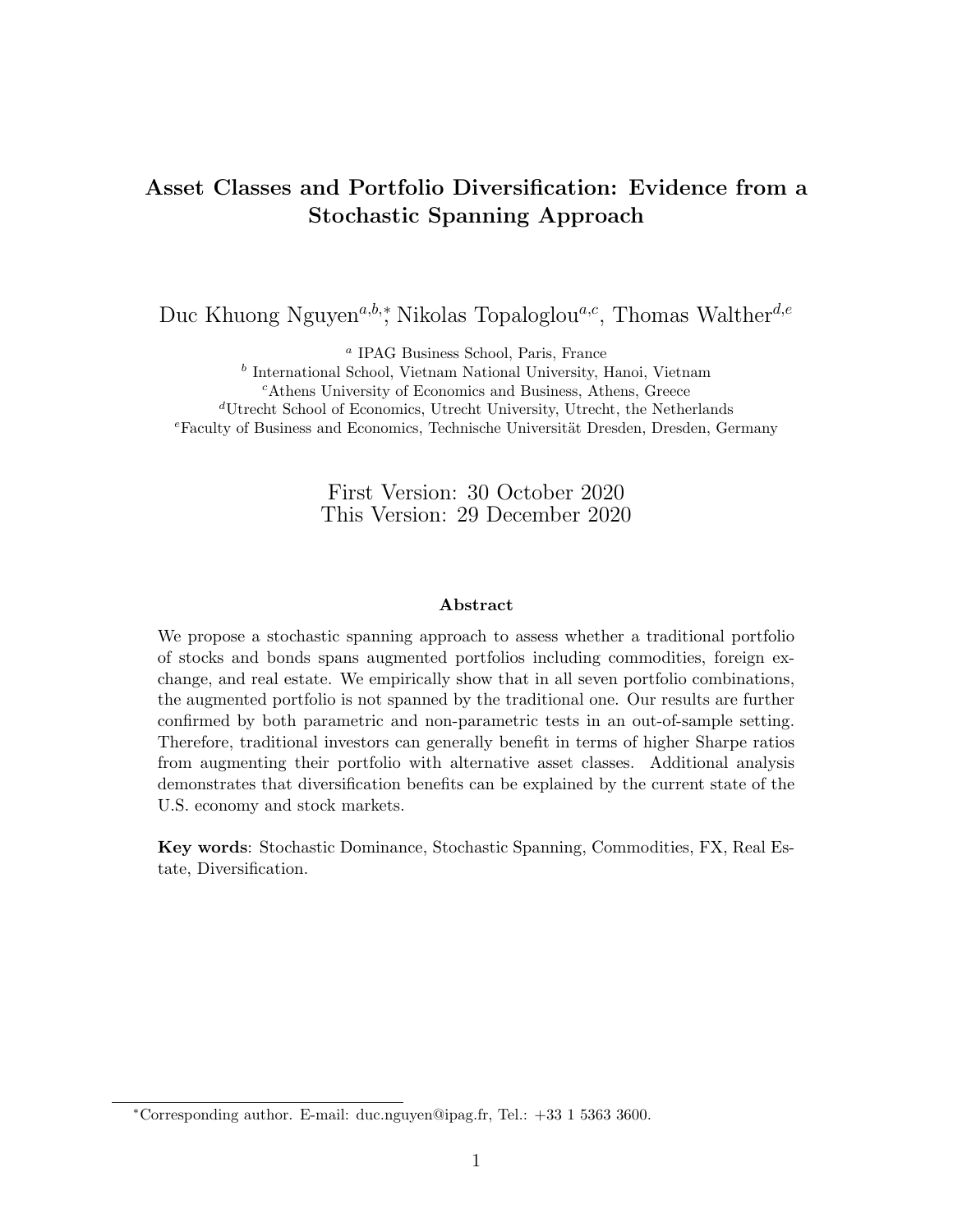## 1. Introduction

Traditionally, U.S. investors focus mostly on stock and bond portfolios.<sup>1</sup> The optimal portion in either asset class and a sufficient number of individual items ensure portfolio diversification and reduce its idiosyncratic risk. Moreover, the possibility of diversifying internationally (Solnik, 1974; Carrieri et al., 2007; Berger et al., 2011; Christoffersen et al., 2012; Liu, 2016) as well as the financialization of alternative asset classes such as commodities and real estate (Tang and Xiong, 2012; Basak and Pavlova, 2016) allow investors to benefit from different return-risk characteristics, and especially from the low correlation of the alternative assets with U.S. stocks or bonds. Along these lines, adding alternative asset classes may thus increase the portfolio's expected return, decrease its risk, and hedge inflation (Adams et al., 2008).

Early research suggests including commodities, real estate, or foreign currencies in the traditional portfolio universe (Friedman, 1971; Bodie and Rosansky, 1980; Eun and Resnick, 1988) and often refers to the aspect of the low or even negative correlation (Gorton and Rouwenhorst, 2006). However, more recent literature is ambiguous regarding potential diversification benefits across asset classes. Daskalaki and Skiadopoulos (2011); Bessler and Wolff (2015) show, for example, that identified in-sample potential benefits do not hold in out-of-sample tests. Gao and Nardari (2018)'s findings suggest that only forward-looking strategies allow gains from adding commodities to a stock-bond portfolio. One of the com-

<sup>1</sup>Boubaker et al. (2018) examine, for example, the asset allocations for 151 state pension funds in the United States from January 1998 to December 2013. The authors show that the shares of stocks and bonds in pension funds' portfolios exceed 80% and less than 20% are allocated to cash, real estate, and alternative investments. This portfolio composition also remains intact over subperiods such as 1998-2001, 2001-2006, 2007-2008, and 2009-2013.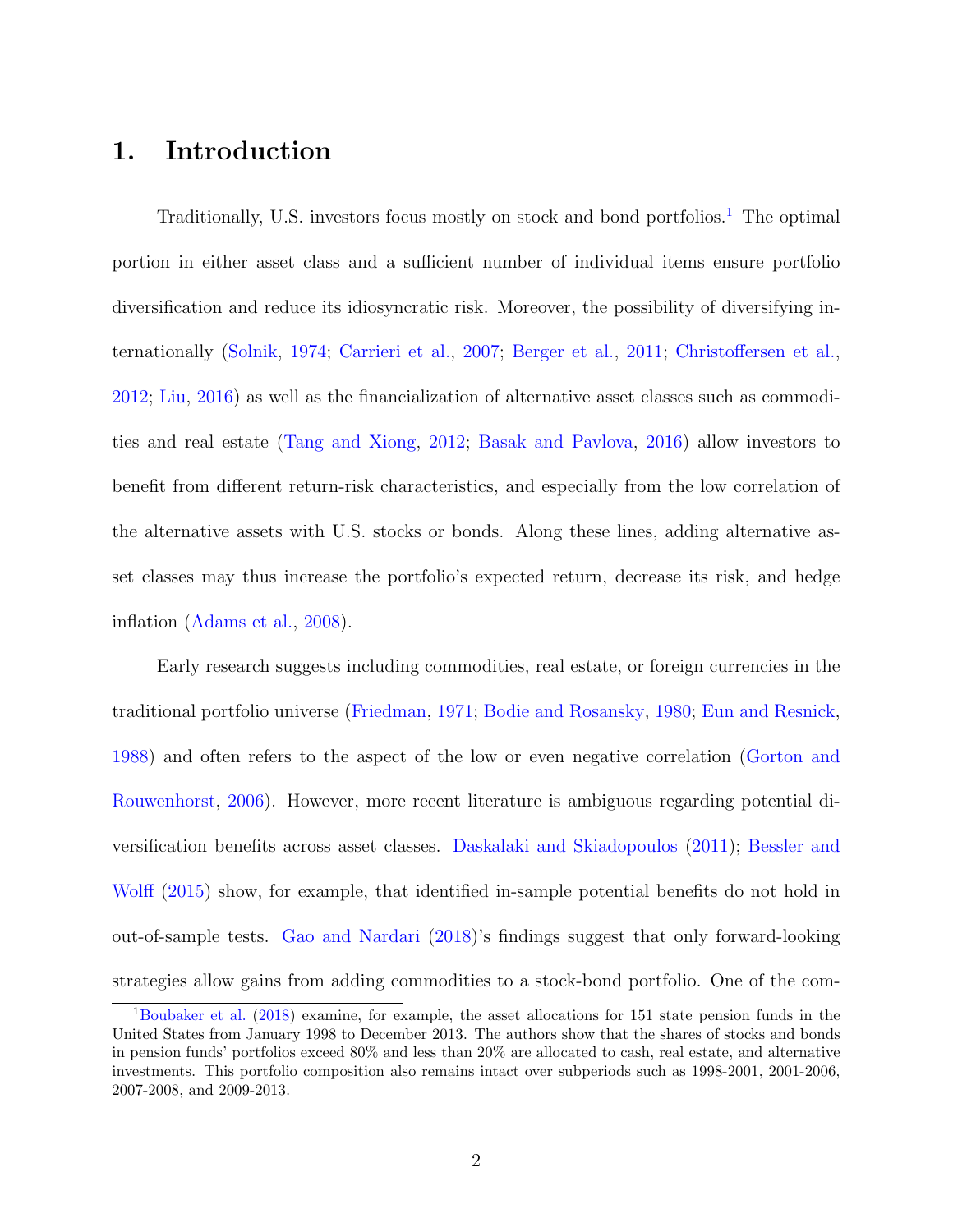mon explanations for the reduced potential of commodity diversification benefits is their increased financialization since 2004, which transformed the formerly negative/low correlations to positive moderate correlations (Adams and Glück, 2015; Bhardwaj et al., 2015). More importantly, despite significant insights and lessons in terms of asset class diversification, conclusions of related past studies are conditional on the choice of asset pricing models as well as their assumptions about return distributions and investor's risk preferences.

In this study, we extend the existing literature on asset class diversification and employ the stochastic spanning approach to test whether commodities, currencies, and real estate should be included in stock-bond portfolios to improve the investment universe of a risk averse investor. The concept of stochastic spanning, introduced by Arvanitis et al. (2019), can be perceived as a model-free alternative to mean-variance (MV) spanning (Huberman and Kandel, 1987) and is useful for portfolio decisions when investment constraints and distributional characteristics of asset class returns are relaxed. It goes beyond the standard stochastic dominance (SD) commonly used for pairwise performance comparison of two particular portfolios and allows, in our case, the examination of whether optimal portfolios augmented by a set of new asset classes outperform a portfolio constructed from bonds and stocks while considering all possible combinations of allocation weights. Many studies on diversification benefits either test only one additional asset class (mostly commodities, see among others, Satyanarayan and Varangis, 1996; Belousova and Dorfleitner, 2012; Bessler and Wolff, 2015) or use funds or indices instead of individual securities of an asset class (e.g., Daskalaki et al., 2017; Gao and Nardari, 2018). Our study, however, considers 14 individual commodity futures and 18 different currency pairs to represent the commodity and foreign exchange (FX) asset classes.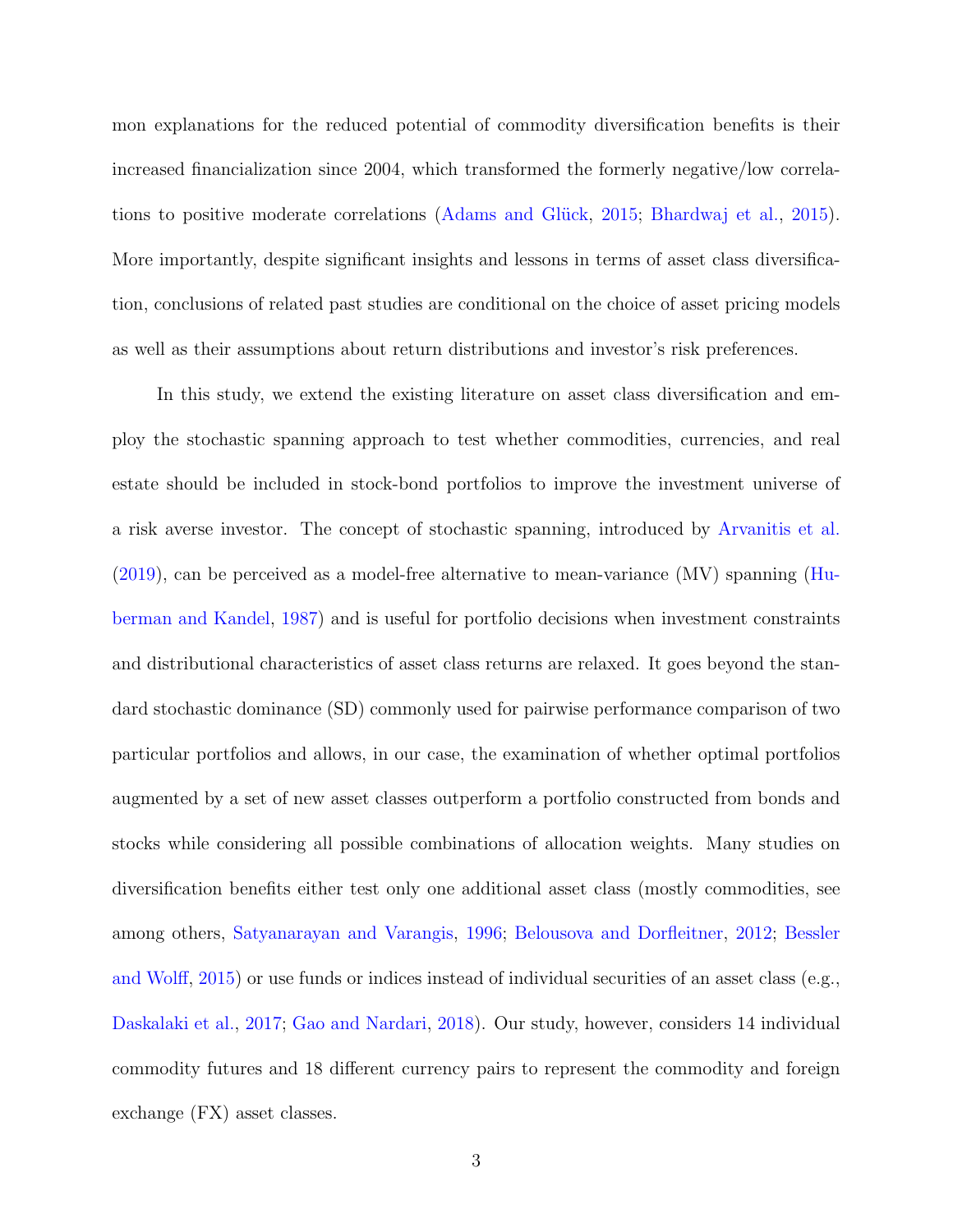We also conduct both in-sample and out-of-sample tests to assess the diversification benefits of alternative asset classes. Using individual commodity futures, FX rates, and a U.S. real estate index, we show that U.S. investors benefit and can improve the risk-adjusted performance, when augmenting their traditional portfolios. In particular, we test seven cases of augmenting stocks and bonds portfolios with additional asset classes both individually and jointly. The in-sample analysis shows striking evidence that traditional portfolios are not able to span any of the seven expanded portfolios. Additionally, parametric and nonparametric tests confirm the in-sample results in an out-of-sample setting. In an attempt to investigate the factors driving the return differences between augmented and traditional portfolios, we document that although they vary across seven portfolio designs, the key drivers of diversification benefits from adding new asset classes are the Leading Index for the United States (LIUS) (all cases), MSCI world market returns (5 cases), implied volatility (VIX) in the US equity market (5 cases), 10-year Treasury bond returns (4 cases), Global Real Economic Activity (GREA, 3 cases), 3-month Treasury bill rate (3 cases), and Global Economic Policy Uncertainty (GEPU, 2 cases). When all regressors are included, the most important driving force is the return on the world stock market, followed by the LIUS, GREA, T-bill rate, and 10-year T-bond returns. As an illustration, the results with respect to the MSCI world market index and LUIS indicate that benefits of asset class diversification are reduced when stock markets are booming and the economy is expected to grow.

Overall, this study provides three contributions to the related literature. First, unlike previous works that mainly address the issue of asset class diversification from asset pricing perspectives, market co-movement, and MV framework as discussed in Arouri et al. (2014), our proposed approach based on stochastic spanning constructs optimal portfolios (with and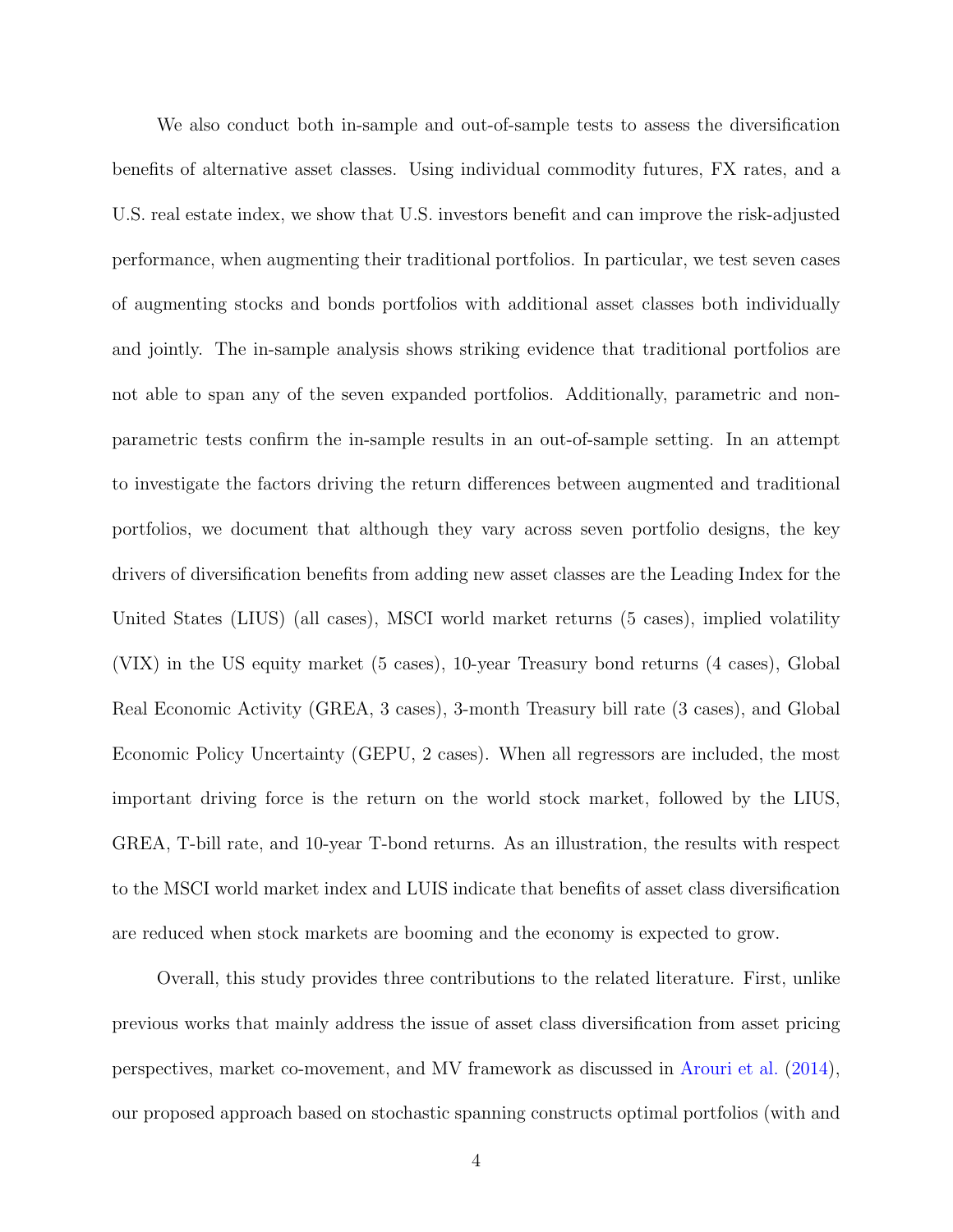without alternative asset classes) in a non-parametric way and compare their performance. Indeed, whereas the majority of previous studies in the literature use standard MV criteria to construct optimal portfolios<sup>2</sup>, its use is questionable for portfolio selection if investment returns are not normally distributed or if the utility functions are not quadratic. Most of the assets in our sample depict such non-normality with high volatility, skewness, and kurtosis. Moreover, it is commonly known that the MV criterion is consistent with expected utility for elliptical distributions such as the normal distribution (Chamberlain, 1983; Owen and Rabinovitch, 1983; Berk, 1997), but it has limited economic meaning when the probability distribution cannot be characterized completely by its location and scale.<sup>3</sup> Second, the in- and out-of-sample statistical finding that the optimal stock-bond portfolio is always spanned by the augmented portfolio with either commodity futures, currencies, or real estate (and any combination of them) shows that the augmented portfolio is a good option for risk-averse investors to help diversify their portfolio risks from a long-term perspective. This result is important as the diversification benefits across asset classes have not been statistically proved, particularly when the number of assets considered is high. Third, we propose the first attempt to identify the finance and macroeconomic factors that drive the superior performance of the augmented portfolios. In the related literature, studies such as Pukthuanthong et al. (2019) have searched for the priced risk factors that determine portfolio returns in the cross-section, but little is known about factors underlying the asset class diversification benefits.

The remainder of the paper is organized as follows. Section 2 briefly reviews the lit-

<sup>2</sup>Exceptions are Kroencke et al. (2014); Daskalaki et al. (2017); Henriksen (2018); Henriksen et al. (2019).

<sup>3</sup>For example, the monthly returns of many stocks exhibit positive skewness. The phenomena of skewness preferences and loss aversion have attracted much attention from financial economists (Harvey and Siddique, 2000).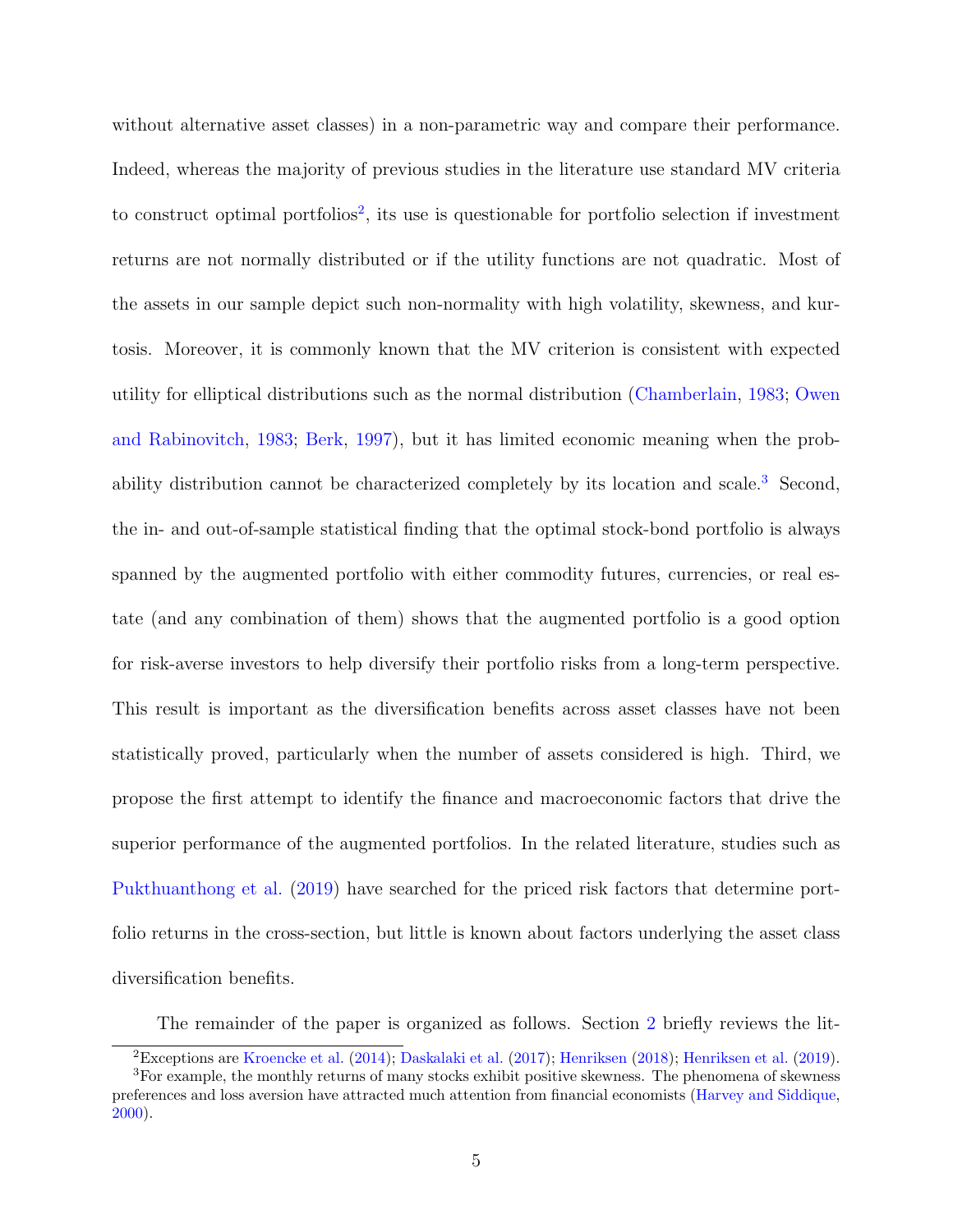erature on diversification benefits from investing in commodity, currency, and real estate markets. Section 3 presents the concept of stochastic spanning and introduces the corresponding test. Section 4 discusses the empirical findings. Section 5 concludes the paper.

## 2. Literature Review on Diversification Benefits

Regarding the inclusion of additional asset classes in a traditional portfolio of stocks and bonds, the literature covers two main advantages: (i) diversification benefits, that is, an investor yields a higher premium for the same level of risk or can reduce her risk exposure without sacrificing any return; and (ii) inflation hedge capabilities, meaning that the appended asset class reduces the risk of unanticipated inflation due to its positive correlation with consumer prices. Adams et al. (2008) note that the inflation hedging capability also implies the dynamic behavior of commodity futures returns through business cycles. Thus, diversification benefits are expected to vary through time. In what follows, our review focuses on the diversification benefits of commodity, currency, and real estate asset classes.

#### Commodities

Commodities and especially commodity futures have long been seen as a perfect diversification tool because of their low correlation with stocks and bonds (Bodie and Rosansky, 1980; Anson, 1998). Along this line, Gorton and Rouwenhorst (2006) conclude that the diversification benefits from commodities are partially because of their hedging ability against inflation and the counter-cyclical returns compared with stocks and bonds (see also Bjornson and Carter, 1997; Scherer and He, 2008). The inflation-hedge potential is even used for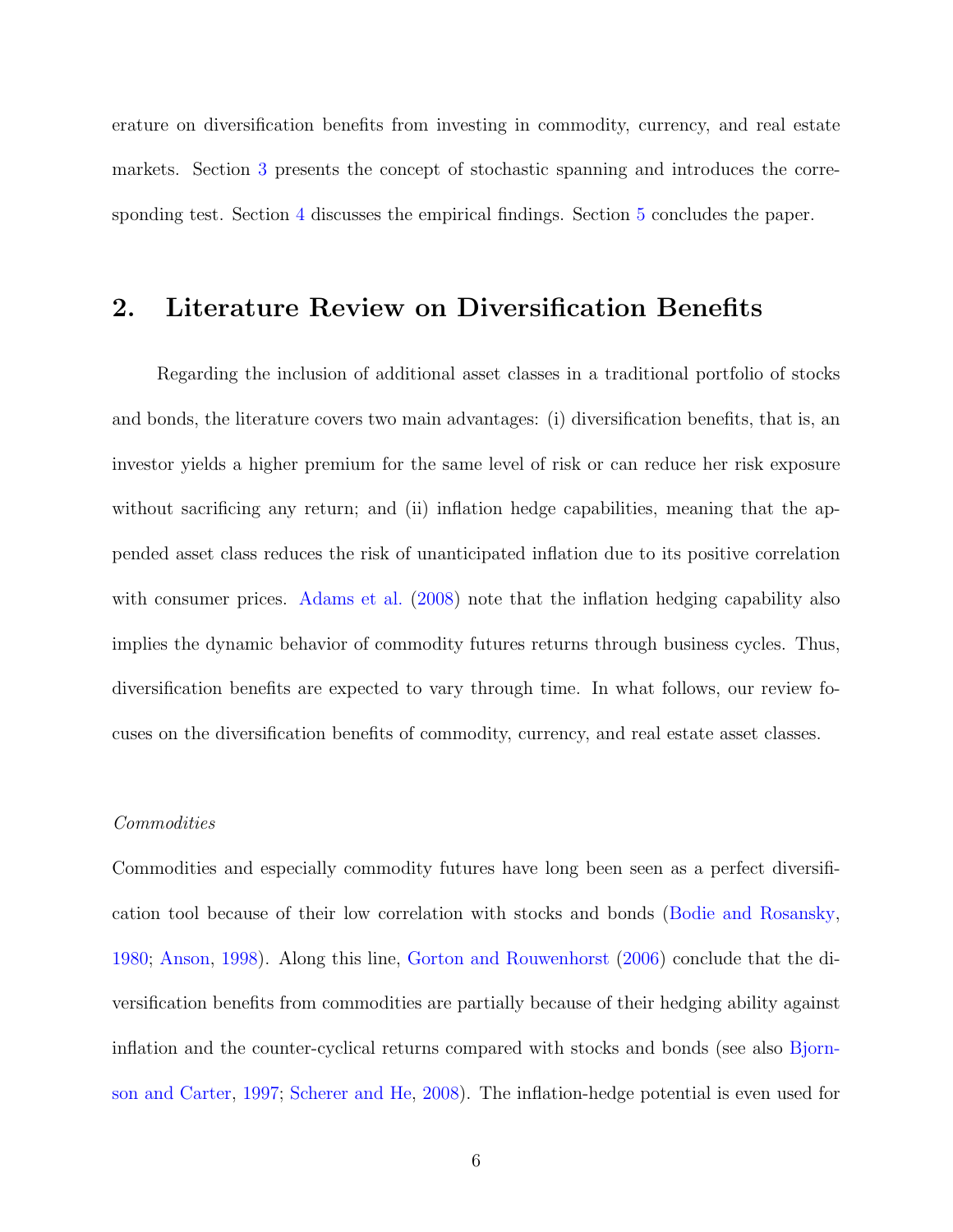tactical asset allocation (Jensen et al., 2000, 2002).

Several studies have examined individual commodity futures. Galvani and Plourde (2010) show that energy commodities do not help to diversify energy stock portfolios. Geman and Kharoubi (2008) provide evidence that when the right "time-to-maturity" is chosen, WTI oil futures provide diversification benefits to stock-bond portfolios during bull and bear markets. Belousova and Dorfleitner (2012) find evidence to support the valuable diversification gains of several individual commodities, despite their diversification contributions being dissimilar. You and Daigler (2013) find diversification benefits for individual commodities for a traditional stock-bond portfolio within an optimal Markowitz universe. More recently, Bessler and Wolff (2015) analyze different commodity groups and especially find that commodity indices, metals, and energy commodities offer diversification benefits, whereas agricultural commodities do not. In the meanwhile, these authors note that out-of-sample Sharpe ratios are much smaller than in-sample ones. By contrast, limited diversification benefits of alternative asset classes are provided in, among others, Cheung and Miu (2010) and Huang and Zhong (2013). For example, Cheung and Miu (2010) show that diversification benefits of commodity futures are only present during bull markets. If the equity market is bearish, no diversification benefits from commodities are found for the United States and Canada.

When considering a global portfolio, Satyanarayan and Varangis (1996) conclude that commodities move the efficient frontier upwards and thus provide higher returns for a given risk level. Daskalaki and Skiadopoulos (2011)'s study investigates the potential of commodities for MV and non-MV investors in an in- and out-of-sample setting. Whereas they show that in-sample, non-MV investors can profit from adding commodities to their portfolios, the finding does not hold for the out-of-sample analysis.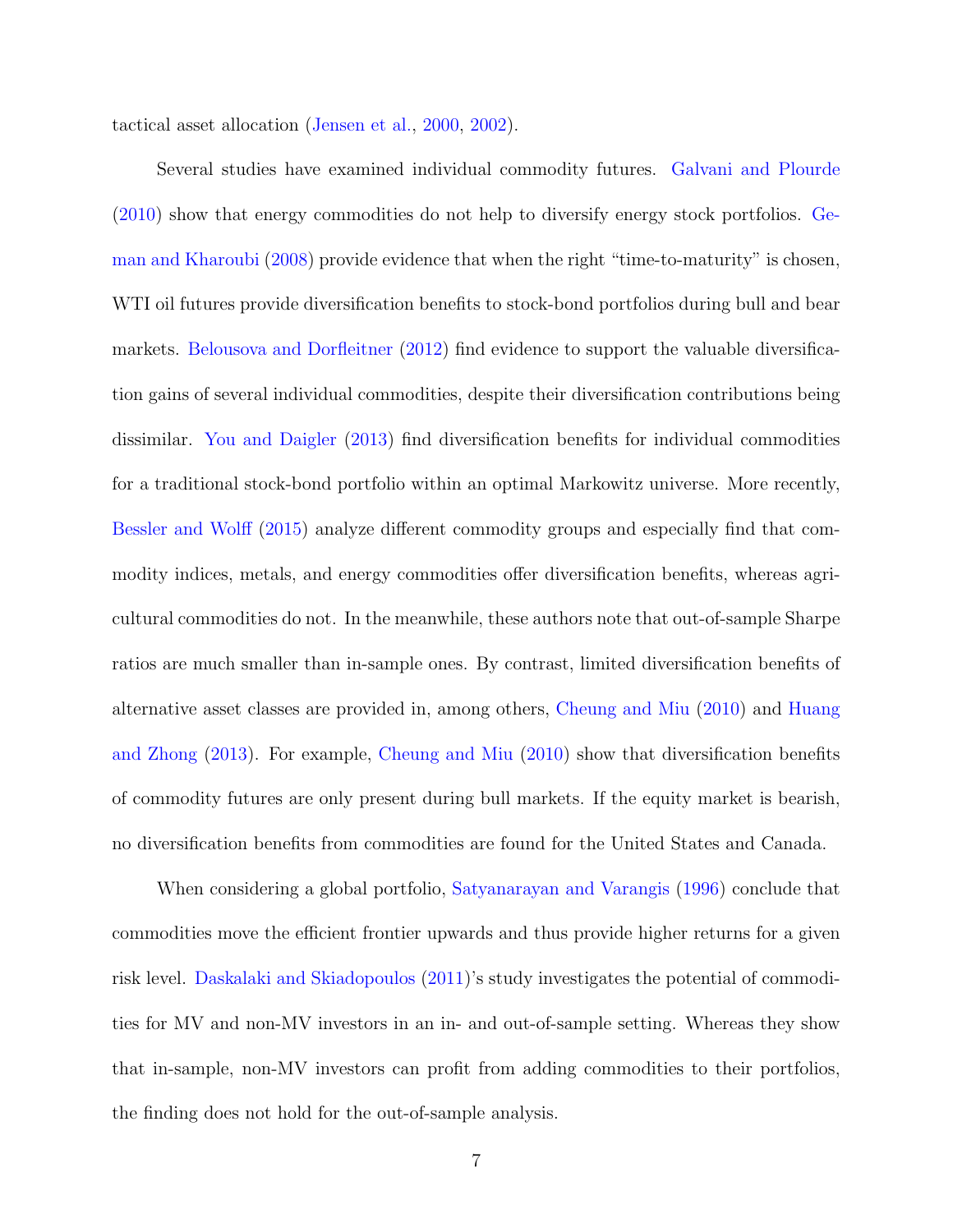Yan and Garcia (2017) and Platanakis et al. (2019) do not find that commodities improve Sharpe ratios in- or out-of-sample. Their findings are in contrast to Daskalaki et al. (2017)'s, which show that commodities can add value to investors' portfolios. In particular, using the SD efficiency approach, the authors show that the results are independent from investors' utility functions. However, both studies agree that using more sophisticated commodity products (e.g. momentum driven indices) results in even better performance.

These hitherto mixed results are challenged by You and Daigler (2010) and Gao and Nardari (2018), who show that exploiting the predictability of higher individual and comoments advocates diversification benefits from commodities for stock-bond portfolios.

#### Foreign exchange

Regarding the diversification benefits of foreign currencies, the literature mostly focuses on hedging the currency risk (e.g., Solnik, 1974; Eun and Resnick, 1988; Glen and Jorion, 1993; de Roon et al., 2003; Campbell et al., 2010). For instance, an early study by Solnik (1974) examines the diversification effect of adding international stocks to a U.S. stock portfolio. Typical investors are assumed to hedge the exchange risk of their international position with a forward exchange contract. Solnik (1974) points out that a portfolio unprotected from exchange risk implicitly speculates on local currencies, but both protected and unprotected portfolios result in lower portfolio risk than a pure domestic portfolio. Eun and Resnick (1988) confirm these findings in an out-of-sample setting for different allocation strategies. Glen and Jorion (1993) investigate the benefits of currency hedging in a similar setting, but also include bonds and consider possible short-selling restrictions. Their results indicate that international diversification and hedging of exchange risk improve the Sharpe ratios.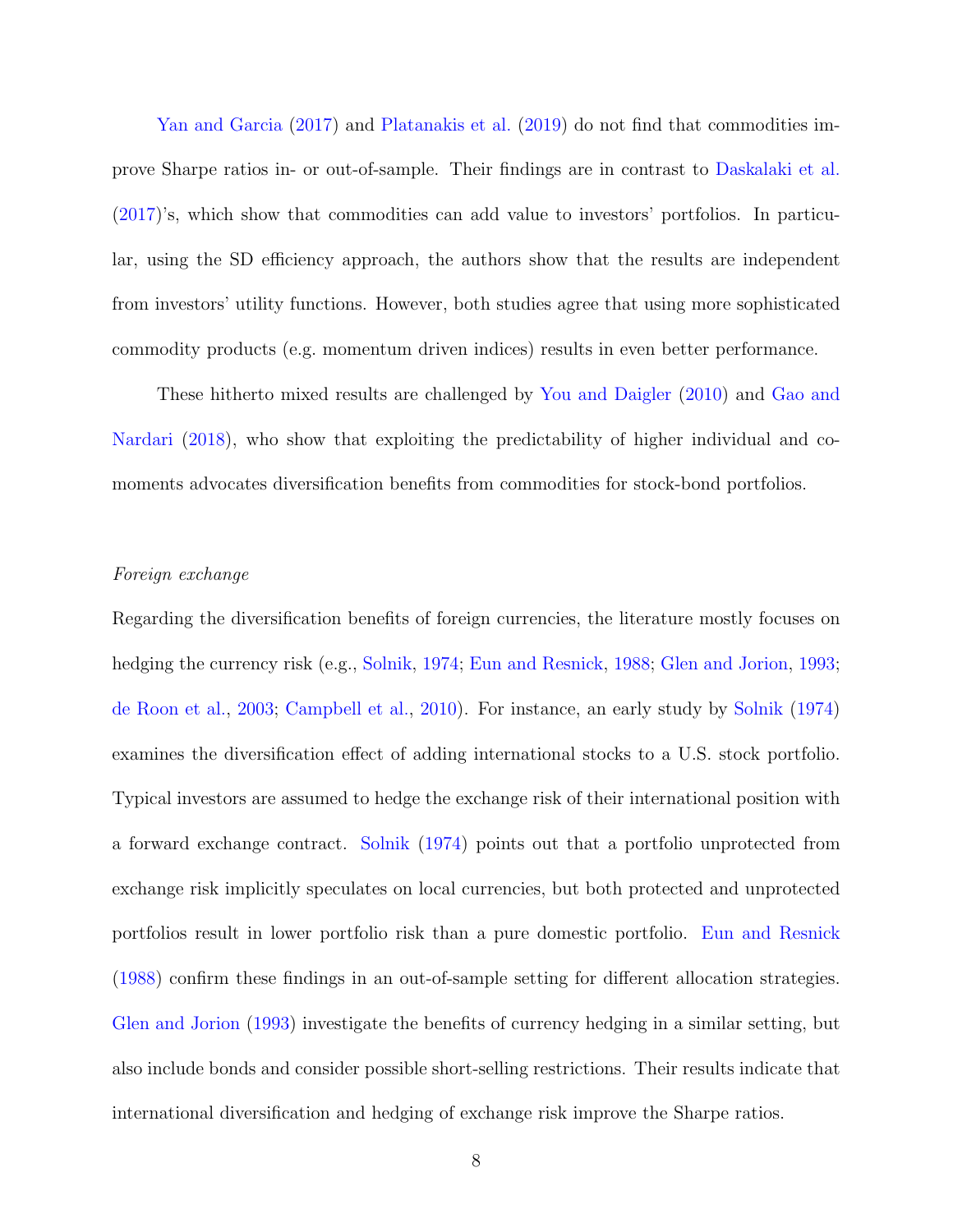Campbell et al. (2010) examine whether an investor can manage the risk of a portfolio of domestic stocks or bonds while taking positions in foreign currency and show that long positions in the US dollar, the Euro, and the Swiss franc as well as short positions in the British pound, the Japanese Yen and the Canadian dollar are optimal currency exposures. In particular, equity risk can be hedged effectively with a long position in the US-Canadian exchange rate. Kroencke et al. (2014) document that global investors can obtain large FX diversification benefits for their stocks and bond portfolios by employing different FX stylebased investment strategies. Moreover, the inclusion of a composite FX strategy was found to increase the out-of-sample Sharpe ratio by 64%. Using a different approach based on spanning tests, de Roon et al. (2003) show that dynamic exchange risk hedging improves an international diversified stock portfolio, both for MV and power utility investors. Cotter et al. (2017) find evidence that currency futures do not improve the performance of a portfolio of stocks, bonds, and T-bills, using a number of portfolio investment strategies.

### Real estate

Early studies in the literature on real estate investments and their diversification benefits for stock and bond portfolios argue that real estate investment can be used as an inflation hedge (Fogler, 1984; Ibbotson and Siegel, 1984) or find mixed results regarding the risk-reduction potential of REITs (Kuhle, 1987). By contrast, Zerbst and Cambon (1984) and Lee (2005) advocate that real estate investments have diversification potential for traditional portfolios because of their negative or low correlation with stocks and bonds. More recent studies such as Hung et al. (2008); Huang and Zhong (2013), and Lizieri (2013) investigate the timevarying nature of diversification with real estate investments and find that it is beneficial,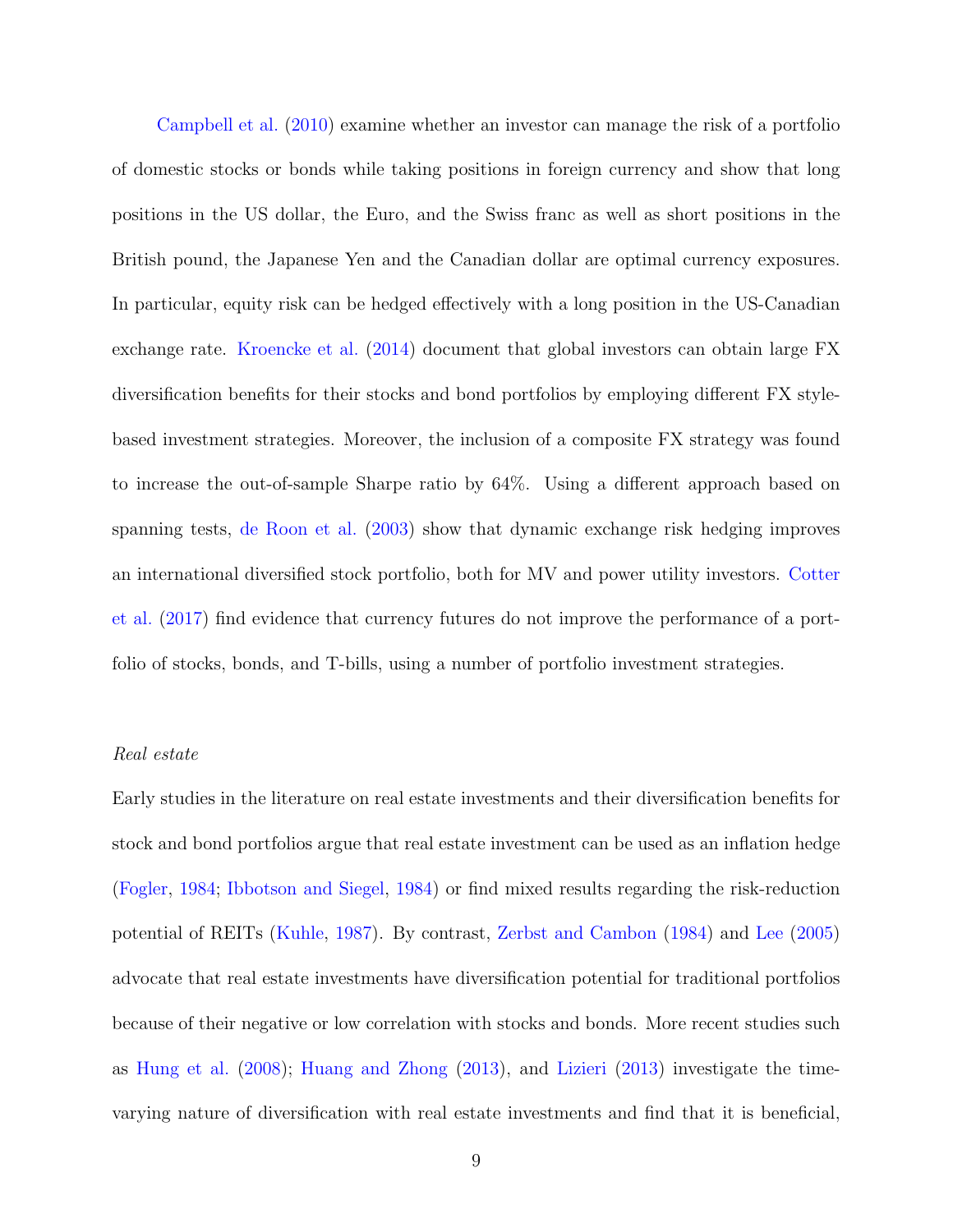but only in times when the equity market is not in distress. Interestingly, Georgiev et al. (2003)'s study concludes that direct real estate investments offer diversification, but REITs do not.

#### Comparison of alternative assets

Some studies have investigated the diversification benefits of adding not only one new asset class, but several asset classes with respect to a traditional stock-bond portfolio. Irwin and Landa (1987) and Ankrim and Hensel (1993) compare the (dis-)advantages of commodity futures and real estate investments and argue that these asset classes offer similar benefits for traditional investors. Using spanning tests, Cotter et al. (2017) provide evidence that commodities as well as FX offer in-sample diversification benefits for traditional portfolios of stocks, bonds, and T-bills. This effect is, however, weakened in their second period (2000– 2014) for commodities, which might be due to the increased financialization of commodity markets (Tang and Xiong, 2012; Adams and Glück, 2015), and does not hold in the out-ofsample testing. An alternative explanation is presented in (Huang and Zhong, 2013) where the authors show that REITs and commodities are not spanned by stocks and bonds before the financial crisis. It is worth noting that the aforementioned studies are challenged by Platanakis et al. (2019)'s study, which finds no potential benefit from adding commodities and real estate into stock-bond portfolios.

Looking at the literature of the past ten years, we find 12 studies that confirm insample diversification benefits across asset classes. However, 14 studies in the same period find mixed results or conclude that there are no benefits for investors from augmenting their portfolios. Turning to the out-of-sample evidence, only four studies confirm diversification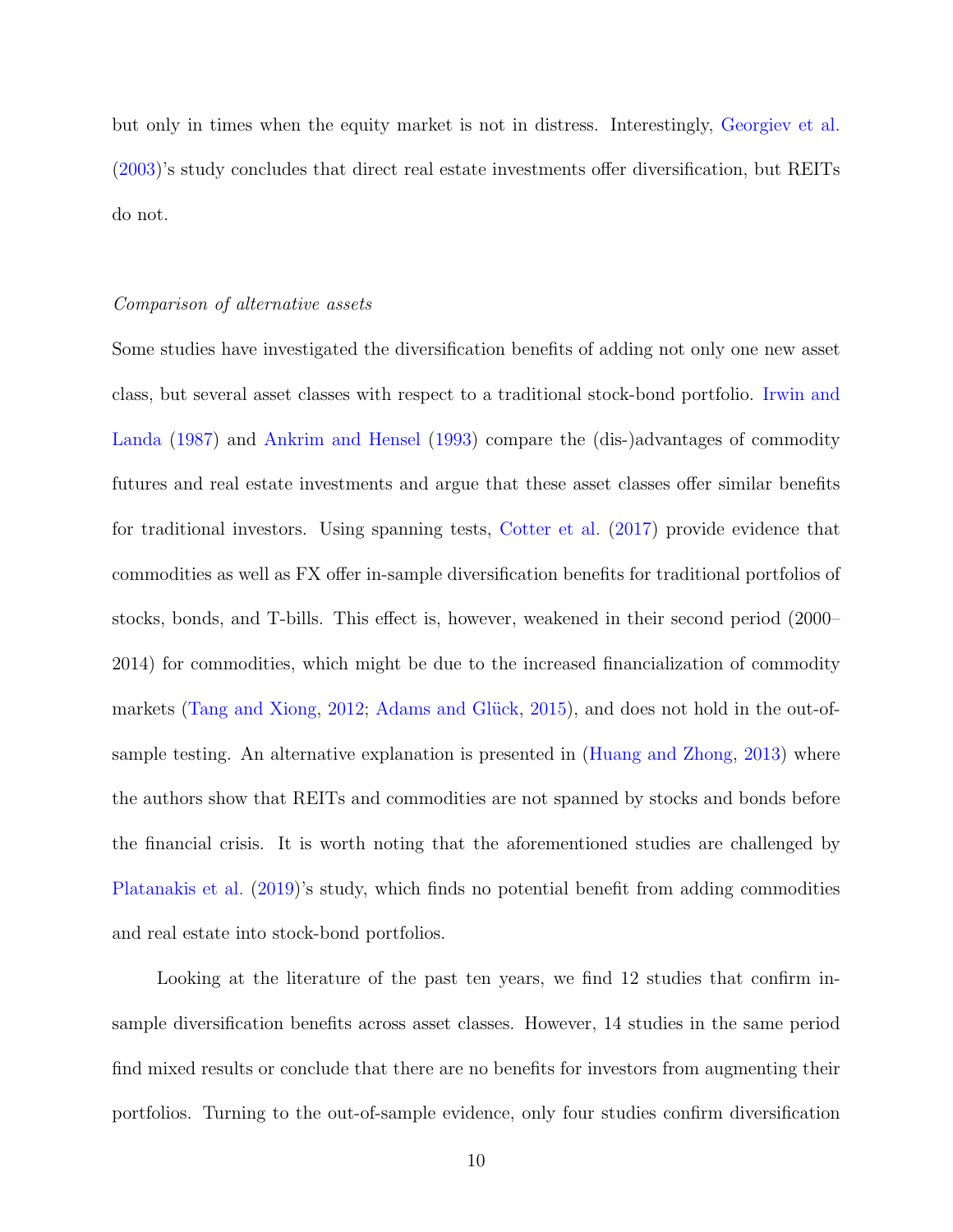benefits, but nine do not, or only partially with exceptions. A table with an overview is provided in the Online Appendix.

## 3. The Stochastic Dominance Approach

In contrast to the MV dominance criterion, which only accounts for the first and second moment of the asset's return distribution, SD is a model-free alternative that takes into account all moments and does not rely on the assumption of any particular distribution. SD compares random variables, such as asset returns, in the sense of stochastic orderings expressing the common preferences of rational decision-makers and is used in many applications in economics and finance (Scaillet and Topaloglou, 2010). Being non-parametric, second order stochastic dominance (SSD) ranks investments based on conditions that characterize decision-making under uncertainty regarding the class of utilities that exhibit non-satiation and risk aversion. SSD is additionally represented by sets of conditions in the form of lower partial moment inequalities between the distributions compared, which essentially represent the risk properties relevant to the aforementioned class of utilities. These conditions are defined by mild non-parametric restrictions on the distributions involved. The non-parametric nature of SSD makes it particularly appealing for asset classes and investment strategies that involve securities with asymmetric risk profiles, like commodities and FX.

SD is traditionally applied for comparing a pair of given prospects, for example, two income distributions or two medical treatments. Davidson and Duclos (2000); Barrett and Donald (2003), and Linton et al. (2005), among others, develop statistical tests for such pairwise comparisons. However, investors are not necessarily limited to only two securities.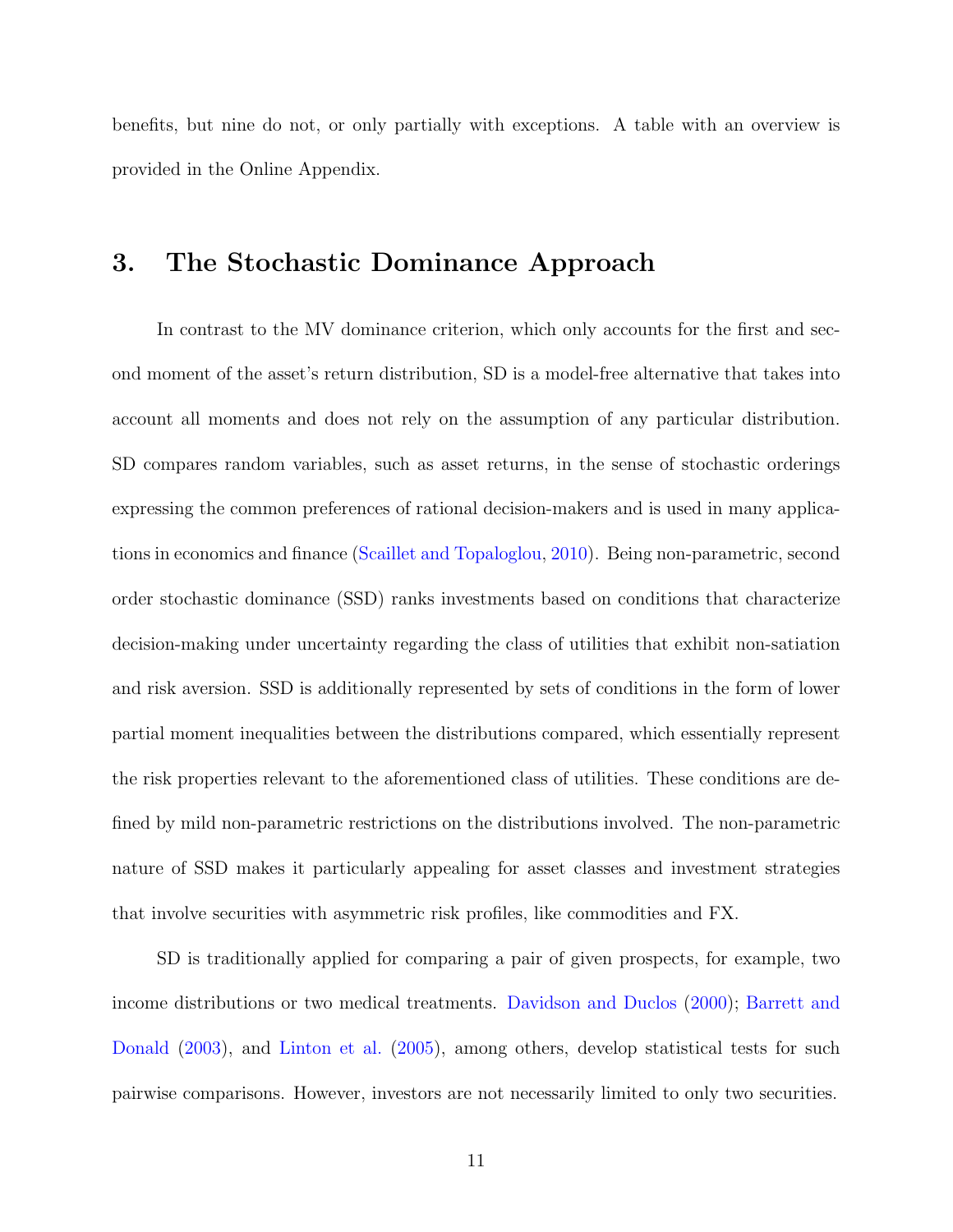A more general, multivariate problem is that of testing whether a given prospect is stochastically efficient relative to all mixtures of a discrete set of alternatives (Bawa et al., 1985; Shalit and Yitzhaki, 1994; Post, 2003; Kuosmanen, 2004; Roman et al., 2006). This problem arises naturally in applications of portfolio theory and asset pricing theory, where the mixtures are portfolios of financial securities. Post and Versijp (2007); Scaillet and Topaloglou  $(2010)$ ; Linton et al.  $(2014)$ , and Post and Poti  $(2017)$  address this problem using various statistical methods. Their stochastic efficiency tests can be seen as modelfree alternatives to test for MV efficiency, such as the Shanken (1985, 1986) test (without a riskless asset) and the Gibbons et al. (1989) test (with a riskless asset).

In a similar manner, the concept of stochastic spanning, introduced by Arvanitis et al. (2019), can be perceived as a model-free alternative to MV spanning (Huberman and Kandel, 1987; Gibbons et al., 1989). Spanning is defined as the situation where assets added to a set of investment opportunities do not improve the situation of the investor. In this study, we test whether augmenting a stock-bond portfolio by commodities, FX, and/or real estate is spanned by the original stock-bond portfolio. In particular, if we (cannot) reject spanning, the additional asset does (not) improve the investment opportunity set of any risk-averse investor. To do so in an empirical manner, we employ the Arvanitis et al. (2019) stochastic spanning test that we briefly describe in the following paragraphs.

## 3.1. Preliminaries and Definitions

We work with a portfolio space defined as the set of positive convex combinations of N assets and represented by the  $\{\lambda \in \mathbb{R}_+^N : \lambda' \mathbb{1}_N = 1\}$ .<sup>4</sup> The returns of the assets form

<sup>&</sup>lt;sup>4</sup>Note that this definition restricts short-selling in a portfolio context.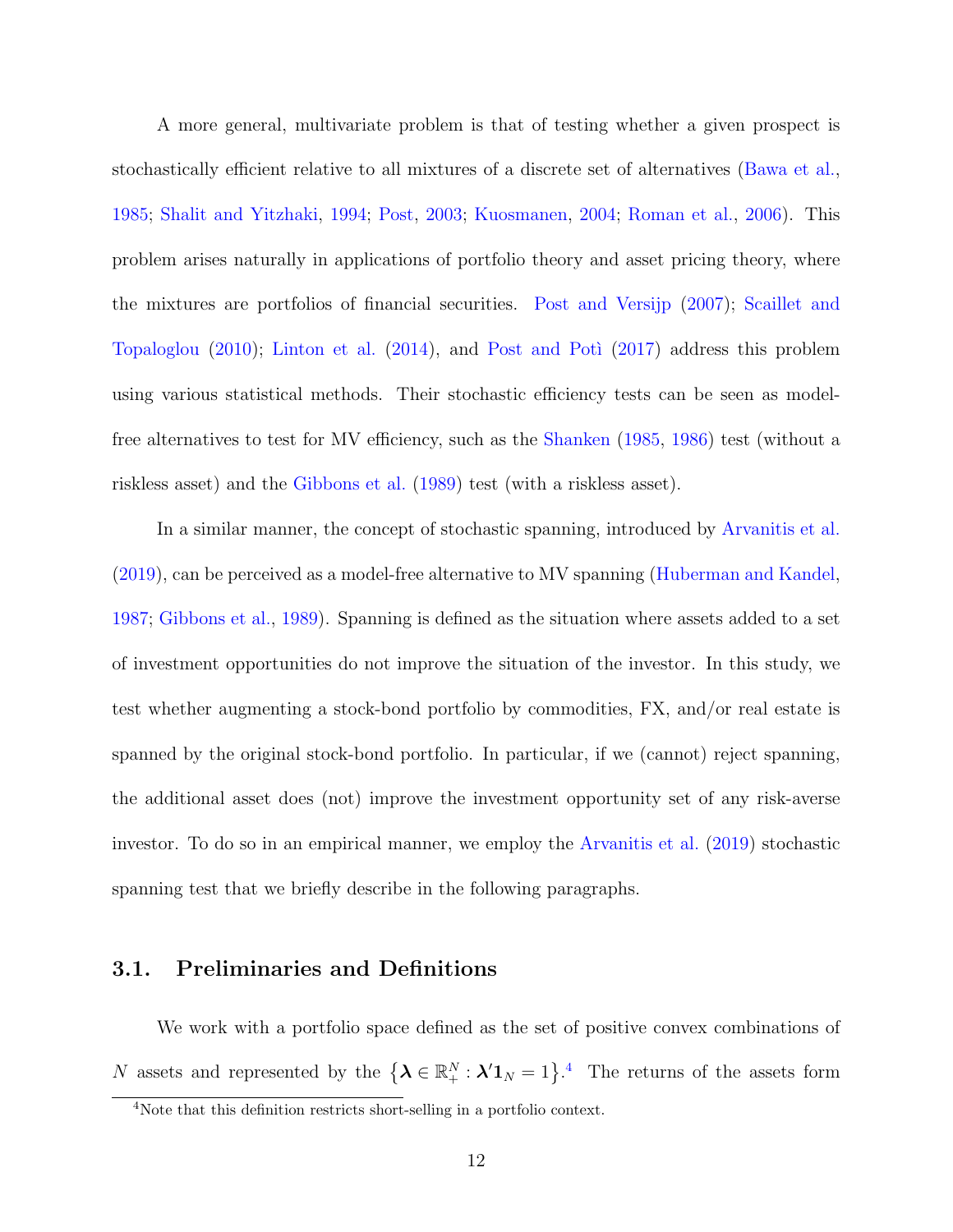the random vector  $X := (x_1, \ldots, x_N)$ . We work under the assumption that its support is bounded by  $\mathcal{X}^N := [\underline{x}, \overline{x}]^N$ ,  $-\infty < \underline{x} < \overline{x} < +\infty$ , in accordance with realistic investment frameworks (see Arvanitis et al., 2019).

F denotes the continuous cumulative distribution function (CDF) of X and  $F(y, \lambda)$  :=  $\int 1(X^T \lambda \leq y) dF(X)$  the marginal CDF for portfolio  $\lambda$ . Consider the CDF integrals  $L(x, \lambda; F) := \int_{-\infty}^{x} F(y, \lambda) dy$ . Because of the integration by parts formula for Lebesgue-Stieljes integrals  $L(x, \lambda; F)$  equals the first-order lower-partial moment (LPM), or expected shortfall  $\int_{-\infty}^{x} (x - y) dF(y, \lambda)$ , for each return threshold  $x \in \mathcal{X}$  (see Bawa, 1975). Let  $D(x, \lambda, \kappa; F) := L(x, \lambda; F) - L(x, \kappa; F)$ , the LPM spread between portfolios  $\lambda$  and  $\kappa$ . Then,  $λ$  stochastically dominates κ by SSD, or  $λ ≥_F κ$ , iff  $D(x, λ, κ; F) ≤ 0, ∀x ∈ X$ . Using normalizations, and integral representations of convex functions on bounded intervals that are also continuous at endpoints, it is possible to show that  $\lambda \succeq_F \kappa$  iff  $\lambda$  achieves a higher or equal expected utility than  $\kappa$  for every increasing and concave utility function (see for example Proposition 2 of Arvanitis et al., 2019).

Here, we focus on the changes followed by augmenting a traditional stock-bond portfolio with one or more alternative asset classes. Thus, consider two subsets of the general portfolio space,  $K \subset \Lambda$ , which are further assumed to be closed and simplicial, to facilitate among others the invocation of convex optimization properties. In our framework, K is constructed as the convex hull of the traditional assets, whereas  $\Lambda$  is also the convex hull of the aforementioned set of traditional assets augmented with a new asset class (or combination of asset classes).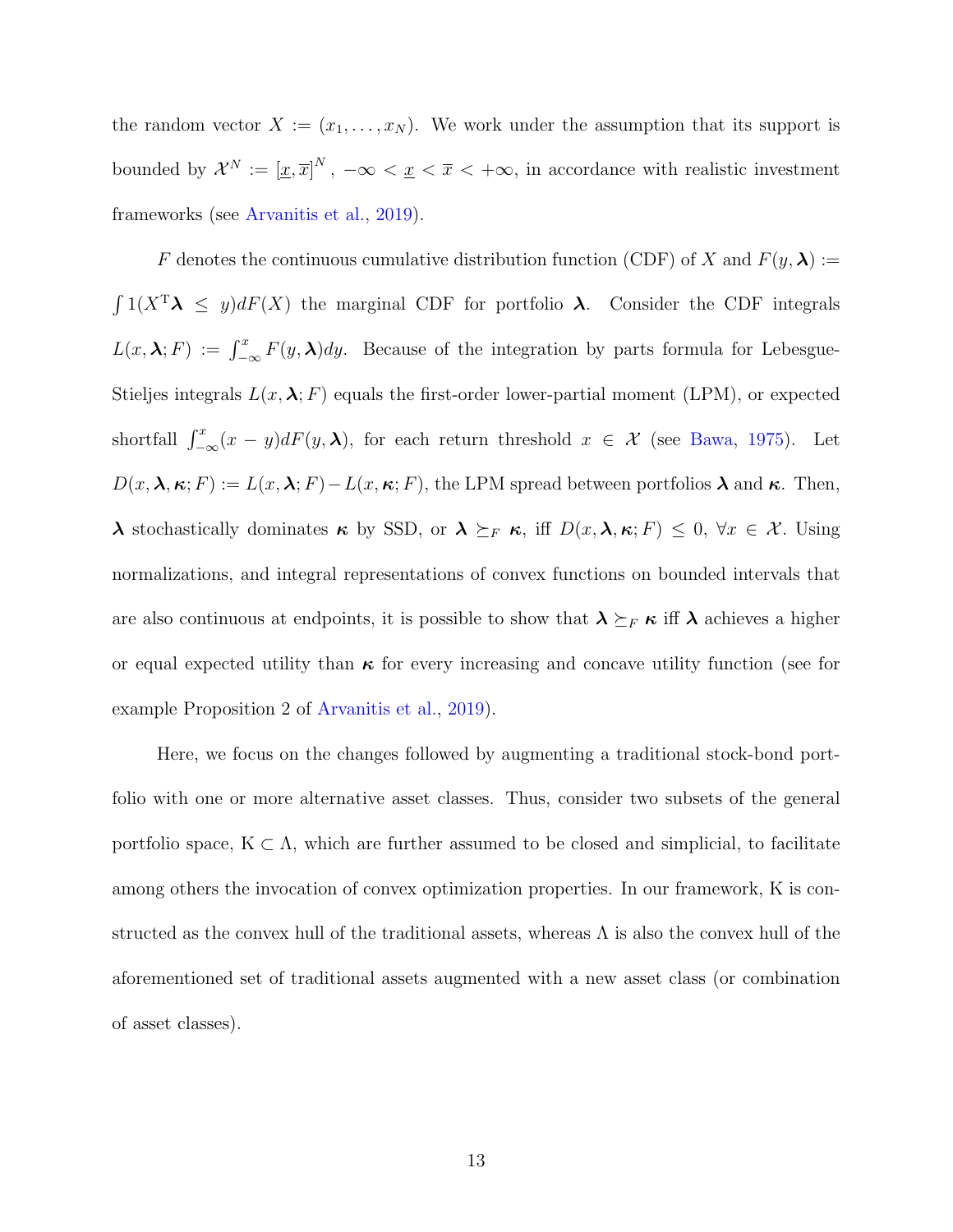## 3.2. Stochastic Spanning

The concept of stochastic spanning compares the two distinct portfolio sets via SSD.

**Definition 1.** (Stochastic Spanning): K spans  $\Lambda$  by SSD iff for every portfolio  $\lambda \in \Lambda$  that includes additional asset classes, there exists a portfolio  $\kappa \in K$  of the traditional assets that dominates it by SSD: $\forall \lambda \in \Lambda, \exists \kappa \in \mathcal{K} : \forall x \in \mathcal{X} : D(x, \kappa, \lambda; F) \leq 0.$ 

Using the continuity properties of  $D(\cdot, \cdot, \cdot; F)$  and the compactness of the "parameter" sets"  $\Lambda$ ,  $K$ ,  $\mathcal X$  it is easy to characterize spanning by the following scalar-valued function of  $F$ :

$$
\eta(F) := \sup_{\Lambda} \inf_{K} \sup_{\mathcal{X}} D(x, \kappa, \lambda; F); \tag{1}
$$

spanning occurs iff  $\eta(F) = 0$ , so long as some  $\lambda \in \Lambda$  that is not stochastically dominated by any portfolio  $\kappa \in K$  by SSD exists, that is, no spanning occurs iff  $\eta(F) > 0$ .

#### 3.2.1. Hypothesis structure, test statistic, and critical values

In empirical applications, F is latent so  $\eta(F)$  is unknown, while the analyst has access to a time series sample of realized returns  $(X_t)_{t=1}^T$ ,  $X_t \in \mathcal{X}$ ,  $t = 1, ..., T$ , for the traditional assets. Given the previous statement, the hypothesis structure of a statistical test for spanning is

$$
\mathbf{H_0} : \eta(F) = 0 \text{ vs. } \mathbf{H_1} : \eta(F) > 0. \tag{2}
$$

The null hypothesis  $H_0$  is that the traditional set spans the augmented set with additional asset classes, whereas the alternative hypothesis  $H_1$  is that there are some portfolios augmented with additional asset classes that are not spanned by the traditional assets.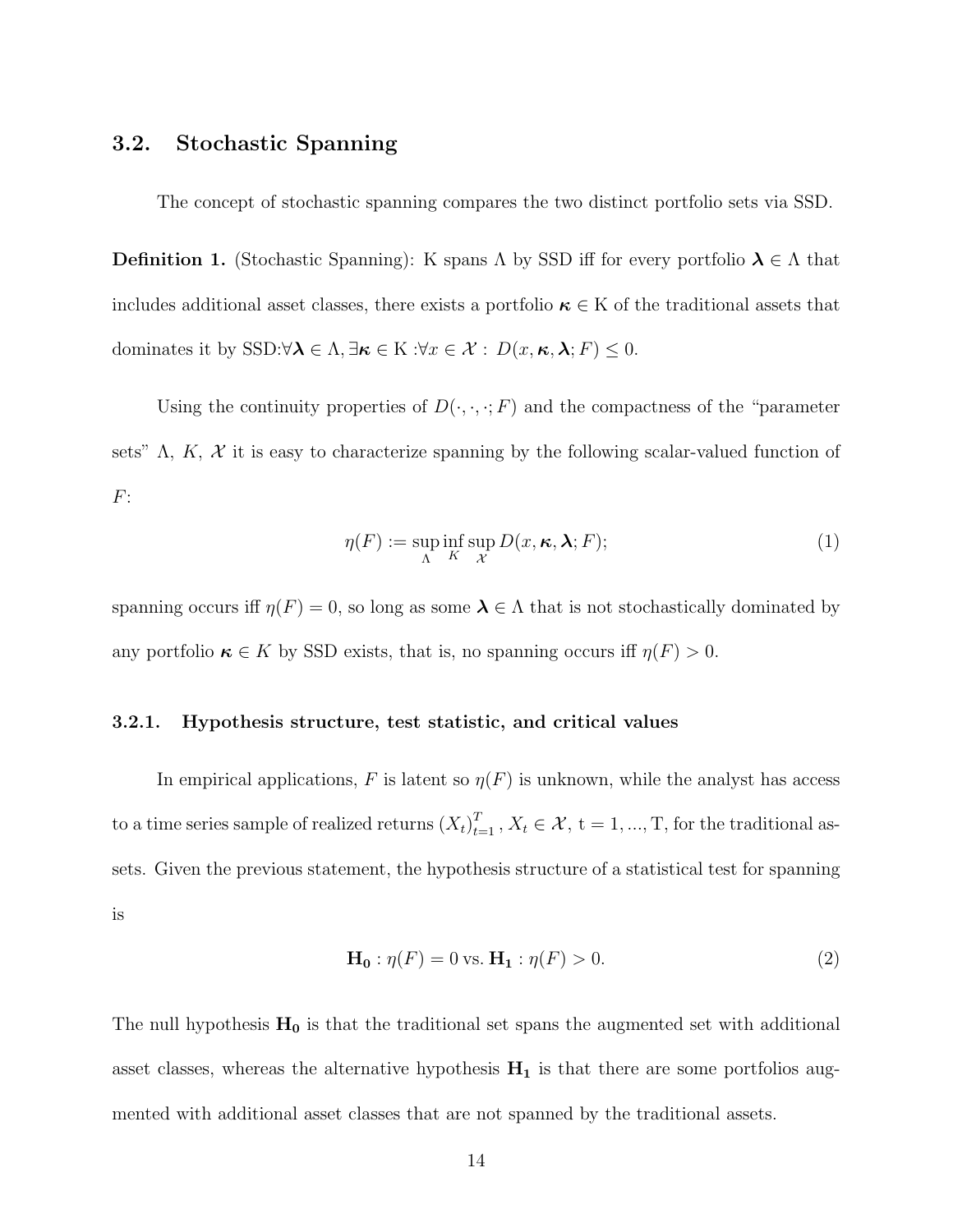Under an assumption framework involving stationarity and mixing for the traditional asset return process, a function scaled by a  $\sqrt{T}$  empirical analogue of  $\eta(F)$  is used as a K-S type test statistic for the null hypothesis:

$$
\eta_T := \sqrt{T} \sup_{\Lambda} \inf_{\mathbf{K}} \sup_{\mathcal{X}} D(x, \kappa, \lambda; F_T), \tag{3}
$$

where  $F_T(x) := T^{-1} \sum_{t=1}^T 1(X_t \leq x)$  denotes the function associated with the sample empirical CDF (ECDF).

The asymptotic decision rule is to reject  $H_0$  in favor of  $H_1$  iff  $\eta_T > q(\eta_\infty, 1 - \alpha)$  is the  $(1 - \alpha)$  quantile of the distribution of  $\eta_{\infty}$  for any significance level  $\alpha \in ]0,1[$ . Because the distribution of  $q(\eta_{\infty}, 1 - \alpha)$  depends on the underlying distribution, we use the subsampling procedure of Arvanitis et al. (2019) to approximate it by feasible decision rules. Specifically, given the choice of the subsampling rate  $1 \leq b_T < T$ , the procedure generates the maximally overlapping subsamples  $(X_s)_{s=t}^{t+b_T-1}$ ,  $t = 1, \cdots, T-b_T+1$ , evaluates the test statistic on each subsample, thereby obtaining  $\eta_{b_T;T,t}$  for  $t = 1, \dots, T - b_T + 1$ , resulting in the evaluation of  $q_{T,b_T}(1-\alpha)$ , the  $(1-\alpha)$  quantile of the empirical distribution of  $\eta_{b_T,T,t}$  across the subsamples. Using the deduction above, the modified decision rule is to reject  $H_0$  in favor of  $H_1$  iff  $\eta_T > q_{T,b_T}(1-\alpha)$ . This results in an asymptotically exact and consistent test as long as the significance level  $\alpha$  is appropriately chosen and the subsampling rate  $b_T$  diverges to infinity at a slower rate than T.

We also employ the proposed bias correction by Arvanitis et al. (2019) for the quantile estimates  $q_{T,b_T}(1-\alpha)$  to mitigate their sensitivity to the choice of  $b_T$  in finite samples of realistic time series and cross sectional dimensions. They propose choosing  $b_T = \lfloor T^c \rfloor$ , with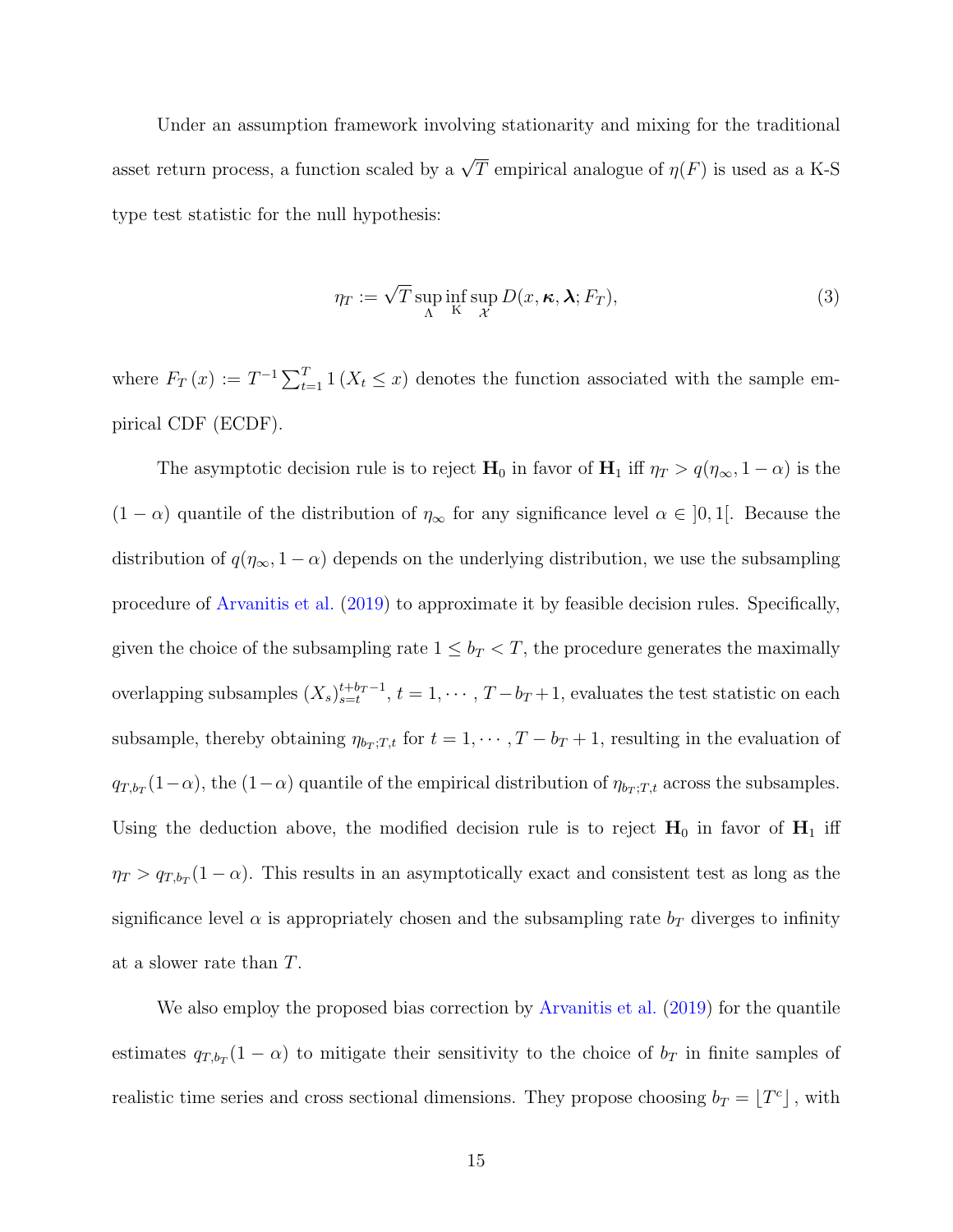c ranging from 0.6 to 0.9, then estimating a regression of the estimated critical values and the subsample length  $(\lfloor T^c \rfloor)$  for several values of c in the aforementioned range, and finally using the estimated regression line evaluated at T to obtain the bias corrected critical value. They argue that this procedure does not affect the limit theory, and they provide evidence that this method is more efficient and powerful in small samples.

### 3.2.2. Computational strategy for spanning

The utility class interpretation of Arvanitis et al. (2019)'s Proposition 2 implies that  $\eta$ can also be represented in terms of expected utility as:

$$
\eta(F) := \sup_{\mathbf{\lambda} \in \Lambda; u \in \mathcal{U}} \inf_{\kappa \in \mathcal{K}} \mathbb{E}_F \left[ u\left( X^{\mathrm{T}} \mathbf{\lambda} \right) - u\left( X^{\mathrm{T}} \kappa \right) \right];\tag{4}
$$

$$
\mathcal{U} := \left\{ u \in \mathcal{C}^0 : u(y) = \int_{\frac{x}{\mathcal{L}}}^{\overline{x}} v(x) r(y; x) dx \ v \in \mathcal{V} \right\};\tag{5}
$$

$$
\mathcal{V} := \left\{ v : \mathcal{X} \to \mathbb{R}_+ : \int_{\mathcal{X}} v(x) = 1 \right\}
$$
 (6)

$$
r(y; x) := (y - x)1(y \le x), \ (x, y) \in \mathcal{X}^2. \tag{7}
$$

 $U$  is comprised of normalized, increasing, and concave utility functions that are constructed as convex mixtures of elementary Russell and Seo (1989) ramp functions  $r(y; x)$ ,  $x \in \mathcal{X}$ . This implies that K spans  $\Lambda$ , iff for any  $\lambda \in \Lambda$  there exists some  $\kappa \in \mathcal{K}$ , weakly preferred to the former by every utility in  $\mathcal{U}$ . Equivalently, spanning occurs iff no risk averter in  $\mathcal{U}$  loses expected utility from the excision of  $\Lambda$ -K from  $\Lambda$ . This representation can be used for the numerical implementation of the associated testing procedure.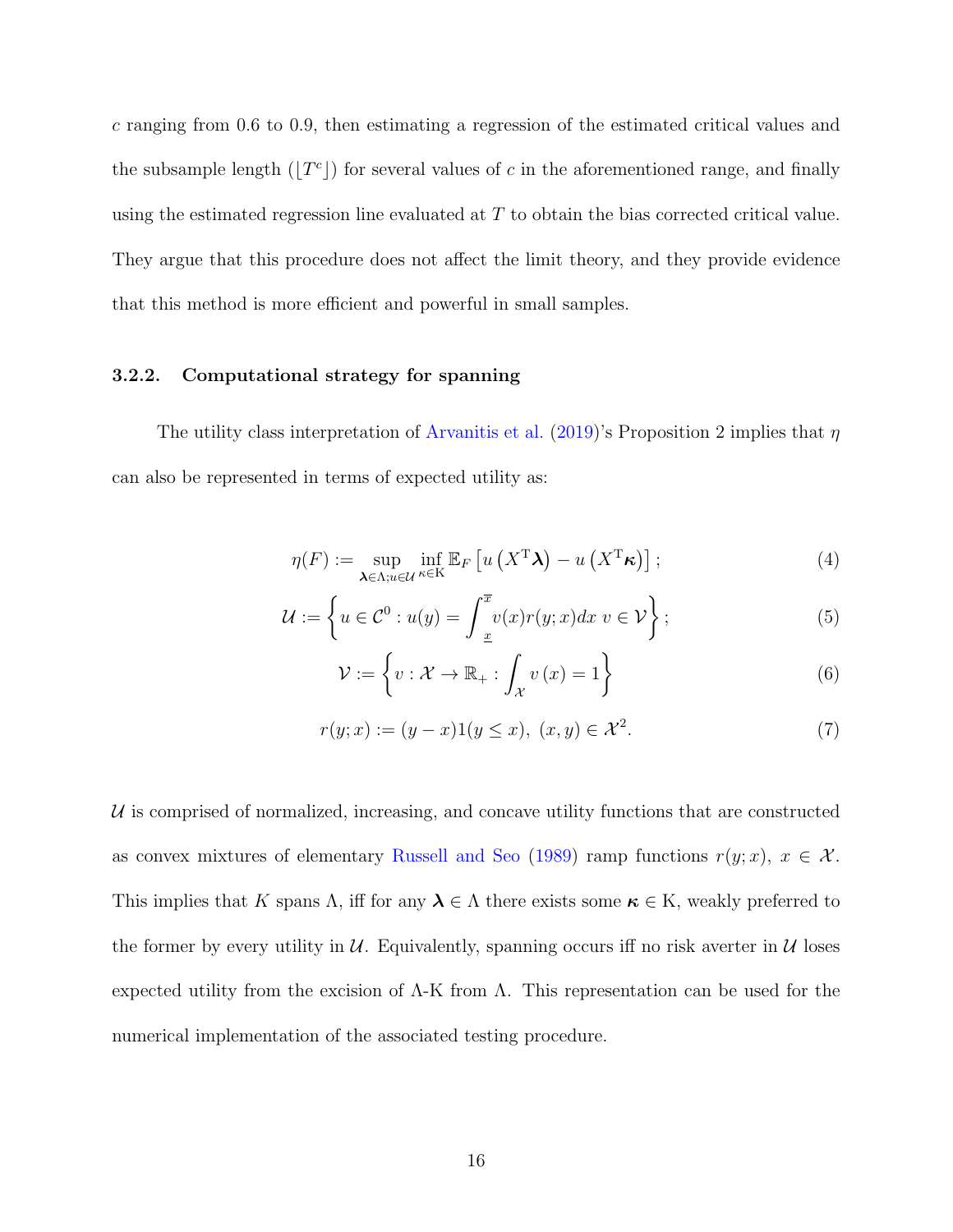The test statistic can be obviously expressed as:

$$
\eta_T := \sqrt{T} \sup_{u \in \mathcal{U}} \left( \sup_{\boldsymbol{\lambda} \in \Lambda} \mathbb{E}_{F_T} \left[ u \left( X^{\mathrm{T}} \boldsymbol{\lambda} \right) \right] - \sup_{\boldsymbol{\kappa} \in \mathrm{K}} \mathbb{E}_{F_T} \left[ u \left( X^{\mathrm{T}} \boldsymbol{\kappa} \right) \right] \right). \tag{8}
$$

The computational complexity of evaluating  $\eta_T$  stems from the functional complexity of the set  $U$ . However, because of the properties of the admissible utilities, Arvanitis et al. (2019) approximate every element of  $U$  with arbitrary prescribed accuracy using a finite set of increasing and concave piecewise-linear functions in the following way:

Let  $N_1, N_2$  denote integers greater than or equal to 2. First X is partitioned into  $N_1$ equally spaced values as  $\underline{x} = z_1 < \cdots < z_{N_1} = \overline{x}$ , where  $z_n := \underline{x} + \frac{n-1}{N_1-1}$  $\frac{n-1}{N_1-1}(\overline{x}-\underline{x}), n=1,\cdots,N_1.$ Second, [0, 1] is partitioned as  $0 < \frac{1}{N_2-1} < \cdots < \frac{N_2-2}{N_2-1} < 1$ . Using these partitions, consider:

$$
\underline{\eta_T} := \sqrt{T} \sup_{u \in \underline{\mathcal{U}}} \left( \sup_{\boldsymbol{\lambda} \in \Lambda} \mathbb{E}_{F_T} \left[ u \left( X^{\mathrm{T}} \boldsymbol{\lambda} \right) \right] - \sup_{\boldsymbol{\kappa} \in \mathrm{K}} \mathbb{E}_{F_T} \left[ u \left( X^{\mathrm{T}} \boldsymbol{\kappa} \right) \right] \right); \tag{9}
$$

$$
\underline{\mathcal{U}} := \left\{ u \in \mathcal{C}^0 : u(y) = \sum_{n=1}^{N_1} v_n r(y; z_n) \, v \in V \right\};\tag{10}
$$

$$
V := \left\{ v \in \left\{ 0, \frac{1}{N_2 - 1}, \dots, \frac{N_2 - 2}{N_2 - 1}, 1 \right\}^{N_1} : \sum_{n=1}^{N_1} v_n = 1 \right\}.
$$
 (11)

By construction, every  $u \in \underline{\mathcal{U}}$  consists of at most  $N_2$  linear line segments with endpoints at  $N_1$  possible outcome levels. Furthermore  $\underline{\mathcal{U}} \subset \mathcal{U}$ , which is finite as it has  $N_3 :=$  $\frac{1}{(N_1-1)!} \prod_{i=1}^{N_1-1} (N_2+i-1)$  elements and  $\eta_T$  approximates  $\eta_T$  from below as the partitioning scheme is refined  $(N_1, N_2 \to \infty)$ . Then for every  $u \in \underline{\mathcal{U}}$ , the two embedded maximization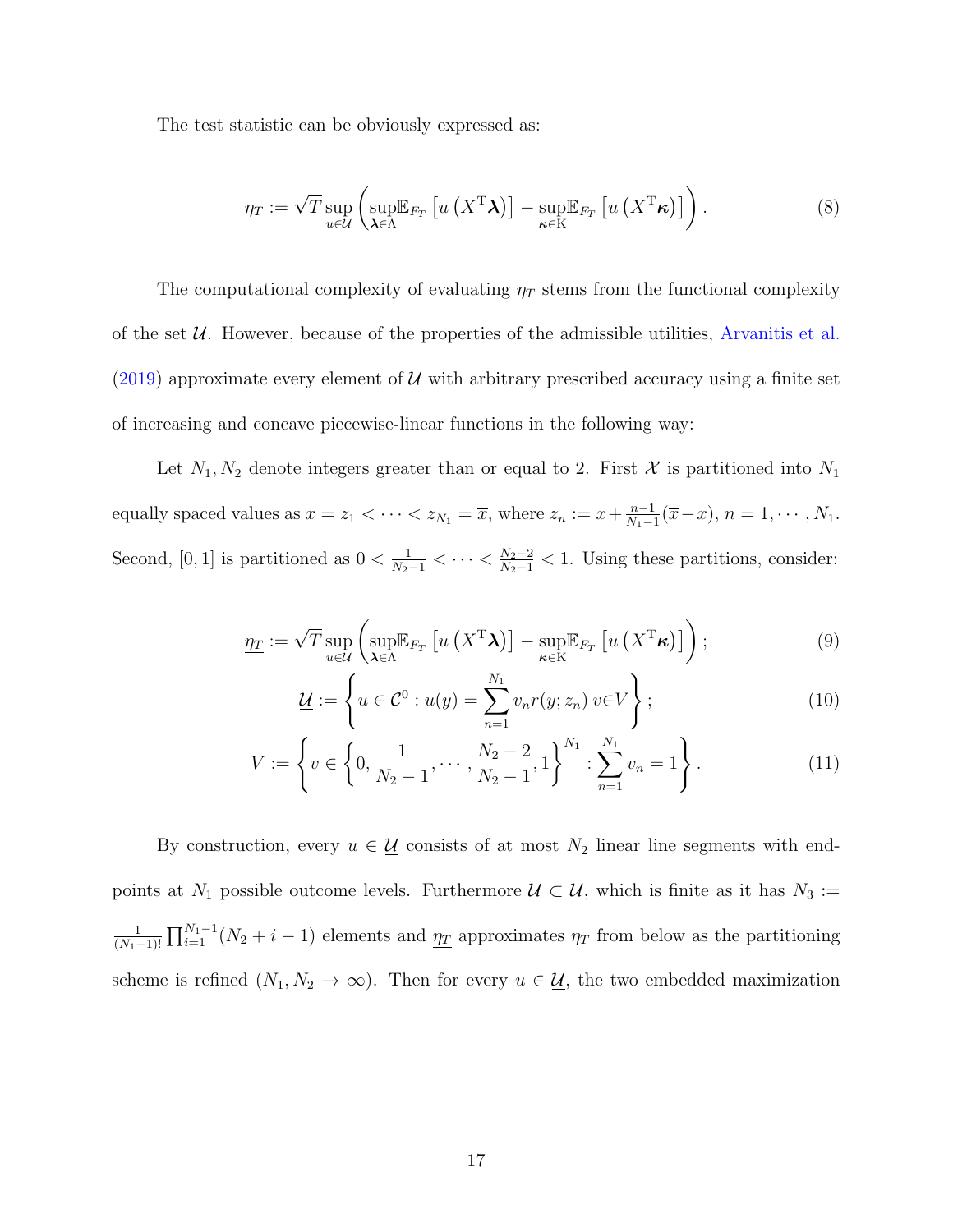problems in (9) can be solved using LP: consider

$$
c_{0,n} := \sum_{m=n}^{N_1} (c_{1,m+1} - c_{1,m}) z_m;
$$
\n(12)

$$
c_{1,n} := \sum_{m=n}^{N_1} w_m;
$$
\n(13)

$$
\mathcal{N} := \{ n = 1, \cdots, N_1 : v_n > 0 \} \bigcup \{ N_1 \}. \tag{14}
$$

Then for any given  $u \in \underline{\mathcal{U}}$ ,  $\sup_{\lambda \in \Lambda} \mathbb{E}_{F_T} \left[ u\left( X^T \lambda \right) \right]$  is the optimal value of the objective function of the following LP problem in canonical form:

$$
\max T^{-1} \sum_{t=1}^{T} y_t
$$
  
s.t.  $y_t - c_{1,n} X_t^{\mathrm{T}} \lambda \le c_{0,n}, t = 1, \dots, T; n \in \mathcal{N};$   

$$
\sum_{i=1}^{M} \lambda_i = 1;
$$
  

$$
\lambda_i \ge 0, i = 1, \dots, M;
$$
  

$$
y_t \text{ free}, t = 1, \dots, T.
$$

The LP problem always has a feasible solution and has  $\mathcal{O}(T+N)$  variables and constraints, making it manageable for typical data dimensions. The empirical application is based on the entire available history of monthly investment returns to a standard set of traditional assets  $(N = 48, T = 228)$ , and uses  $N_1 = 10$  and  $N_2 = 5$ . This gives  $N_3 = \frac{1}{9!}$  $\frac{1}{9!} \prod_{i=1}^{9} (4+i) = 715$  distinct utility functions and  $2N_3 = 1,430$  small LP problems, which is perfectly manageable with modern-day computer hardware and solver software.<sup>5</sup>

<sup>&</sup>lt;sup>5</sup>The total run time of all computations for our application amounts to several working days on a standard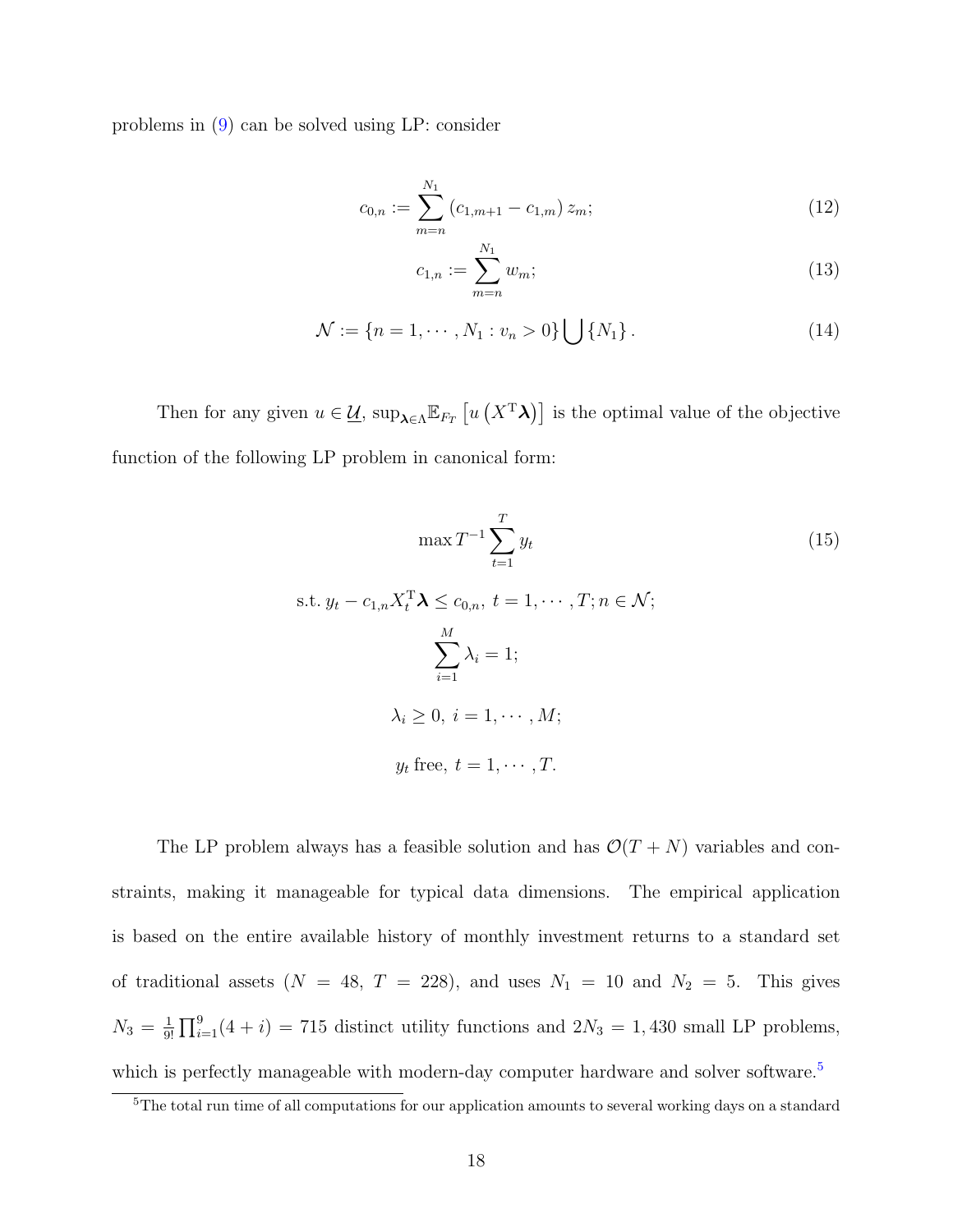## 4. Empirical Investigation

### 4.1. Data

Our empirical assessment includes the following asset classes: U.S. Treasury notes (5Y and 30Y), corporate bonds (three indices), commodities (14 front month futures), stocks (10 S&P 500 Equity Sector Indexes), FX (18 foreign exchange rates to USD), and equity in real estate markets (S&P Index US REIT). Except for the U.S. Treasury notes, all data is retrieved from Thomson Reuters DataStream. The U.S. Treasury note data are collected from Bloomberg.

Our dataset covers the period from 1 January 1990 to 31 December 2018. We collected the data for monthly and daily frequencies. Table 1 reports the summary statistics of the employed assets' returns over this period. In addition, we provide correlation plots for the total and the two sub-samples (1990-2000 and 2000-2018) in the Online Appendix.

We design the numerical experiments to use an increasing number of asset classes to test the hypothesis that the traditional (benchmark) asset class portfolio spans the augmented portfolios. We start with an additional asset class portfolio. Next, we use combinations of asset classes, and finally we include all asset classes. We test the following cases:

- Case 1: traditional vs. augmented with commodities
- Case 2: traditional vs. augmented with FX
- Case 3: traditional vs. augmented with Real Estate index

desktop PC with a 2.93 GHz quad-core Intel i7 processor, 16GB of RAM and using MATLAB and GAMS with the Gurobi solver.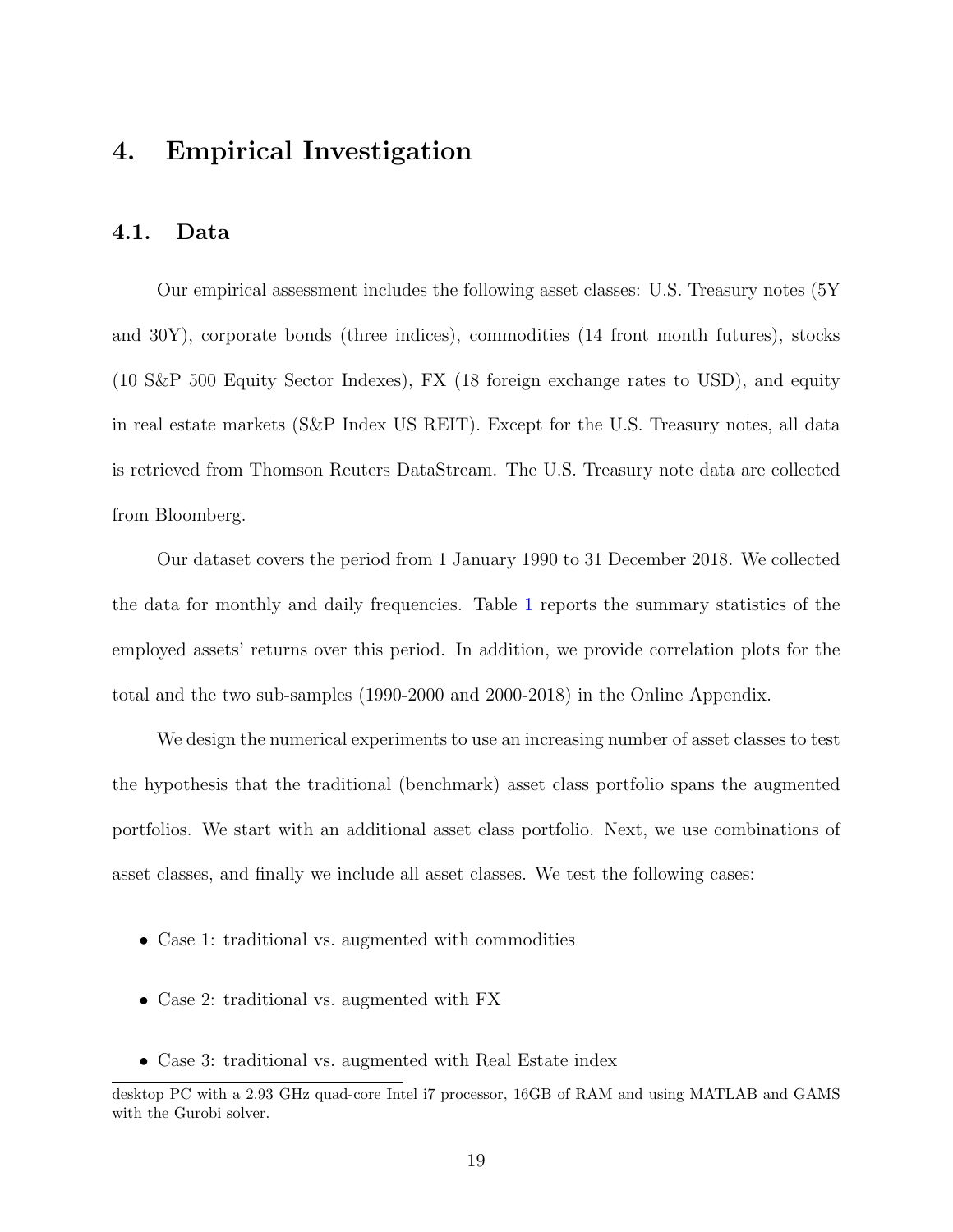- Case 4: traditional vs. augmented with commodities and FX
- Case 5: traditional vs. augmented with commodities and Real Estate
- Case 6: traditional vs. augmented with FX and real estate
- Case 7: traditional vs. augmented with commodities, FX, and real estate

We test whether the traditional asset class portfolios span the portfolios augmented with any of the additional asset classes in an in-sample analysis. We also compare the performance of the traditional asset classes with the augmented in out-of-sample (dynamic) tests, using a rolling window analysis.

### [Table 1 about here]

### 4.2. In-sample Analysis

In this section, we test in-sample the null hypothesis that the traditional set of stocks and bonds spans the portfolios augmented with the additional asset classes. We get the subsampling distribution of the test statistic for subsample size  $b_T \in [T^{0.6}, T^{0.7}, T^{0.8}, T^{0.9}].$ Using ordinary least squares regression on the empirical quantiles  $q_{T,b_T}(1-\alpha)$  and for significance level  $\alpha = 0.05$ , we get the estimate  $q_T^{BC}$  for the critical value. We reject spanning if the test statistic  $\eta_T^*$  is higher than the regression estimate  $q_T^{BC}$ .

Table 2 reports the test statistics  $\eta_T^*$  as well as the regression estimates  $q_T^{BC}$  when we test for spanning. As can be seen in all cases, the optimal stock-bonds portfolio cannot span its optimal augmented counterparts. Thus, our in-sample spanning tests indicate that adding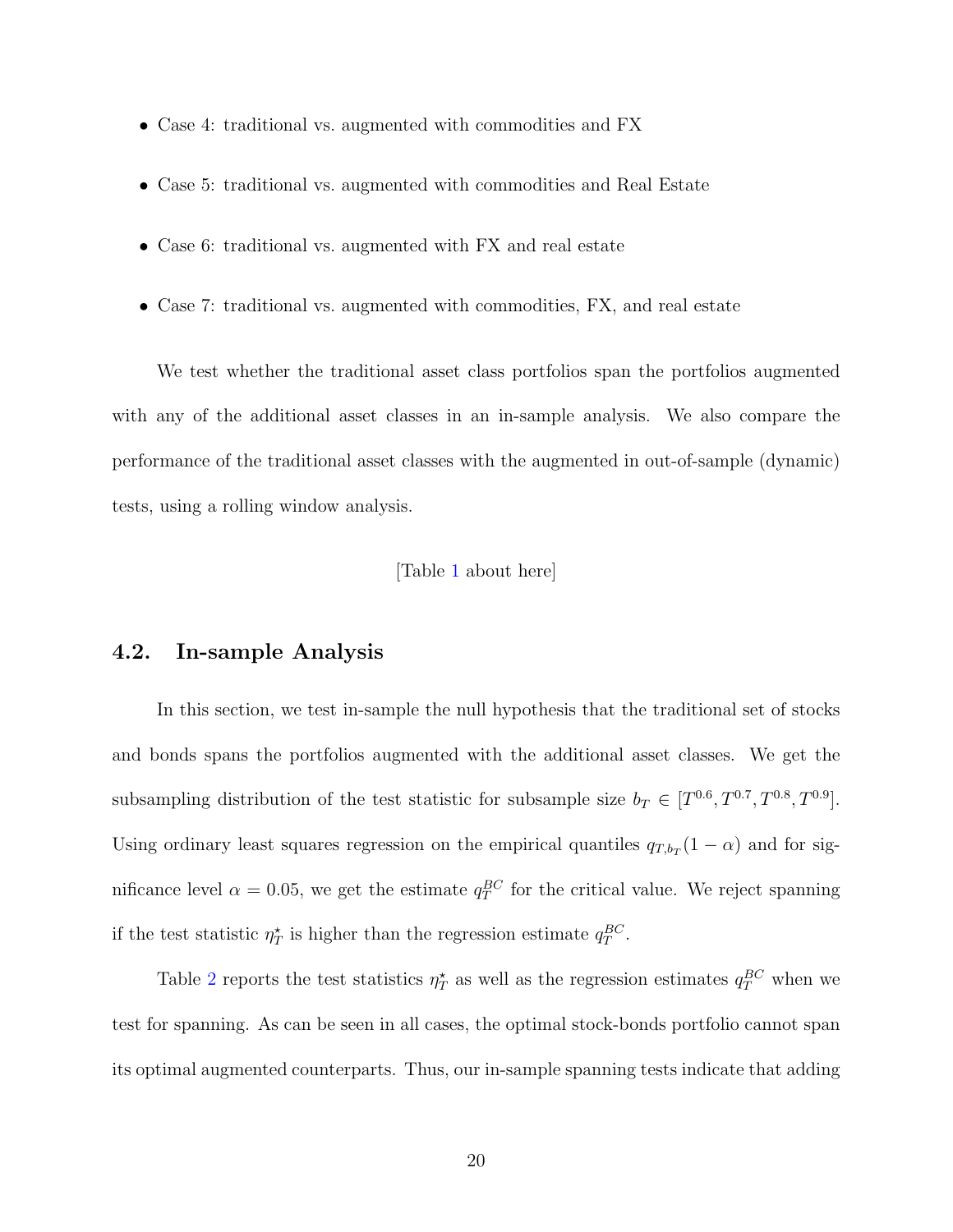commodities, FX, and real estate to a stock-bonds portfolio results in increased performance and some risk averse investors could benefit from the augmentation.

[Table 2 about here]

## 4.3. Out-of-sample Analysis

This section examines whether the diversification benefits found in-sample also hold in an out-of-sample setting (Daskalaki and Skiadopoulos, 2011; Bessler and Wolff, 2015).

For each case outlined above, we optimize portfolios from two different investment universes: one that includes the stocks and bonds, and an augmented one with the additional asset classes. The out-of-sample analysis spans the period from 1 January 1990 to 31 December 2018 (348 months). We use the first 120 months as the first training set. Thus, our out-of-sample period is from January 2000 to December 2018 (228 months). After constructing the SSD optimal portfolios for the first month (January 2000), we roll the training window (120 months) one month ahead and solve the stochastic spanning models again to get the new optimal portfolios based on the new training set (February 1990 to January 2000). The procedure is then repeated each month, to derive realized returns for each optimal portfolio for each month, which are depicted in Figure 1 and analyzed in the following section.

[Figure 1 about here]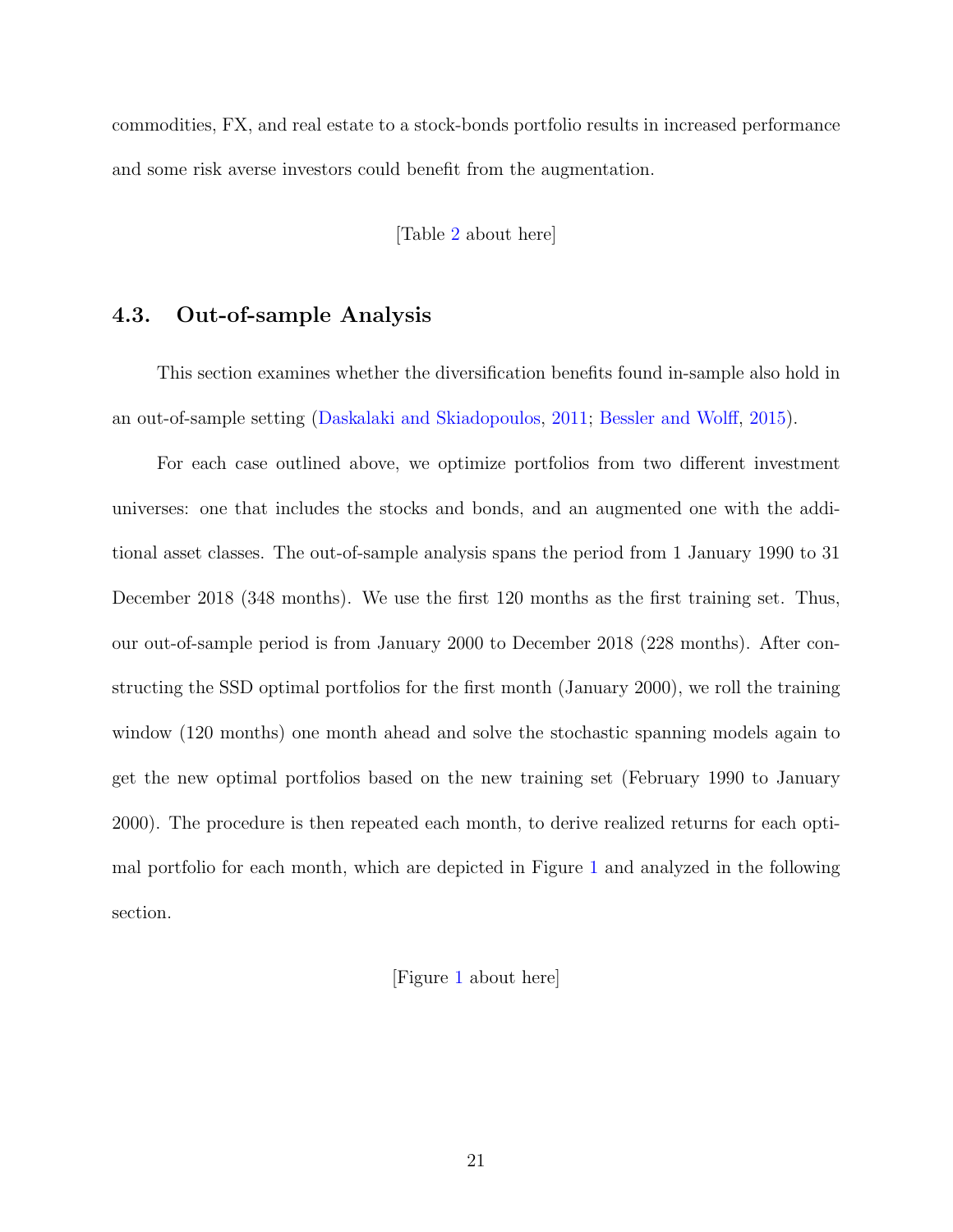### 4.4. Out-of-sample Performance Assessment

In this section, we test whether our findings of improved augmented portfolio performance from the in-sample tests hold for the out-of-sample analysis. In the following, we compare the results using non-parametric and parametric tests.

### 4.4.1. Non-parametric tests

There are a number of pairwise SD tests presented in the literature; see, for example Barrett and Donald (2003); Davidson and Duclos (2000); Linton et al. (2005); Davidson (2009). Scaillet and Topaloglou (2010) develop SD efficiency tests, which could be used for pairwise comparisons as well. Here, we prefer to use the Scaillet and Topaloglou (2010) SD test, mainly for two reasons. First, the test allows for correlated samples. Second, it allows for time-dependent data, and it does not assume i.i.d. returns. To our knowledge, there is no other SD test that explicitly accounts for such time-series effects.

We test the hypothesis that the optimal portfolio  $\lambda$  of the augmented asset universe (stocks, bonds and the additional asset class) stochastically dominates the optimal portfolio  $\tau$  of stocks and bonds.

The general hypotheses can be written compactly as:

$$
H_0: L(x, \lambda; F) \le L(x, \tau; F) \quad \text{for all } x \in \mathbb{R}
$$
 (16)

$$
H_1: L(z, \lambda; F) > L(z, \tau; F) \quad \text{for some } x \in \mathbb{R}.
$$
 (17)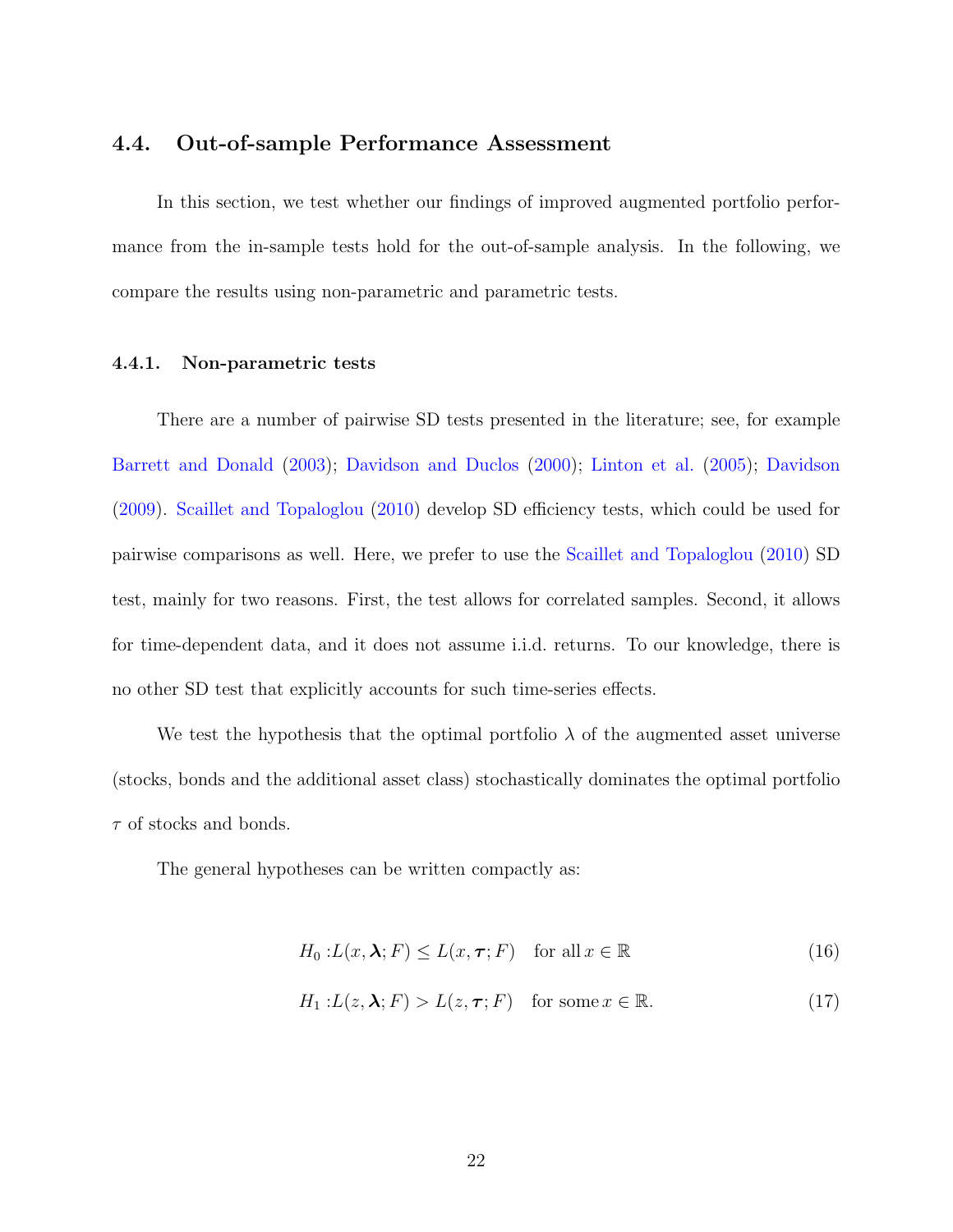We consider the weighted Kolmogorov-Smirnov type test statistic

$$
\hat{S} := \sqrt{T} \frac{1}{T} \sup_{z,} [L(x, \lambda; F) - L(x, \tau; F)], \qquad (18)
$$

and a test based on the decision rule:

" reject 
$$
H_0
$$
 if  $\hat{S} > c$ ", (19)

where c is some critical value (Scaillet and Topaloglou,  $2010$ ).

To make the result operational, we need to find an appropriate critical value c. Because the distribution of the test statistic depends on the underlying distribution, this is not an easy task, and we decide hereafter to rely on a block bootstrap method to simulate p-values.

Block bootstrap methods extend the non-parametric i.i.d. bootstrap to a time series context (see Barrett and Donald, 2003; Abadie, 2002, for use of the non-parametric i.i.d. bootstrap in SD tests). They are based on "blocking" arguments, in which data are divided into blocks and these blocks, rather than individual data, are re-sampled to mimic the time dependent structure of the original data. We focus on a block bootstrap method because we face moderate sample sizes in the empirical applications, and wish to exploit the full sample information.

#### [Table 3 about here]

The findings are reported in Table 3. We present the test statistics and the  $p$ -values for the non-parametric SD test. We do not reject the null hypothesis of the augmented portfolio dominating the traditional counterpart in all 7 cases at 5%. Accordingly, the augmented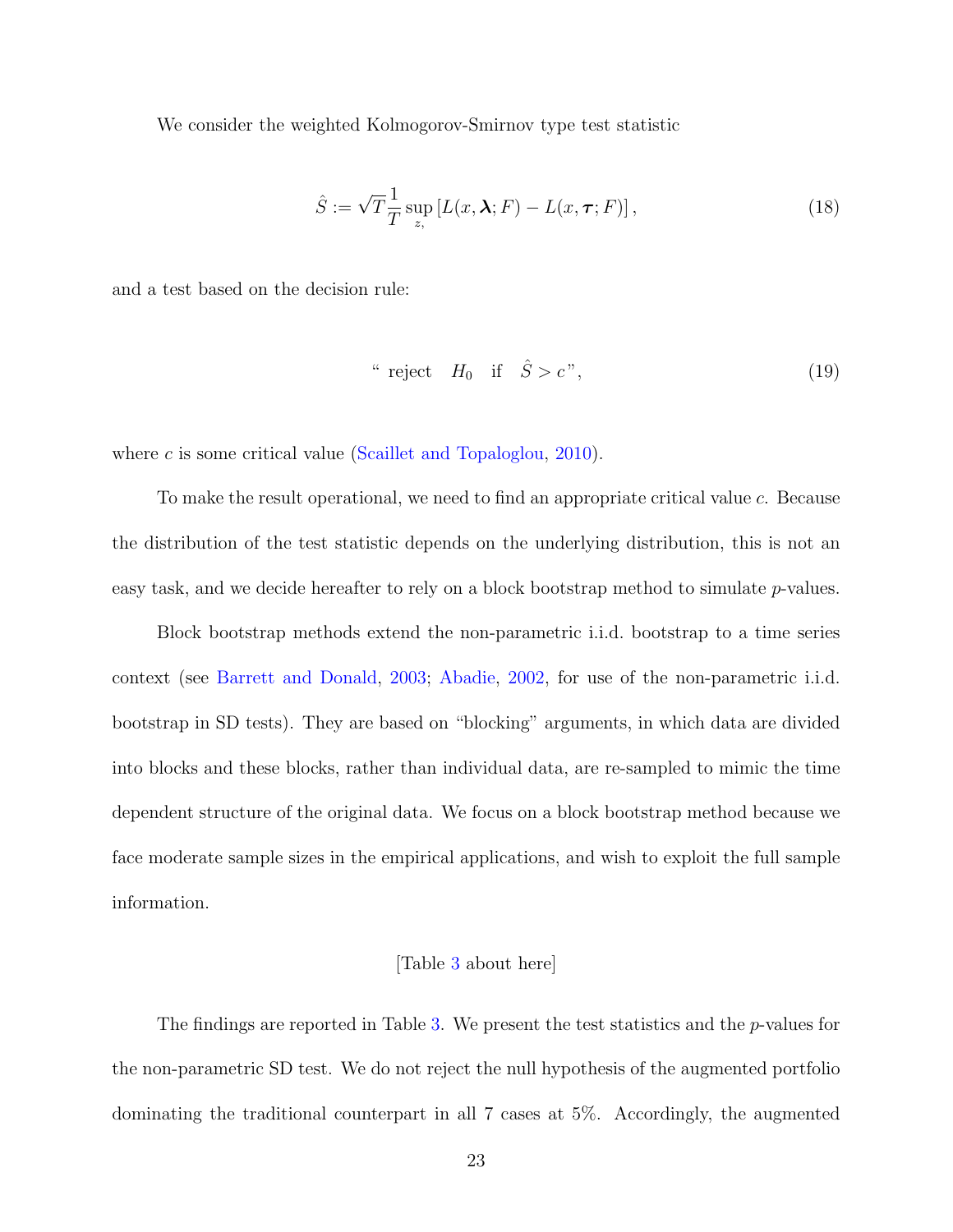portfolio dominates the traditional optimal portfolio in this non-parametric test. Moreover, we can confirm the results of the in-sample analysis. In that sense, we contradict earlier findings, for example Daskalaki and Skiadopoulos (2011) and Bessler and Wolff (2015), who could not show that the diversification benefits that they find in-sample hold in an out-of-sample setting.

### 4.4.2. Parametric tests

In addition to the non-parametric tests, we analyze our results using a set of well-known parametric performance measures, which are described in what follows. We also calculate the average portfolio return, the standard deviation of the returns, and the Sharpe ratio.

The downside Sharpe ratio  $S_P$  (Ziemba, 2005) is defined as:

$$
S_P = \frac{\bar{R}_P - \bar{R}_f}{\sqrt{2}\sigma_{P-}},\tag{20}
$$

where  $\bar{R}_P$  is the average period return of portfolio P,  $\bar{R}_f$  is the average risk-free rate, and  $\sigma_{P-}$  is the downside risk measure

$$
\sigma_{P_{-}} = \sqrt{\frac{\sum_{t=1}^{T} (\min [x_t, 0])^2}{T - 1}},
$$
\n(21)

for  $t \in 1, \ldots, T$  in the out-of-sample period. This way, the variance only accounts for losses relative to zero.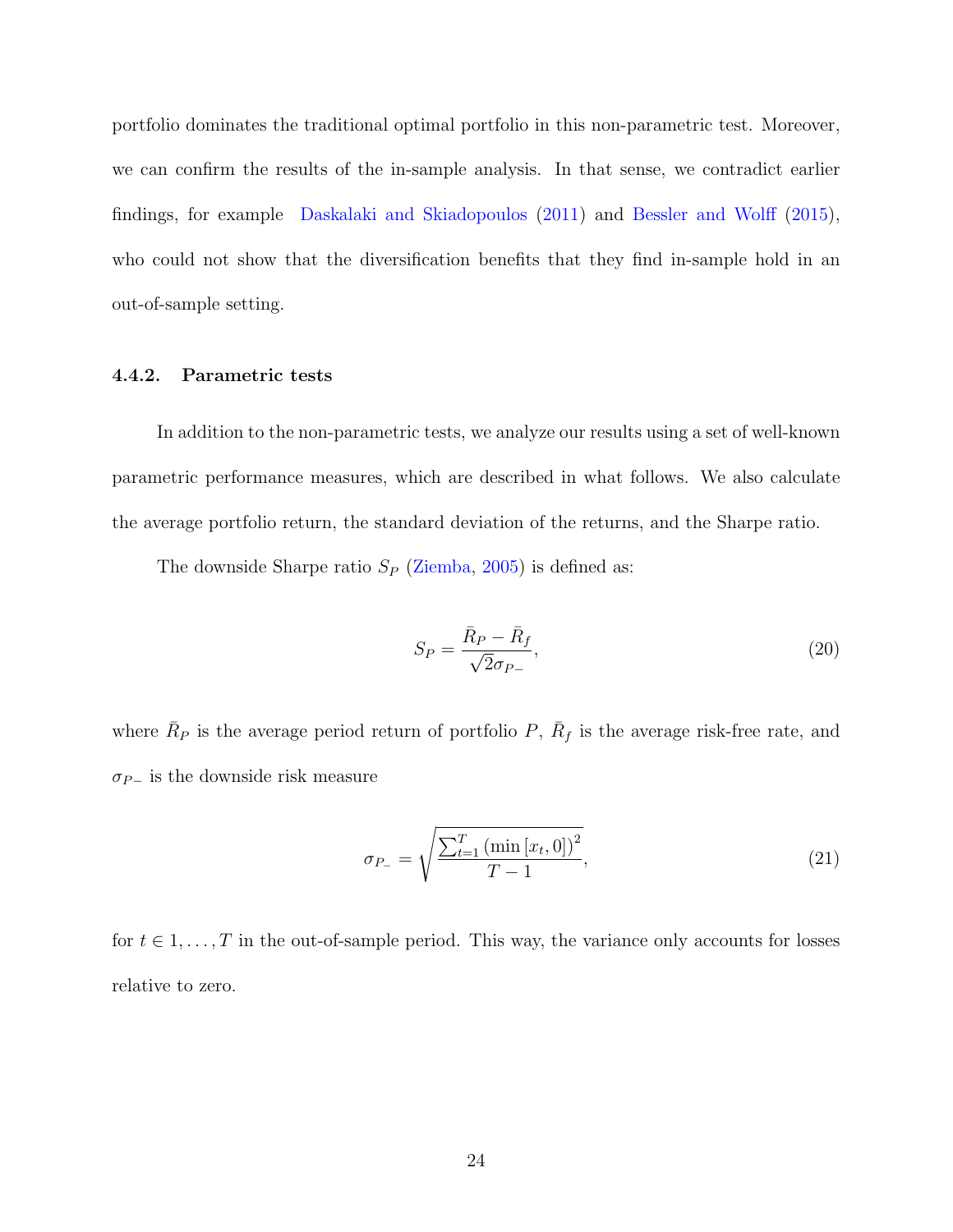The upside potential ratio (Sortino et al., 2003) is calculated as

$$
UP = \frac{\frac{1}{T} \sum_{t=1}^{K} \max[0, R_{P,t} - R_{f,t}]}{\sqrt{\frac{1}{T} \sum_{t=1}^{T} (\max[0, R_{f,t} - R_{P,t}])^2}},
$$
\n(22)

and puts average excess returns over the average losses relative to the risk-free rate.

Lastly, we follow DeMiguel et al. (2009) and employ the portfolio turnover (PT) and the return loss to evaluate the average changes to the portfolio weights at each re-balancing moment and the associated costs. PT can be calculated as:

$$
PT = \frac{1}{T} \sum_{t=1}^{T} \sum_{i=1}^{N} (|w_{P,i,t+1} - w_{P,i,t}|),
$$
\n(23)

where N is the number of assets in the portfolio and  $w_{P,i,t}$  is the weight of asset i at time t. The return loss is defined as:

Return Loss = 
$$
\frac{\mu_{Aug}}{\sigma_{Aug}} \times \sigma_{Tr} - \mu_{Tr},
$$
\n(24)

where  $\mu_{Aug}$  and  $\mu_{Tr}$  are the average portfolio returns net of transaction costs and  $\sigma_{Aug}$  and  $\sigma_{Tr}$  are the associated standard deviations. We define the net returns as  $\frac{NW_{P,t+1}}{NW_{P,t}}$  $\frac{W_{N}W_{P,t+1}}{NW_{P,t}} - 1$ , where  $NW_{P,t}$  is the wealth net of transaction costs trc for portfolio P at time t:

$$
NW_{P,t+1} = NW_{P,t} \left(1 + R_{P,t+1}\right) \left[1 - trc \times \sum_{i=1}^{N} \left(|w_{P,i,t+1} - w_{P,i,t}|\right)\right].
$$
 (25)

Here, the trc are proportional transaction costs of 50 bps (following e.g. DeMiguel et al., 2009).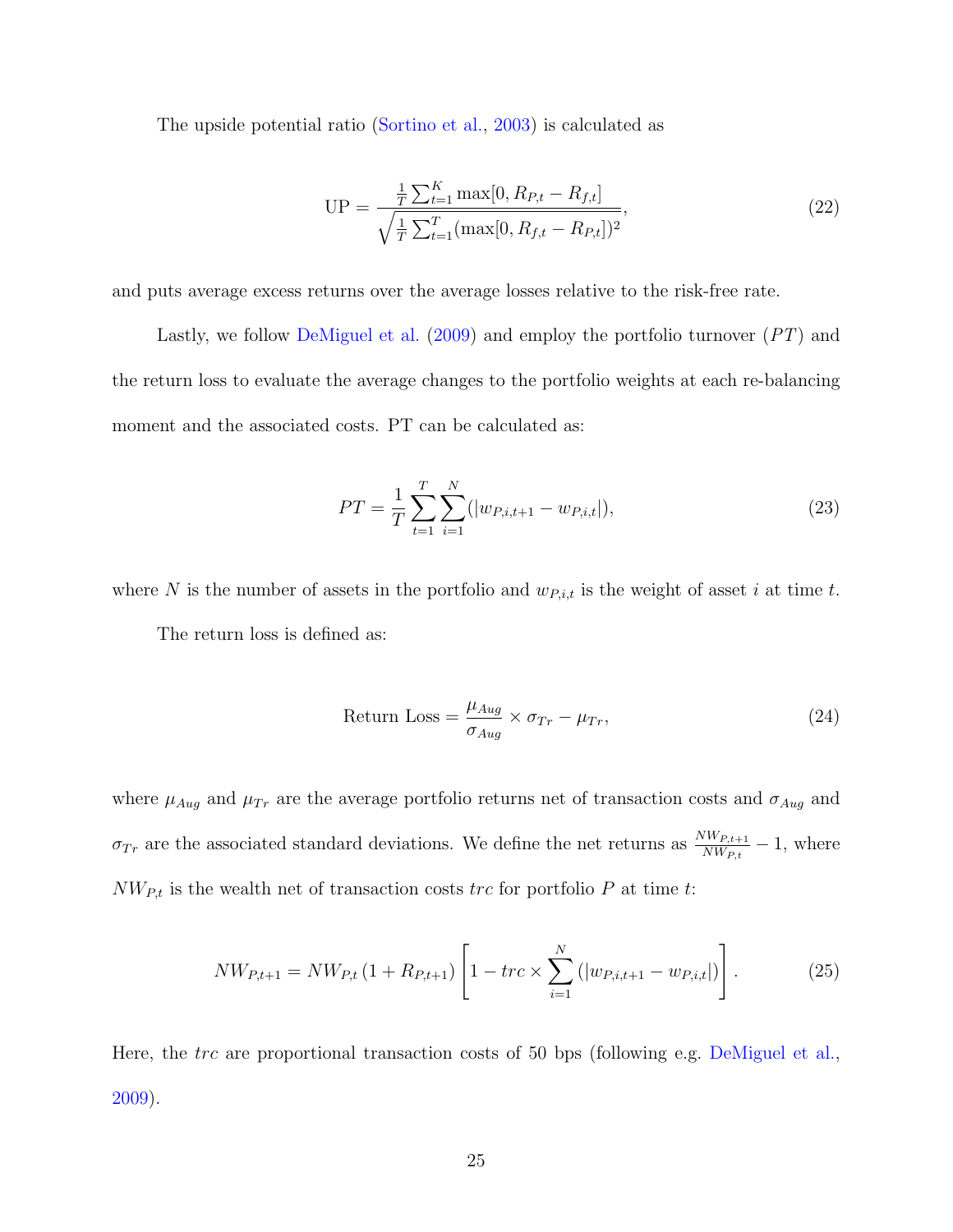To analyze the economic value of augmenting the traditional portfolio, we use the test proposed by Simaan (1993) to calculate the opportunity costs between the two portfolios in each case. The opportunity cost measure  $\theta$  is defined as the return trade-off of choosing the traditional portfolio over the augmented portfolio:

$$
E[U(1 + R_{Tr} + \theta)] = E[U(1 + R_{Aug})]. \tag{26}
$$

where  $R_{Aug}$  and  $R_{Tr}$  is the return of the augmented and traditional portfolios, respectively. For the utility functions, we use the exponential and power utility at the risk aversion parameters of 2, 4, and 6. Because the measure considers the whole distribution of the returns, it is especially suitable for evaluating non-normal cases.

### [Table 4 about here]

Table 4 reports the results of the parametric performance measures (Panel A) and the opportunity costs (Panel B) described above. In addition, we report the average portfolio weights for each asset class in Panel C.

For each case, we find that the augmented portfolio is superior in terms of the Sharpe, downside Sharpe, and upside potential ratios. Hence, the parametric performance measures complement the results of the non-parametric dominance and in-sample spanning tests. Only regarding the portfolio turnover does the augmented portfolio have more changes on average than the traditional one. This might be due to the additional assets. However, the return loss measure indicates that the higher turnover, and therefore, higher cumulative transaction cost, does not translate to less performance. Quite the contrary is true. The return loss measure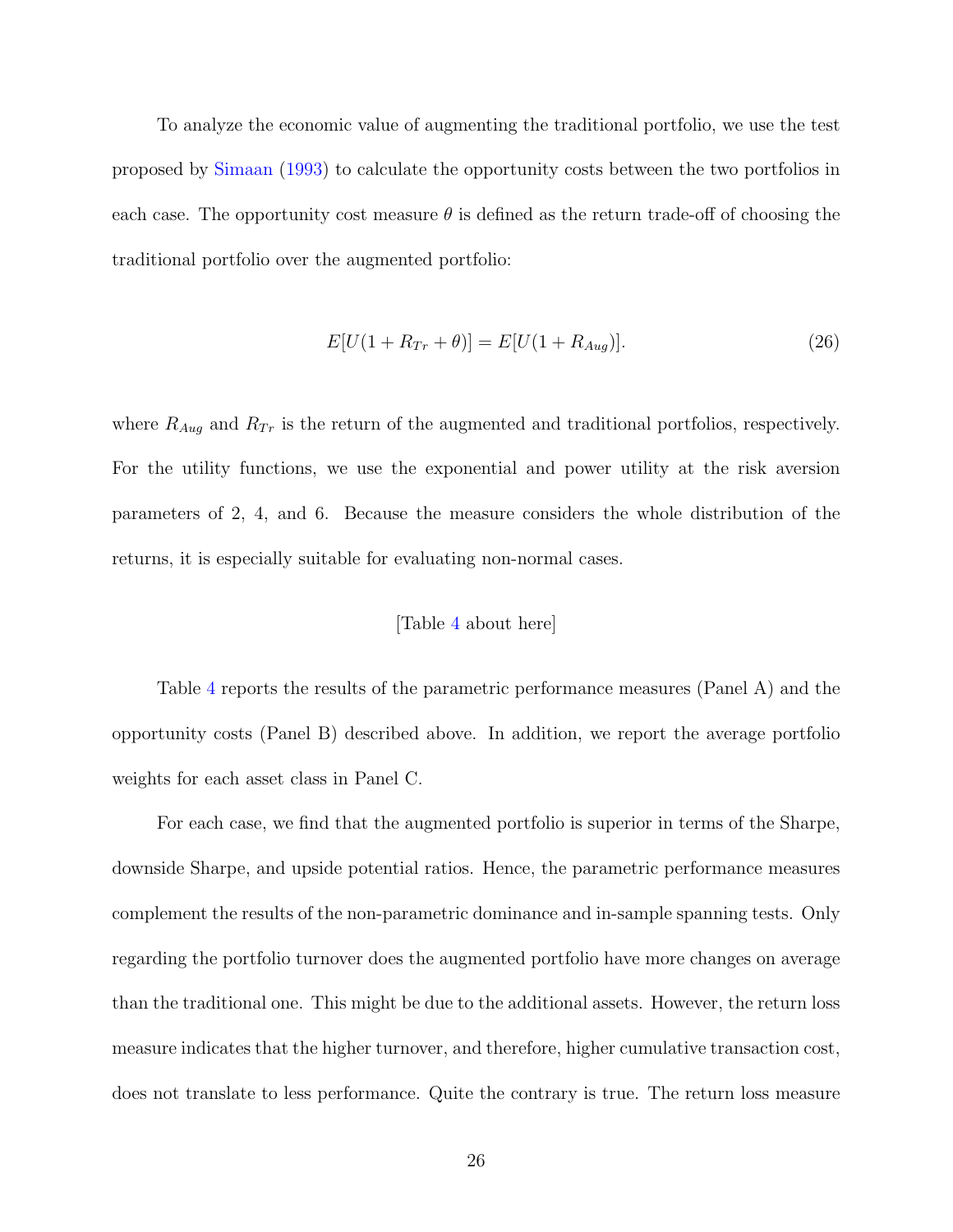shows that, net of the transaction costs, the augmented portfolio has a higher Sharpe ratio than the traditional one in all cases, and thus, justifies the higher turnover.

The opportunity costs reported in Panel B show that an investor is better off by augmenting the traditional portfolio with commodities, FX, and/or real estate assets. The result holds for the exponential and power utility functions under three different risk-aversion parameters. It is worth noting, that the calculated opportunity costs consider higher order moments rather than just the first and second moment in the case of the Sharpe ratio. Nevertheless, we find positive evidence for the case of diversification benefits from augmenting the stock-bond portfolio.

We observe that in most cases the augmented portfolios have more frequent re-balancing and incur higher cumulative transaction costs (higher portfolio turnover), which is consistent with Carroll et al. (2017)'s findings. The overall performance of the augmented portfolios compared with the traditional portfolios justifies these fees. In addition, the models generate well-diversified portfolios where all assets are included in the optimal portfolios. We observe from Panel C of Tab. 4 that the optimal stock-bonds portfolio includes 90% in stocks and 10% in bonds. The optimal augmented portfolios include more than 40% of the additional asset class, whereas the percentage of bonds is limited.

To sum up the out-of-sample findings: the non-parametric SD test as well as the parametric performance measures indicate that the investment universe of the augmented portfolio dominates the traditional portfolio of only stocks and bonds, yielding diversification benefits and providing better investment opportunities.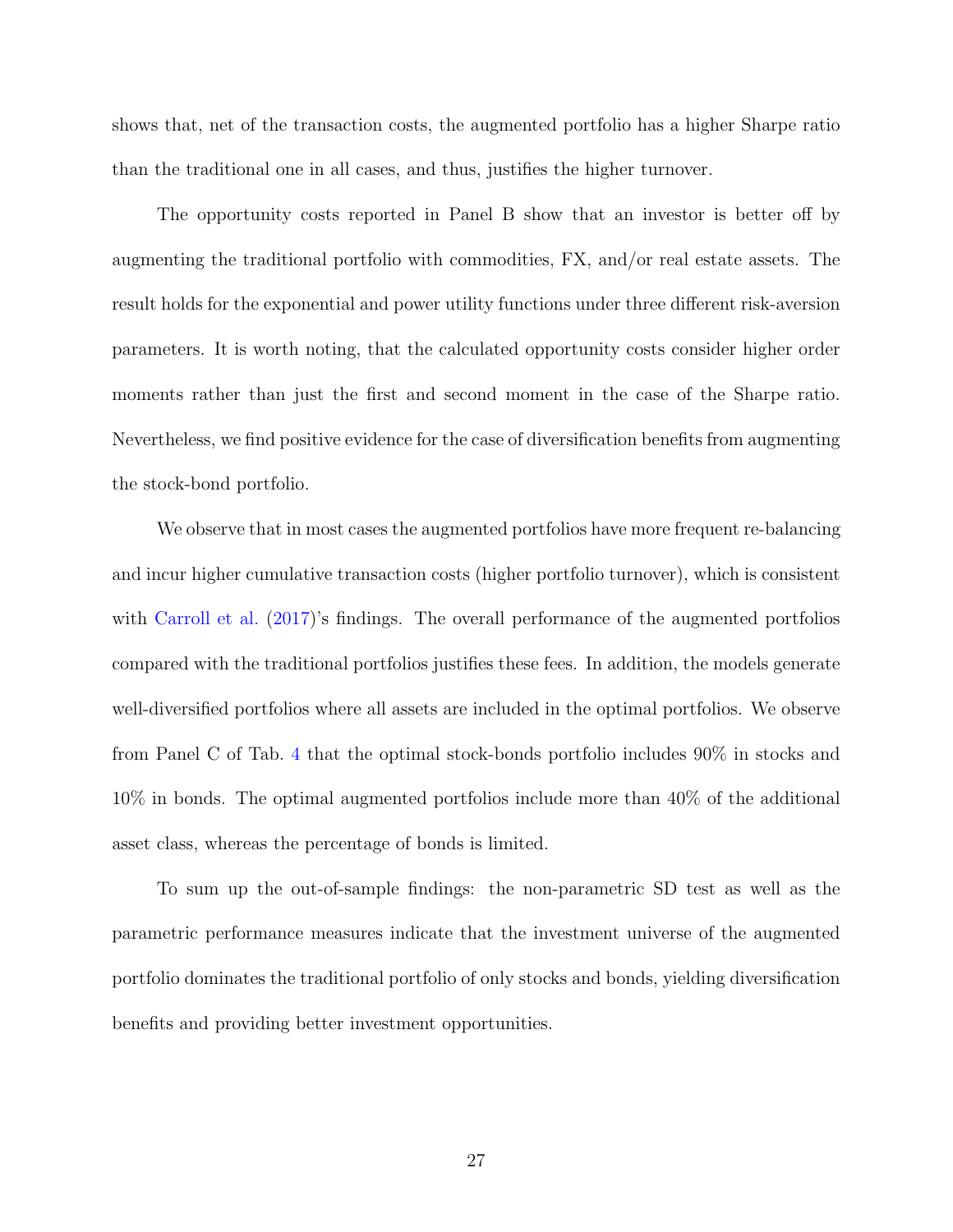## 4.5. Determinants of the Diversification Benefits

Another intriguing question arises as to what the potential factors are that drive the diversification benefits associated with the inclusion of new asset classes. In the following analysis, we attempt to answer this question by means of a time series analysis on the difference between the returns of the augmented and the traditional portfolios for each case. For the whole out-of-sample period of the previous analysis, we run an auto-regressive model with additional contemporaneous explanatory variables. These variables include the level of the GREA activity (Kilian, 2009, 2019), LIUS, monthly logarithmic returns or changes of the MSCI World Market Index, as well as the 3-month US Treasury Bill, 10-year US Governmental Bond, the S&P500 VIX, the Global Economic Policy Uncertainty (Baker et al., 2016), and the TED spread at a monthly frequency.<sup>6</sup> The time series regression model is specified as follow:

$$
y_t = \alpha_0 + \alpha_1 y_{t-1} + X_t \beta + \varepsilon_t. \tag{27}
$$

Here,  $y_t$  is the return differential between the augmented and traditional portfolios at time  $t$ , and  $X_t$  is the row vector of explanatory variables at time t. The coefficients  $\alpha_0$  and  $\alpha_1$  refer to the intercept and the auto-regressive parameter of the regression. The column vector  $\beta$ contains the respective coefficients for the explanatory variables.

### [Table 5 to Table 11 about here]

After checking for possible high correlations among the explanatory variables<sup>7</sup> and

<sup>6</sup>We retrieve the data for GREA from https://sites.google.com/site/lkilian2019/research/ data-sets, the Leading Index from https://fred.stlouisfed.org/series/USSLIND, and the Economic Policy Uncertainty from https://www.policyuncertainty.com/global\_monthly.html. The rest of the data is obtained from the Thomson Reuters DataStream.

<sup>&</sup>lt;sup>7</sup>The highest absolute correlations are found between the returns of the MSCI World and VIX  $(-0.6843)$ ,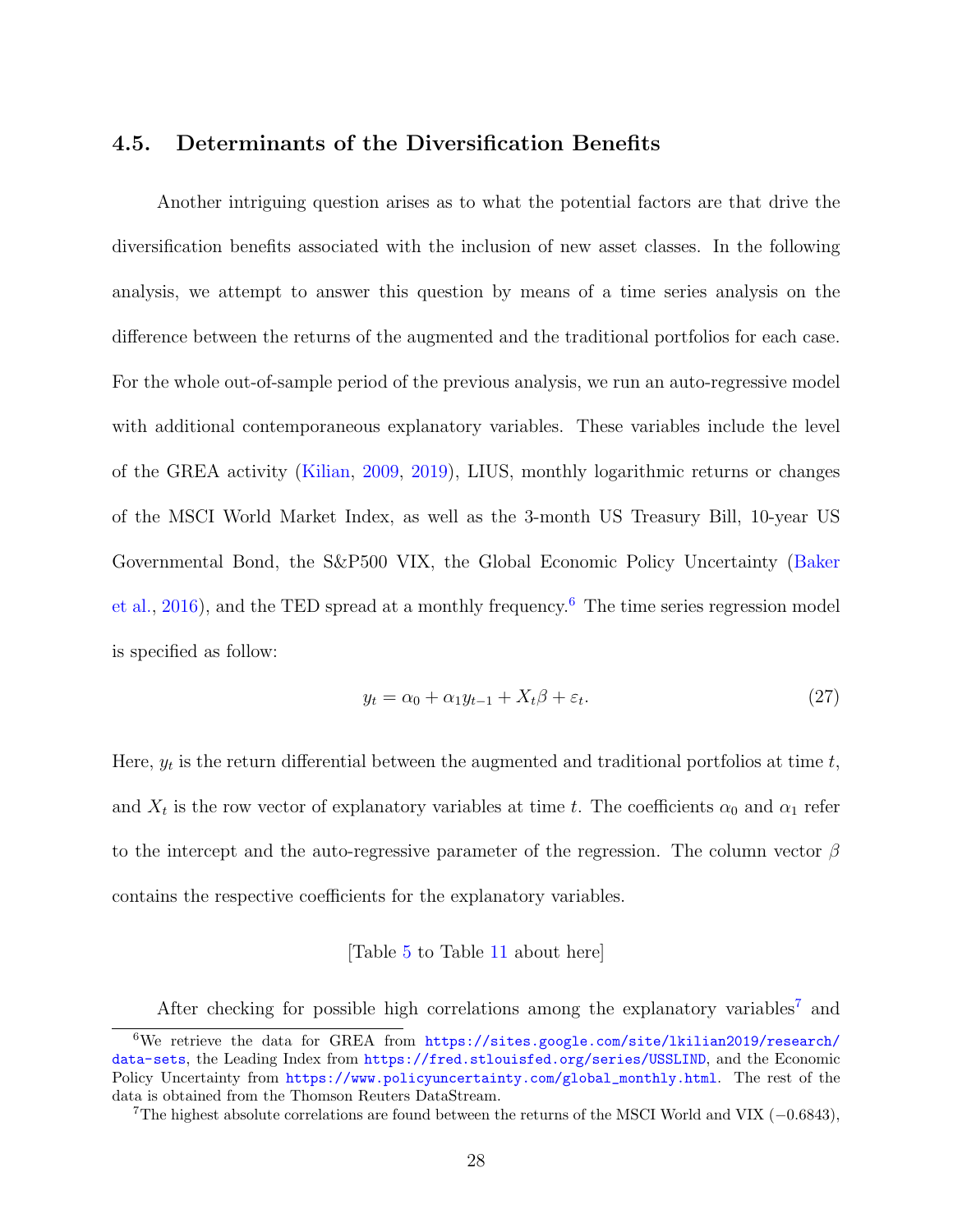stationarity issues, we run time series regressions for each case with individual explanatory variables and a full model including all variables. The results are given in Tables 5-11.

The regression results show that the returns of the MSCI World explain most cases. Except for the two cases where either commodities or FX are mixed with real estate to augment the traditional portfolio (cases 5 and 6), we find that the MSCI World has a statistically significant and negative effect on the diversification benefits in the full model and also individually. This finding suggests that an increase in the stock market decreases the diversification benefits and vice versa for a decline in the stock market. This behavior appears quite logical because it lowers the contribution from additional investments to the traditional case.

A similar explanation can be derived upon the negative coefficient of the LIUS for all seven cases. A positive LIUS level reduces the benefits from diversification. By contrast, when the economy is in distress and the LIUS is negative, the spread between the traditional and the augmented portfolio increases. The picture is, however, more complex for the second business cycle indicator. The GREA is positively associated with the diversification benefit for the portfolio augmented with only commodities, and commodities and real estate. A negative coefficient is found when investigating the diversification benefit from a portfolio augmented with only the FX asset class. We have to recall that the GREA is based on dry bulk cargo prices and may translate directly to commodities. Thus, on the one hand, a positive GREA level increases the benefits from investing in commodities. On the other hand, a positive GREA level also indicates the relative strength of economy outside the United States and pressures the benefits from investments in FX. In combined portfolios, and between the returns of the MSCI World and the U.S. 10-year Government Bond (−0.3270).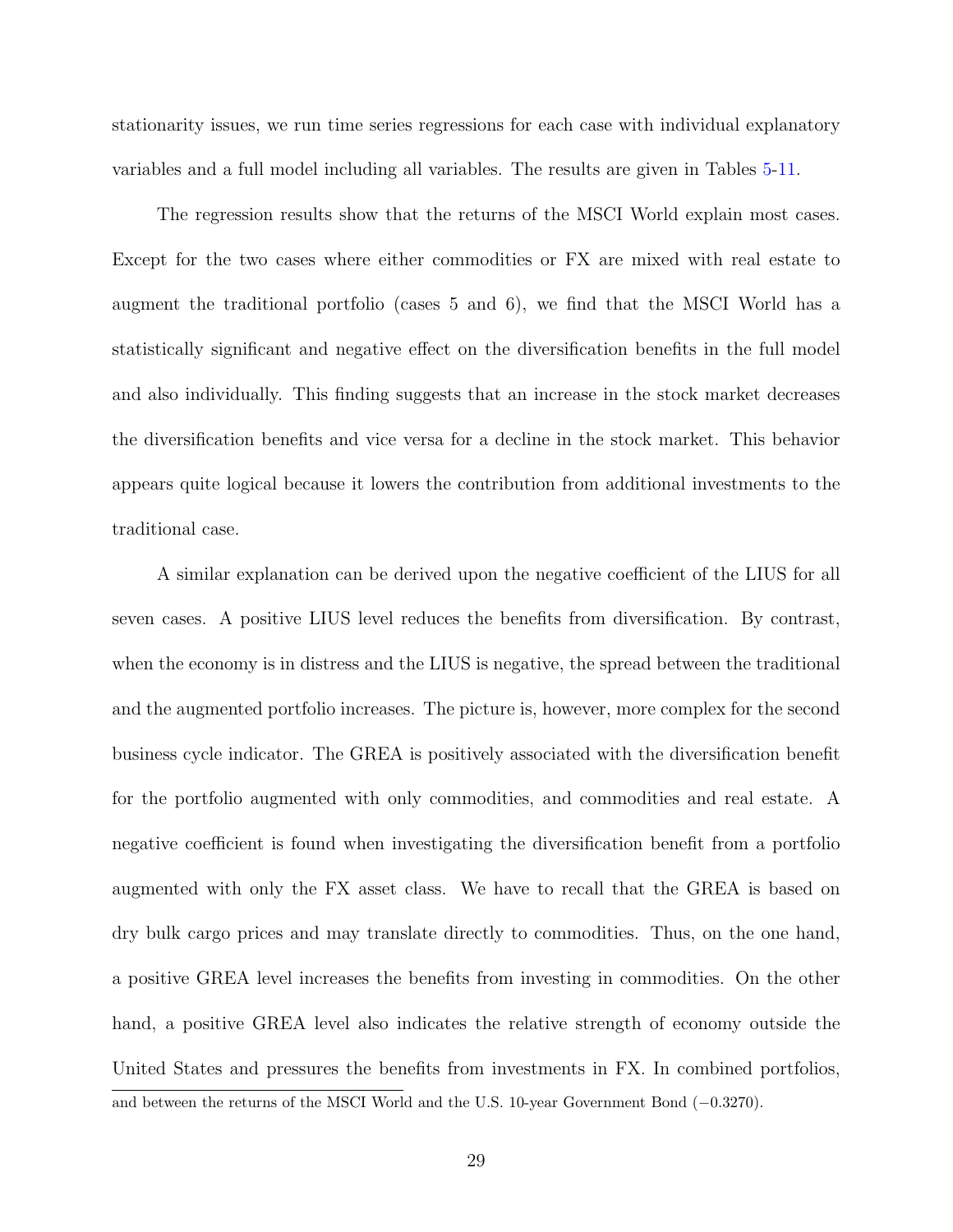these effects might offset one another.

In addition, the VIX is positively associated with the diversification benefits when commodities and FX are used to augment the traditional set (cases 1, 2, 4, and 7). High stock market uncertainty thus increases the return spread between the augmented and traditional portfolios. However, because of the high absolute correlation with MSCI World, we do not find a statistically significant effect in the full model. Interestingly, we find that the shortterm 3-month T-bills are negatively associated with diversification benefits of portfolios involving real estate (cases 3, 5, and 6). Furthermore, the returns of the long-term 10-year government bond have a positive relation in most of the other cases (cases  $1, 4, 5, 7$ ). Hence, it appears that the rise in short-term interest rates lowers the diversification potential from real estate, whereas positive changes in long-term interest rates increase the benefit from commodities. Lastly, the TED spread (i.e., the perceived risk in international loan markets) does not show any relevance for explaining the diversification benefits of commodities, FX, or real estate.

In summary, the diversification benefits are highly affected by market conditions. Earlier evidence in Belousova and Dorfleitner (2012) and Bessler and Wolff (2015) shows that diversification benefits are time-varying and behave differently in different market environments. A different view is presented by Chan et al. (2011) who find in-sample evidence of diversification benefits only in "tranquil" periods.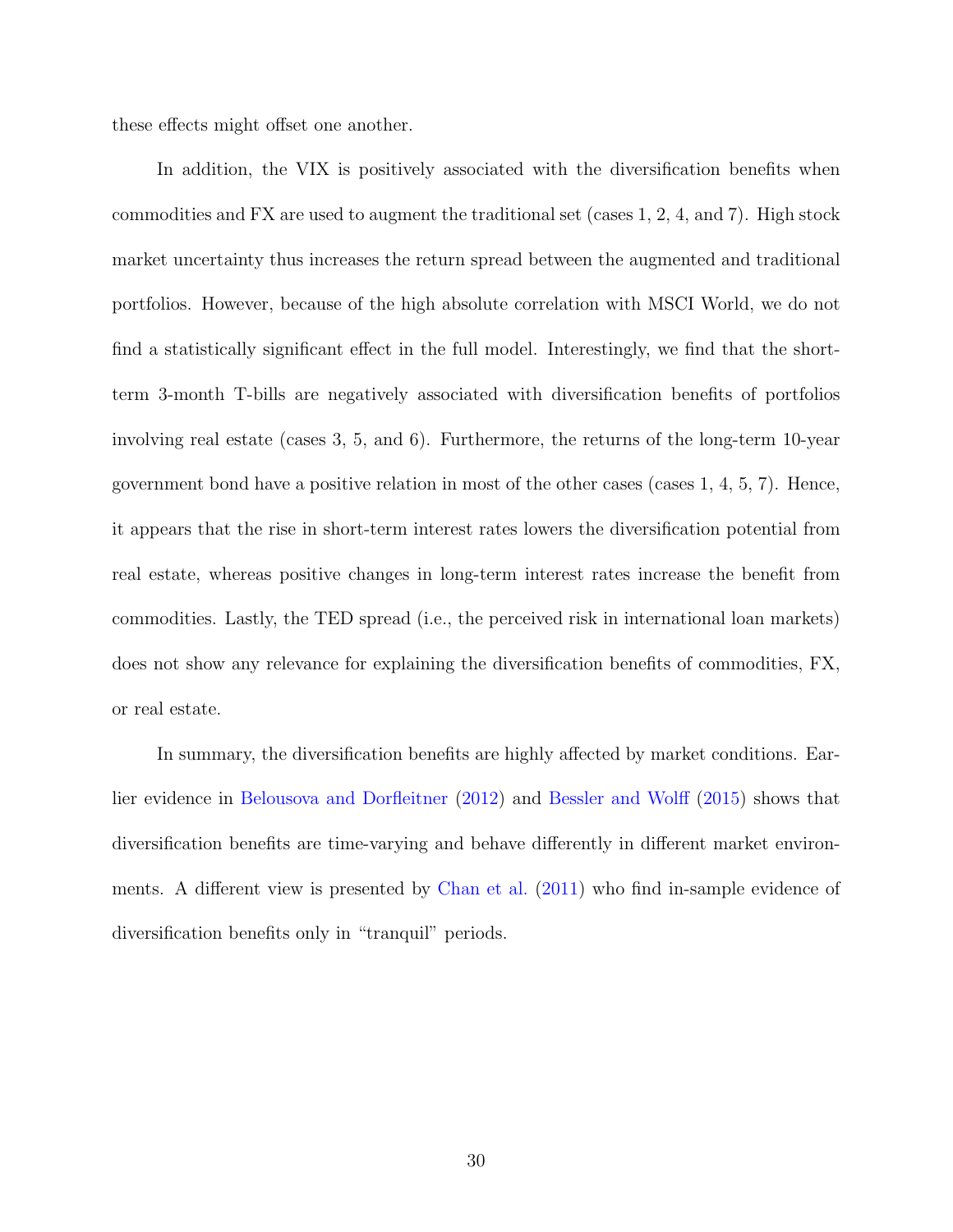## 5. Concluding Remarks

Whether diversification across asset classes brings significant benefits to investors and portfolio managers is an important issue in finance, particularly within the context of the successive crises and financial turmoil over the last thirty years and the resulting high economic policy uncertainty (Baker et al., 2016). Our literature reviews show that more than 50% of past studies find weak or no evidence of in-sample diversification benefits from augmenting portfolios of stocks and/or bonds with additional asset classes, whereas very few of them document out-of-sample benefits.

We proposed a stochastic spanning approach to assess whether traditional portfolios of stocks and bonds span portfolios augmented with other asset classes, with both in-sample and out-of-sample analysis. Particularly, we employ individual commodity futures, various FX rates, and a real estate index to construct seven portfolio designs where one, two, or three of the asset classes augment the traditional portfolio. Our results for the in-sample assessment show that all augmented portfolio combinations under consideration cannot be spanned by the traditional set of stocks and bonds. The out-of-sample performance, conducted in the second step with the help of several non-parametric and parametric tests, confirms our previous findings. We conclude that traditional investors can generally benefit in terms of higher returns and lower volatility by augmenting their portfolios' stocks and bonds with alternative asset classes. Finally, higher diversification benefits are found to be associated with high market uncertainty, bearish stock markets, and economic downturns.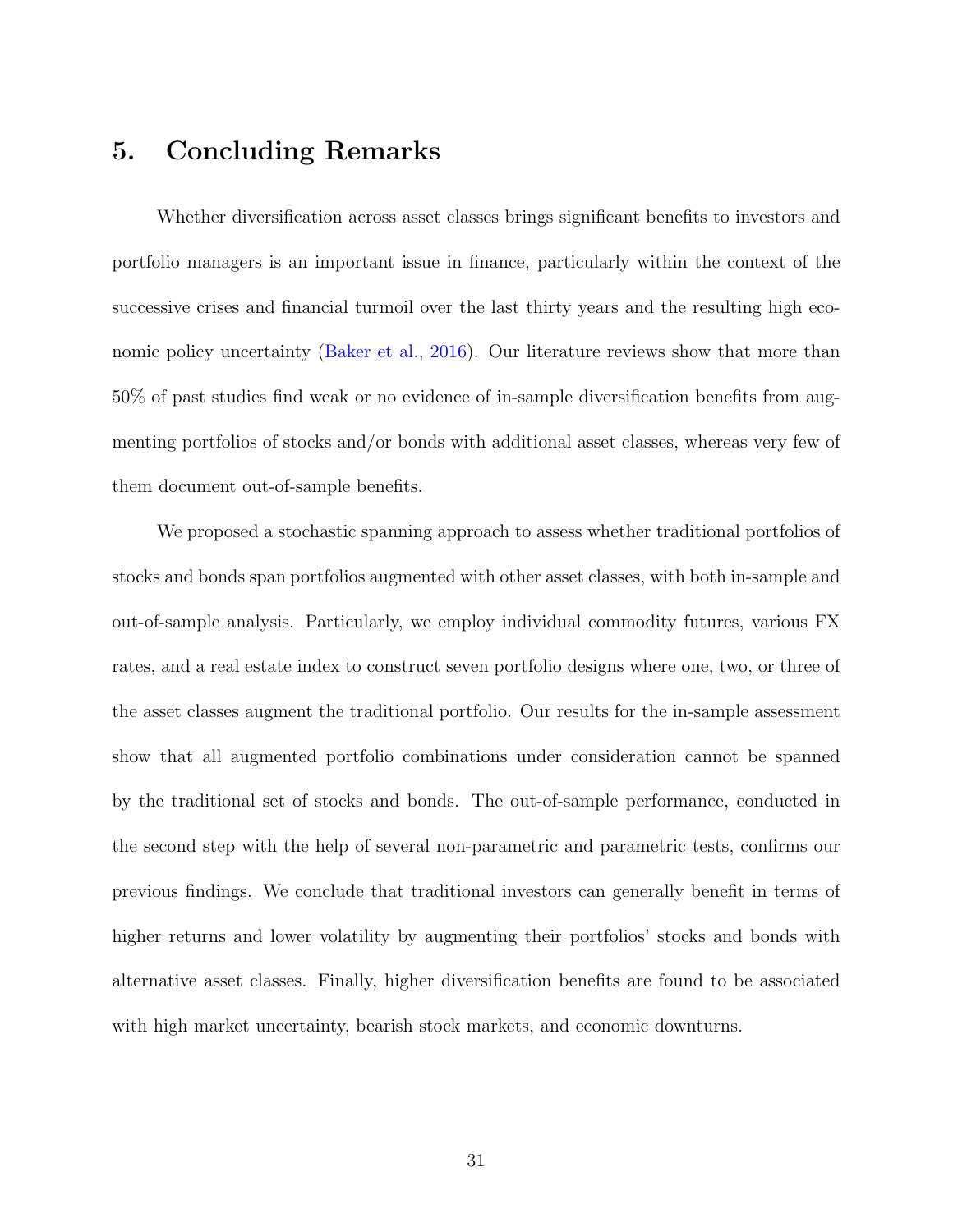## References

- Abadie, A. (2002). Bootstrap Tests for Distributional Treatment Effects in Instrumental Variable Models. Journal of the American Statistical Association, 97(457):284–292.
- Adams, Z., F¨uss, R., and Kaiser, D. G. (2008). Macroeconomic Determinants of Commodity Futures Returns. In Fabozzi, F. J., Füss, R., and Kaiser, D. G., editors, The Handbook of Commodity Investing, chapter 4, pages 87–112. John Wiley & Sons, Inc., Hoboken, NJ, USA.
- Adams, Z. and Glück, T. (2015). Financialization in commodity markets: A passing trend or the new normal? Journal of Banking  $\mathcal B$  Finance, 60:93-111.
- Ankrim, E. M. and Hensel, C. R. (1993). Commodities in Asset Allocation: A Real-Asset Alternative to Real Estate? Financial Analysts Journal, 49(3):20–29.
- Anson, M. J. (1998). Spot Returns, Roll Yield, and Diversification with Commodity Futures. The Journal of Alternative Investments, 1(3):16–32.
- Arouri, M. E. H., Nguyen, D. K., and Pukthuanthong, K. (2014). Diversification benefits and strategic portfolio allocation across asset classes: the case of the US markets.
- Arvanitis, S., Hallam, M., Post, T., and Topaloglou, N. (2019). Stochastic Spanning. Journal of Business  $\mathcal{B}$ Economic Statistics, 37(4):573–585.
- Baker, S. R., Bloom, N., and Davis, S. J. (2016). Measuring Economic Policy Uncertainty. The Quarterly Journal of Economics, 131(4):1593–1636.
- Barrett, G. F. and Donald, S. G. (2003). Consistent Tests for Stochastic Dominance. Econometrica, 71(1):71– 104.
- Basak, S. and Pavlova, A. (2016). A Model of Financialization of Commodities. Journal of Finance, 71(4):1511–1556.
- Bawa, V. S. (1975). Optimal, rules for ordering. Journal of Financial Economics, 2:95–121.
- Bawa, V. S., Bodurtha Jr., J. N., Rao, M. R., and Suri, H. L. (1985). On Determination of Stochastic Dominance Optimal Sets. The Journal of Finance, 40(2):417–431.
- Belousova, J. and Dorfleitner, G. (2012). On the diversification benefits of commodities from the perspective of euro investors. Journal of Banking and Finance, 36(9):2455–2472.
- Berger, D., Pukthuanthong, K., and Yang, J. J. (2011). International diversification with frontier markets. Journal of Financial Economics, 101(1):227–242.
- Berk, J. B. (1997). Necessary Conditions for the CAPM. Journal of Economic Theory, 73(1):245–257.
- Bessler, W. and Wolff, D. (2015). Do commodities add value in multi-asset portfolios? An out-of-sample analysis for different investment strategies. Journal of Banking and Finance, 60:1–20.
- Bhardwaj, G., Gorton, G., and Rouwenhorst, G. (2015). Facts and Fantasies about Commodity Futures Ten Years Later.
- Bjornson, B. and Carter, C. A. (1997). New Evidence on Agricultural Commodity Return Performance under Time-Varying Risk. American Journal of Agricultural Economics, 79(3):918–930.
- Bodie, Z. and Rosansky, V. I. (1980). Risk and Return in Commodity Futures. Financial Analysts Journal, 36(3):27–39.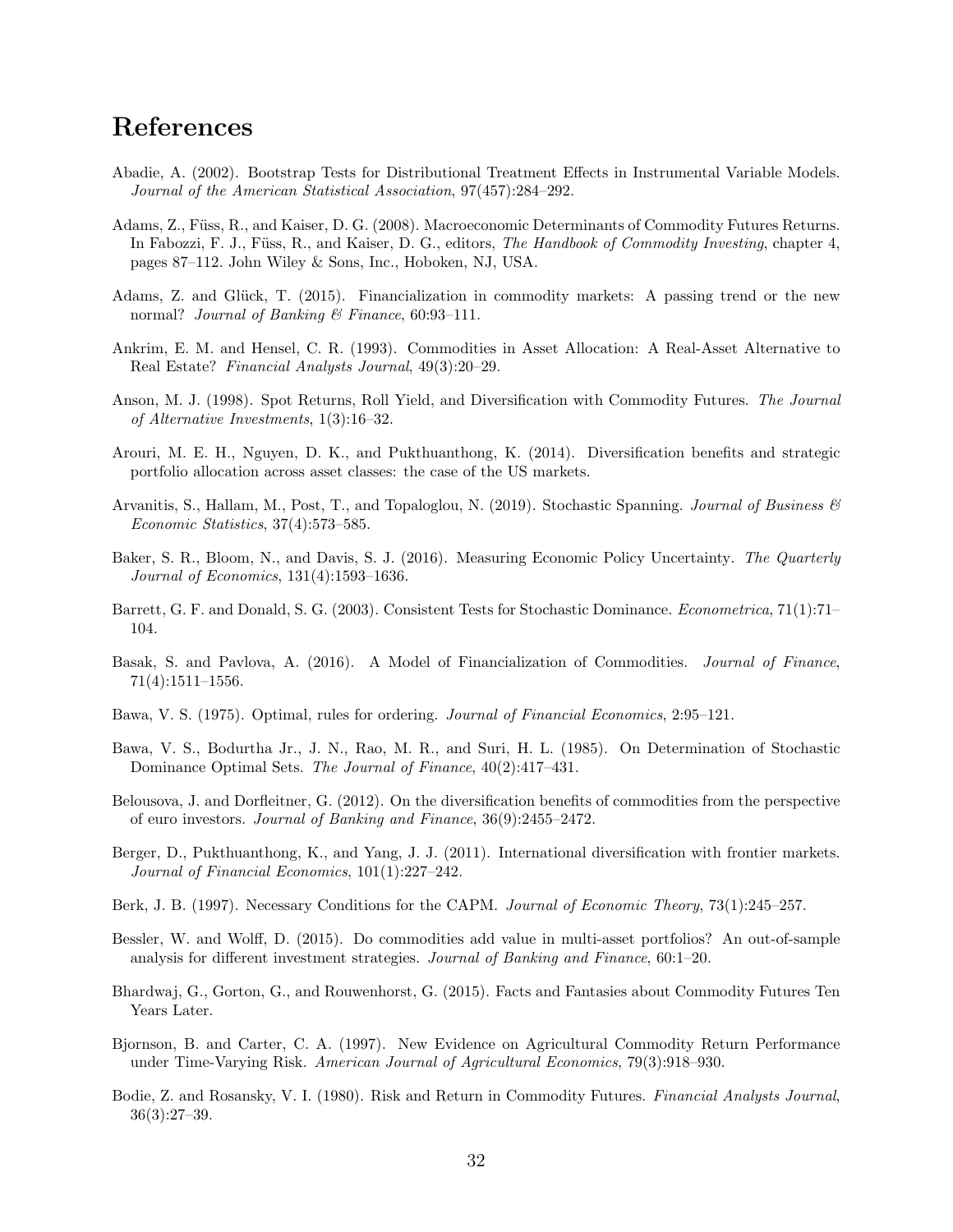- Boubaker, S., Gounopoulos, D., Nguyen, D. K., and Paltalidis, N. (2018). Reprint of: Assessing the effects of unconventional monetary policy and low interest rates on pension fund risk incentives. Journal of Banking and Finance, 92:340–357.
- Campbell, J. Y., Serfaty-de Medeiros, K., and Viceira, L. M. (2010). Global Currency Hedging. The Journal of Finance, 65(1):87–121.
- Carrieri, F., Errunza, V., and Hogan, K. (2007). Characterizing World Market Integration through Time. Journal of Financial and Quantitative Analysis, 42(4):915–940.
- Carroll, R., Conlon, T., Cotter, J., and Salvador, E. (2017). Asset allocation with correlation: A composite trade-off. European Journal of Operational Research, 262(3):1164–1180.
- Chamberlain, G. (1983). A characterization of the distributions that imply mean-Variance utility functions. Journal of Economic Theory, 29(1):185–201.
- Chan, K. F., Treepongkaruna, S., Brooks, R., and Gray, S. (2011). Asset market linkages: Evidence from financial, commodity and real estate assets. Journal of Banking and Finance, 35(6):1415–1426.
- Cheung, C. S. and Miu, P. (2010). Diversification benefits of commodity futures. Journal of International Financial Markets, Institutions and Money, 20(5):451–474.
- Christoffersen, P., Errunza, V., Jacobs, K., and Langlois, H. (2012). Is the Potential for International Diversification Disappearing? A Dynamic Copula Approach. Review of Financial Studies, 25(12):3711-3751.
- Cotter, J., Eyiah-Donkor, E., and Poti, V. (2017). Predictability and diversification benefits of investing in commodity and currency futures. International Review of Financial Analysis, 50:52–66.
- Daskalaki, C. and Skiadopoulos, G. (2011). Should investors include commodities in their portfolios after all? New evidence. Journal of Banking and Finance, 35(10):2606–2626.
- Daskalaki, C., Skiadopoulos, G., and Topaloglou, N. (2017). Diversification benefits of commodities: A stochastic dominance efficiency approach. Journal of Empirical Finance, 44(August):250–269.
- Davidson, R. (2009). Testing for Restricted Stochastic Dominance: Some Further Results. Review of Economic Analysis, 1(1):34–59.
- Davidson, R. and Duclos, J.-Y. (2000). Statistical Inference for Stochastic Dominance and for the Measurement of Poverty and Inequality. Econometrica, 68(6):1435–1464.
- de Roon, F. A., Nijman, T. E., and Werker, B. J. (2003). Currency hedging for international stock portfolios: The usefulness of mean-variance analysis. Journal of Banking  $\mathcal C$  Finance, 27(2):327–349.
- DeMiguel, V., Garlappi, L., and Uppal, R. (2009). Optimal versus naive diversification: How inefficient is the 1/N portfolio strategy? Review of Financial Studies, 22(5):1915–1953.
- Eun, C. S. and Resnick, B. G. (1988). Exchange Rate Uncertainty, Forward Contracts, and International Portfolio Selection. The Journal of Finance, 43(1):197–215.
- Fogler, H. R. (1984). 20% in Real Estate: Can Theory Justify it? The Journal of Portfolio Management, 10(2):6–13.
- Friedman, H. C. (1971). Real Estate Investment and Portfolio Theory. The Journal of Financial and Quantitative Analysis, 6(2):861– 874.
- Galvani, V. and Plourde, A. (2010). Portfolio diversification in energy markets. Energy Economics, 32(2):257– 268.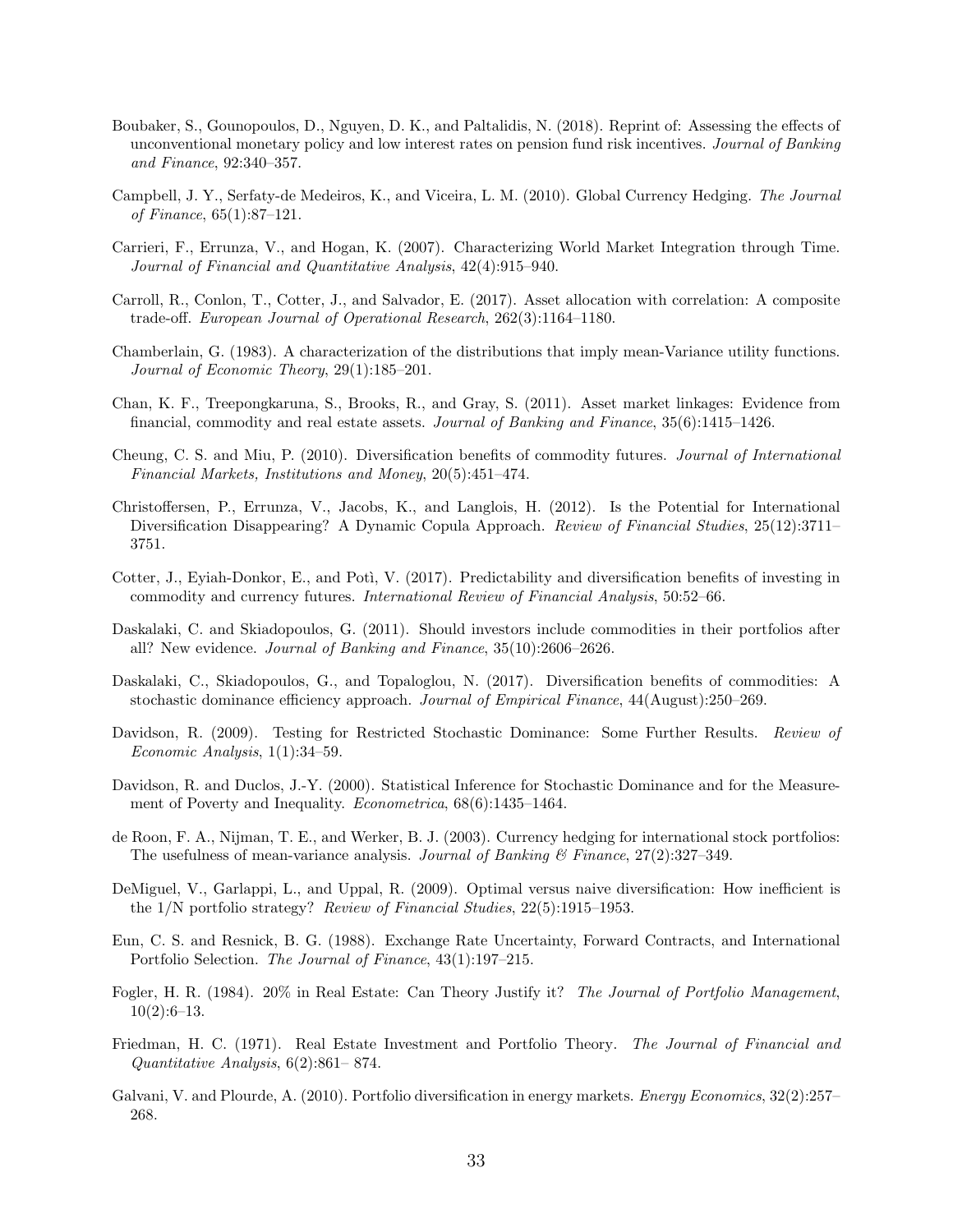- Gao, X. and Nardari, F. (2018). Do Commodities Add Economic Value in Asset Allocation? New Evidence from Time-Varying Moments. Journal of Financial and Quantitative Analysis, 53(1):365–393.
- Geman, H. and Kharoubi, C. (2008). WTI crude oil Futures in portfolio diversification: The time-to-maturity effect. Journal of Banking & Finance,  $32(12):2553-2559$ .
- Georgiev, G., Gupta, B., and Kunkel, T. (2003). Benefits of Real Estate Investment: Some Diversification Benefit in particular Allocations. The Journal of Portfolio Management, 29(5):28–33.
- Gibbons, M. R., Ross, S. A., and Shanken, J. (1989). A Test of the Efficiency of a Given Portfolio. Econometrica, 57(5):1121–1152.
- Glen, J. and Jorion, P. (1993). Currency Hedging for International Portfolios. The Journal of Finance, 48(5):1865–1886.
- Gorton, G. and Rouwenhorst, K. G. (2006). Facts and Fantasies about Commodity Futures. Financial Analysts Journal, 62(2):47–68.
- Harvey, C. R. and Siddique, A. (2000). Conditional Skewness in Asset Pricing Tests. The Journal of Finance, 55(3):1263–1295.
- Henriksen, T. E. S. (2018). Properties of Long/Short Commodity Indices in Stock and Bond Portfolios. The Journal of Alternative Investments, 20(4):51–68.
- Henriksen, T. E. S., Pichler, A., Westgaard, S., and Frydenberg, S. (2019). Can commodities dominate stock and bond portfolios? Annals of Operations Research, 282(1-2):155–177.
- Huang, J. z. and Zhong, Z. K. (2013). Time Variation in Diversification Benefits of Commodity, REITs, and TIPS. Journal of Real Estate Finance and Economics, 46(1):152–192.
- Huberman, G. and Kandel, S. (1987). Mean-Variance Spanning. The Journal of Finance, 42(4):873–888.
- Hung, J.-C., Lee, M.-C., and Liu, H.-C. (2008). Estimation of value-at-risk for energy commodities via fat-tailed GARCH models. Energy Economics, 30(3):1173–1191.
- Ibbotson, R. G. and Siegel, L. B. (1984). Real Estate Returns: A Comparison with Other Investments. Real Estate Economics, 12(3):219–242.
- Irwin, S. H. and Landa, D. (1987). Real estate, futures, and gold as portfolio assets. The Journal of Portfolio Management, 14(1):29–34.
- Jensen, G. R., Johnson, R. R., and Mercer, J. M. (2000). Efficient use of commodity futures in diversified portfolios. Journal of Futures Markets, 20(5):489–506.
- Jensen, G. R., Johnson, R. R., and Mercer, J. M. (2002). Tactical Asset Allocation and Commodity Futures. The Journal of Portfolio Management, 28(4):100–111.
- Kilian, L. (2009). Not All Oil Price Shocks Are Alike: Disentangling Demand and Supply Shocks in the Crude Oil Market. American Economic Review, 99(3):1053–1069.
- Kilian, L. (2019). Measuring global real economic activity: Do recent critiques hold up to scrutiny? Economics Letters, 178:106–110.
- Kroencke, T. A., Schindler, F., and Schrimpf, A. (2014). International diversification benefits with foreign exchange investment styles. Review of Finance, 18(5):1847–1883.
- Kuhle, J. (1987). Portfolio Diversification and Return Benefits: Common Stock vs. Real Estate Investment Trusts (REITs). Journal of Real Estate Research, 2(2):1–9.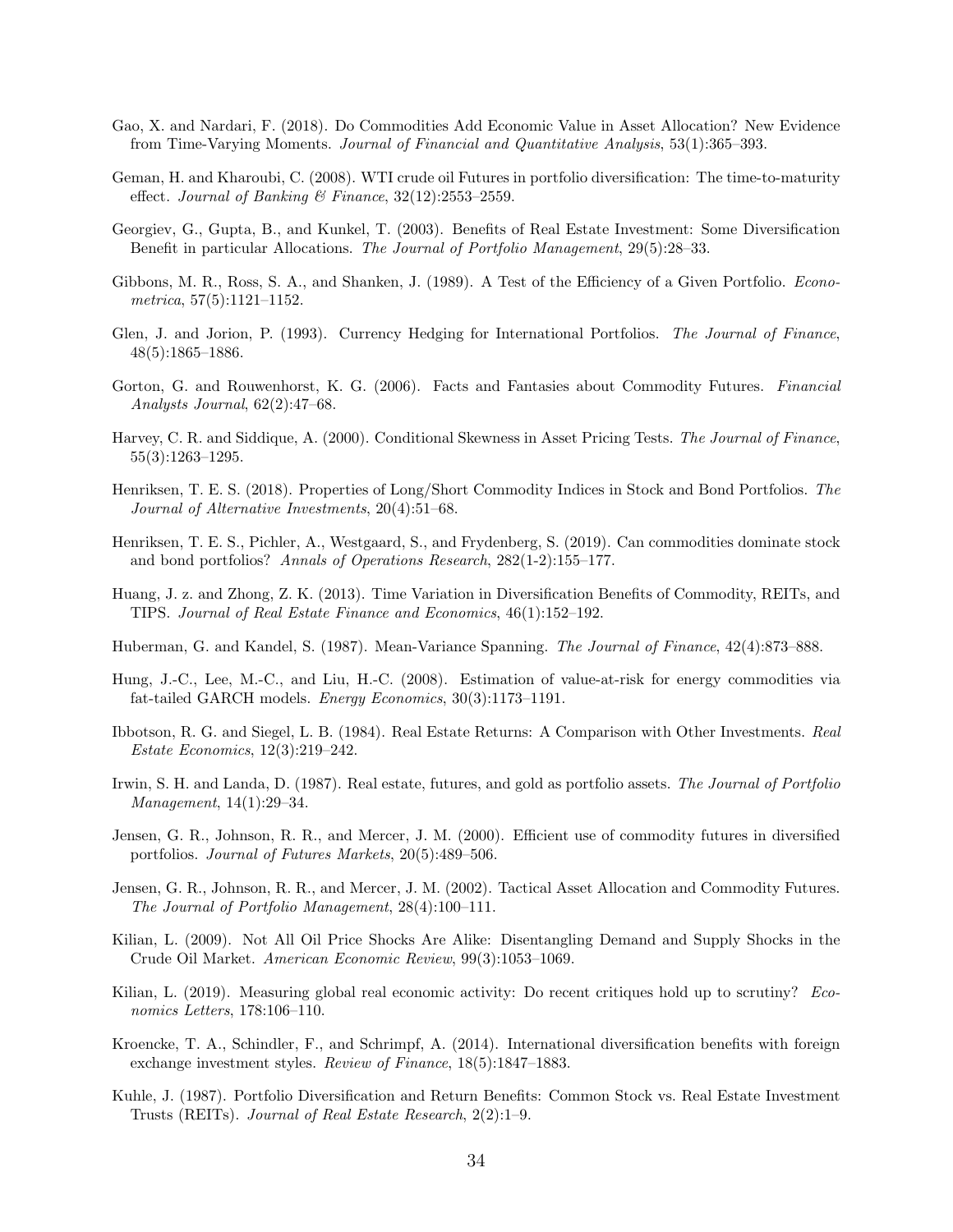- Kuosmanen, T. (2004). Efficient Diversification According to Stochastic Dominance Criteria. Management Science, 50(10):1390–1406.
- Lee, S. L. (2005). The return due to diversification of real estate to the US mixed-asset portfolio. Journal of Real Estate Portfolio Management, 11(1):19–28.
- Linton, O., Maasoumi, E., and Whang, Y.-J. (2005). Consistent Testing for Stochastic Dominance under General Sampling Schemes. Review of Economic Studies, 72(3):735–765.
- Linton, O., Post, T., and Whang, Y. (2014). Testing for the stochastic dominance efficiency of a given portfolio. The Econometrics Journal, 17(2):S59–S74.
- Liu, E. X. (2016). Portfolio Diversification and International Corporate Bonds. Journal of Financial and Quantitative Analysis, 51(3):959–983.
- Lizieri, C. (2013). After the Fall: Real Estate in the Mixed-Asset Portfolio in the Aftermath of the Global Financial Crisis. The Journal of Portfolio Management, 39(6):43–59.
- Owen, J. and Rabinovitch, R. (1983). On the Class of Elliptical Distributions and their Applications to the Theory of Portfolio Choice. The Journal of Finance, 38(3):745–752.
- Platanakis, E., Sakkas, A., and Sutcliffe, C. (2019). Harmful diversification: Evidence from alternative investments. The British Accounting Review, 51(1):1–23.
- Post, T. (2003). Empirical Tests for Stochastic Dominance Efficiency. The Journal of Finance, 58(5):1905– 1931.
- Post, T. and Poti, V. (2017). Portfolio Analysis Using Stochastic Dominance, Relative Entropy, and Empirical Likelihood. Management Science, 63(1):153–165.
- Post, T. and Versijp, P. (2007). Multivariate Tests for Stochastic Dominance Efficiency of a Given Portfolio. Journal of Financial and Quantitative Analysis, 42(2):489–515.
- Pukthuanthong, K., Roll, R., and Subrahmanyam, A. (2019). A Protocol for Factor Identification. The Review of Financial Studies, 32(4):1573–1607.
- Roman, D., Darby-Dowman, K., and Mitra, G. (2006). Portfolio construction based on stochastic dominance and target return distributions. Mathematical Programming, 108(2-3):541–569.
- Russell, W. R. and Seo, T. K. (1989). Representative Sets for Stochastic Dominance Rules. In Fomby, T. B. and Seo, T. K., editors, *Studies in the Economics of Uncertainty*, pages 59–76. Springer New York, New York, NY.
- Satyanarayan, S. and Varangis, P. (1996). Diversification Benefits of Commodity Assets in Global Portfolios. The Journal of Investing, 5(1):69–78.
- Scaillet, O. and Topaloglou, N. (2010). Testing for stochastic dominance efficiency. Journal of Business and Economic Statistics, 28(1):169–180.
- Scherer, B. and He, L. (2008). The Diversification Benefits of Commodity Futures Indexes: A Mean-Variance Spanning Test. In Fabozzi, F. J., Füss, R., and Kaiser, D. G., editors, The Handbook of Commodity Investing, chapter 10, pages 241–265. Wiley, Hoboken, NJ, USA.
- Shalit, H. and Yitzhaki, S. (1994). Marginal Conditional Stochastic Dominance. Management Science, 40(5):670–684.
- Shanken, J. (1985). Multivariate tests of the zero-beta CAPM. Journal of Financial Economics, 14(3):327– 348.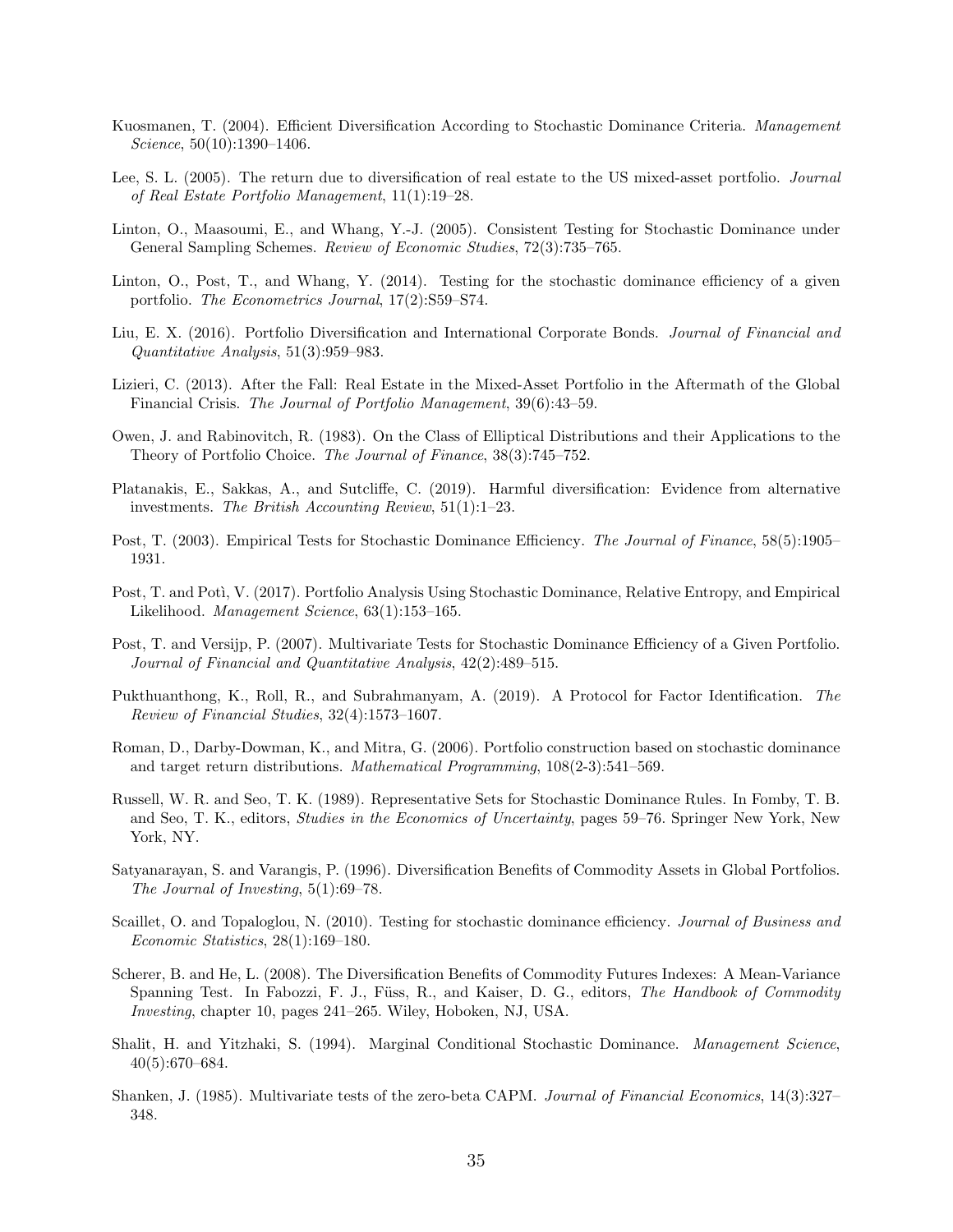- Shanken, J. (1986). Testing Portfolio Efficiency when the Zero-Beta Rate is Unknown: A Note. The Journal of Finance, 41(1):269–276.
- Simaan, Y. (1993). Portfolio Selection and Asset Pricing—Three-Parameter Framework. Management Science, 39(5):568–577.
- Solnik, B. H. (1974). Why Not Diversify Internationally Rather Than Domestically? Financial Analysts Journal, 30(4):48–54.
- Sortino, F. A., Meer, R. v. D., Plantinga, A., and Forsey, H. (2003). The Upside Potential Ratio: What Are We Trying to Measure? Senior Consultant, 6(11):28–29.
- Tang, K. and Xiong, W. (2012). Index Investment and the Financialization of Commodities. Financial Analysts Journal, 68(6):54–74.
- Yan, L. and Garcia, P. (2017). Portfolio investment: Are commodities useful? *Journal of Commodity* Markets, 8(May 2016):43–55.
- You, L. and Daigler, R. T. (2010). Using Four-Moment Tail Risk to Examine Financial and Commodity Instrument Diversification. Financial Review, 45(4):1101–1123.
- You, L. and Daigler, R. T. (2013). A Markowitz Optimization of Commodity Futures Portfolios. Journal of Futures Markets, 33(4):343–368.
- Zerbst, R. H. and Cambon, B. R. (1984). Real Estate: Historical Returns and Risks. The Journal of Portfolio Management, 10(3):5–20.
- Ziemba, W. T. (2005). The Symmetric Downside-Risk Sharpe Ratio. The Journal of Portfolio Management, 32(1):108–122.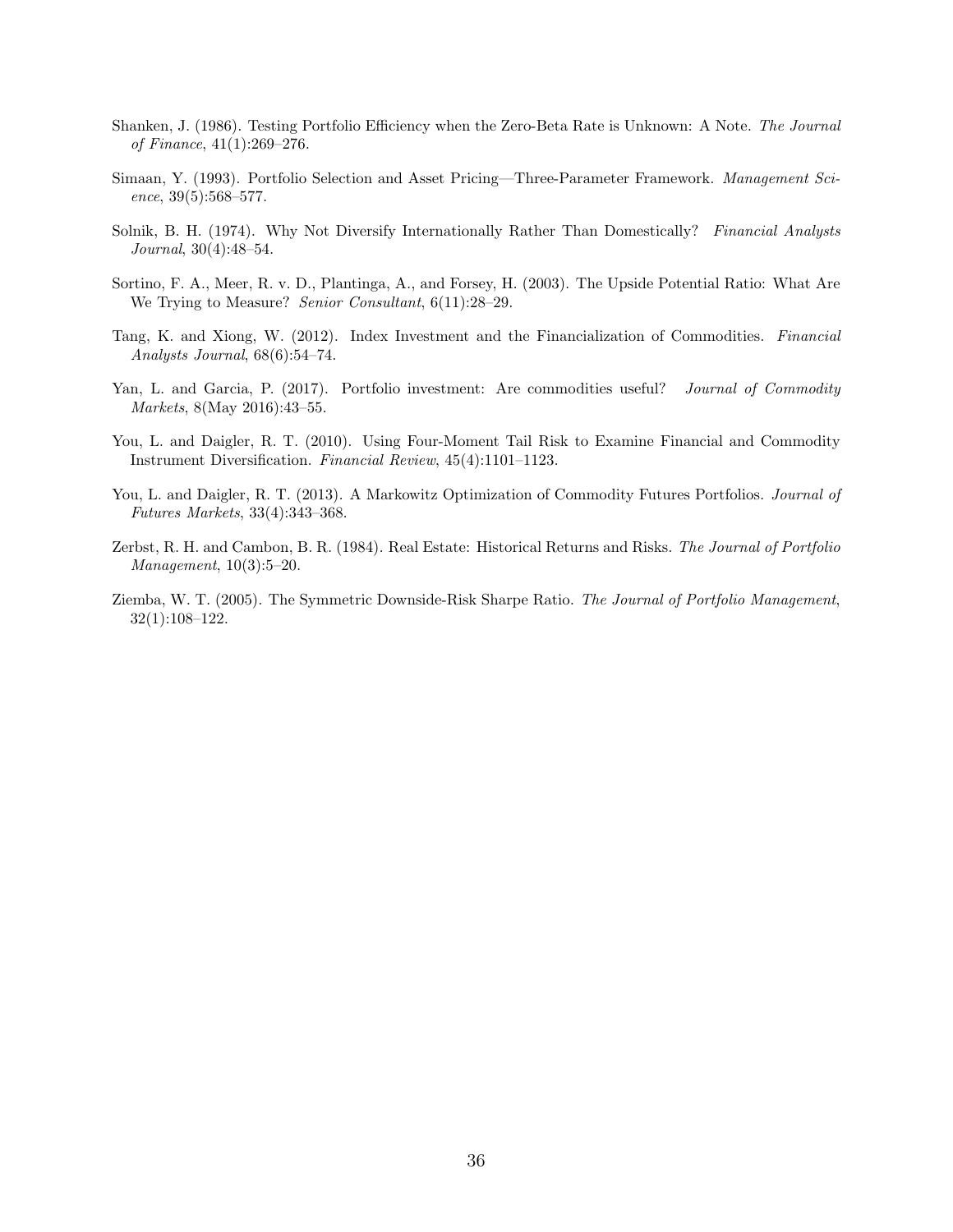| Assets                                             | Mean      | Std. Dev.                        | Median      | Min.                                              | Max.        | Skewn.    | Ex. Kurt. |  |  |  |
|----------------------------------------------------|-----------|----------------------------------|-------------|---------------------------------------------------|-------------|-----------|-----------|--|--|--|
|                                                    |           |                                  |             | US Equity (S&P 500 Sector Indices)                |             |           |           |  |  |  |
| Health Care                                        | 1.0442    | 4.5534                           | 1.2280      | $-16.9288$                                        | 13.8124     | $-0.2595$ | 0.8179    |  |  |  |
| Consumer Discretionary                             | 0.9798    | 5.2481                           | 1.3667      | $-19.8210$                                        | 19.6656     | $-0.1792$ | 1.4761    |  |  |  |
| Consumer Staples                                   | 0.9202    | 3.7901                           | 1.0706      | $-12.1026$                                        | 19.0259     | $-0.0477$ | 2.0529    |  |  |  |
| Industrials                                        | 0.9211    | 5.1551                           | 1.2372      | $-20.7370$                                        | 18.6080     | $-0.3552$ | 2.0656    |  |  |  |
| Information Technology                             | 1.1768    | 7.1344                           | 1.2038      | $-25.8973$                                        | 24.2201     | $-0.1157$ | 1.3631    |  |  |  |
| Materials                                          | 0.7997    | 5.8611                           | 0.9079      | $-21.4641$                                        | 27.2166     | 0.1316    | 2.9019    |  |  |  |
| Communication Systems                              | 0.5979    | 5.3529                           | 0.9100      | $-14.3041$                                        | 31.6710     | 0.3067    | 3.0695    |  |  |  |
| Utilities                                          | 0.7625    | 4.3327                           | 1.0256      | $-16.1161$                                        | 12.7984     | $-0.5522$ | 1.1491    |  |  |  |
| Financials                                         | 0.9191    | 6.6161                           | 1.5405      | $-32.4672$                                        | 29.9052     | $-0.5262$ | 4.4511    |  |  |  |
| Energy                                             | 0.8895    | 5.6429                           | 1.1704      | $-18.3789$                                        | 18.6642     | $-0.2626$ | 1.0613    |  |  |  |
|                                                    |           | <b>US Corporate Bond Indices</b> |             |                                                   |             |           |           |  |  |  |
| Moody's Seasoned AAA                               | $-0.1390$ | 3.8947                           | $-0.6092$   | $-17.0543$                                        | 13.3333     | 0.0019    | 2.2529    |  |  |  |
| Moody's Seasoned BAA                               | $-0.1268$ | 3.3017                           | $-0.3722$   | $-9.6612$                                         | 20.5845     | 0.8942    | 4.7876    |  |  |  |
| Bloomberg Barclays Aggr.                           | $-0.0033$ | 1.0683                           | 0.0080      | $-3.9888$                                         | 3.8718      | $-0.2076$ | 1.0968    |  |  |  |
| US Government Bonds (Continuous Series, Bloomberg) |           |                                  |             |                                                   |             |           |           |  |  |  |
| 5Y Treasury Note                                   | 0.4043    | 1.2473                           | 0.3720      | $-3.5428$                                         | 4.5193      | 0.0116    | 0.5514    |  |  |  |
| 30Y Treasury Note                                  | 0.6836    | 3.6987                           | 0.8209      | $-16.6816$                                        | 17.6396     | 0.2293    | 3.4025    |  |  |  |
|                                                    |           |                                  |             | Commodity Futures (Front Month Continuous Series) |             |           |           |  |  |  |
| Brent (ICE)                                        | 0.7854    | 9.3947                           | 0.7021      | $-36.5572$                                        | 37.2596     | 0.1371    | 1.8758    |  |  |  |
| Live Cattle (CME)                                  | 0.2510    | 4.7344                           | 0.2698      | $-21.4686$                                        | 13.6152     | $-0.3643$ | 1.8811    |  |  |  |
| Feeder Cattle (CME)                                | 0.2573    | 4.4005                           | 0.3548      | $-21.6236$                                        | 16.6540     | $-0.1980$ | 2.0732    |  |  |  |
| Lean Hogs (CME)                                    | 0.5504    | 9.7004                           | 0.0714      | $-31.7311$                                        | 40.9213     | 0.3382    | 1.5253    |  |  |  |
| Corn (CBT)                                         | 0.4345    | 7.6909                           | 0.4479      | $-22.8406$                                        | 24.5565     | $-0.1681$ | 0.7871    |  |  |  |
| Soybeans (CBT)                                     | 0.4072    | 7.3881                           | 0.3373      | $-29.1446$                                        | 21.1497     | $-0.2417$ | 1.2740    |  |  |  |
| Wheat (CBT)                                        | 0.4024    | 8.2338                           | 0.1390      | $-20.6079$                                        | 38.7194     | 0.4638    | 1.4813    |  |  |  |
| WTI (NYMEX)                                        | 0.6854    | 8.9922                           | 0.5575      | $-34.0380$                                        | 37.8788     | 0.0626    | 1.6433    |  |  |  |
| Gold (CMX)                                         | 0.4152    | 4.5412                           | $-0.0672$   | $-17.7642$                                        | 19.4118     | 0.2660    | 1.4752    |  |  |  |
| Silver (CMX)                                       | 0.6012    | 8.1932                           | $-0.0470$   | $-26.1537$                                        | 25.9808     | 0.1267    | 0.8189    |  |  |  |
| Cotton (CSCE)                                      | 0.3791    | 8.2614                           | 0.2127      | $-35.0440$                                        | 31.8710     | 0.0496    | 1.8883    |  |  |  |
| Coffee (CSCE)                                      | 0.6461    | 10.8249                          | $-0.6365$   | $-30.9904$                                        | 58.6585     | 1.0331    | 3.0257    |  |  |  |
| Cocoa (CSCE)                                       | 0.6080    | 8.5746                           | $-0.0181$   | $-23.1537$                                        | 38.6544     | 0.4698    | 1.1026    |  |  |  |
| Sugar (CSCE)                                       | 0.4181    | 9.4605                           | 0.0000      | $-24.9775$                                        | 33.8537     | 0.2637    | 0.4519    |  |  |  |
|                                                    |           | US Dollar Foreign Exchange Rates |             |                                                   |             |           |           |  |  |  |
| Canadian \$                                        | 0.0595    | 2.2063                           | $-0.0036$   | $-8.4092$                                         | 11.8695     | 0.4537    | 3.2946    |  |  |  |
| Danish Krone                                       | 0.0274    | 2.9349                           | $-0.1863$   | $-9.2579$                                         | 10.2819     | 0.3874    | 0.8176    |  |  |  |
| Japanese Yen                                       | $-0.0185$ | 3.0917                           | 0.0417      | $-15.6390$                                        | 10.2454     | $-0.2137$ | 2.1243    |  |  |  |
| Norwegian Krone                                    | 0.1131    | 3.1398                           | $-0.0560$   | $-7.9762$                                         | 13.6386     | 0.4506    | 0.9405    |  |  |  |
| South African Rand                                 | 0.5639    | 4.2139                           | 0.3617      | $-10.7571$                                        | 20.0266     | 0.6976    | 2.5504    |  |  |  |
| Swedish Krona                                      | 0.1548    | 3.3479                           | $-0.1970$   | $-10.6280$                                        | 15.1566     | 0.4347    | 1.3924    |  |  |  |
| Swiss Franc                                        | $-0.0847$ | 3.1609                           | $-0.3088$   | $-11.6181$                                        | 15.0924     | 0.3362    | 2.0518    |  |  |  |
| Australian \$                                      | 0.0709    | 3.3110                           | 0.1273      | $-10.0111$                                        | 16.3271     | 0.4706    | 2.0901    |  |  |  |
| New Zealand \$                                     | 0.0112    | 3.4207                           | $-0.2385$   | $-12.6287$                                        | 15.6984     | 0.5227    | 2.8076    |  |  |  |
| UK £                                               | 0.0974    | 2.7887                           | $-0.0190$   | $-9.5270$                                         | 15.1096     | 1.0376    | 4.3386    |  |  |  |
| Indian Rupee                                       | 0.4357    | 2.3147                           | 0.0573      | $-7.0477$                                         | 14.1397     | 1.5514    | 7.4833    |  |  |  |
| Sri Lankan Rupee                                   | 0.4384    | 1.2529                           | 0.2129      | $-4.3333$                                         | 9.2447      | 1.9199    | 11.7305   |  |  |  |
| Chinese Yuan                                       | 0.2152    | 3.1520                           | $-0.0036$   | $-3.2184$                                         | 49.8703     | 13.1841   | 192.9047  |  |  |  |
| Hong Kong \$                                       | 0.0001    | 0.1297                           | 0.0000      | $-0.7693$                                         | 0.4832      | $-0.8041$ | 7.4952    |  |  |  |
| Singapore \$                                       | $-0.0887$ | 1.6470                           | $-0.1264$   | $-6.0941$                                         | 8.9911      | 0.7937    | 4.1196    |  |  |  |
| Thai Bhat                                          | 0.1072    | 2.8642                           | $-0.0396$   | $-13.3333$                                        | 31.3214     | 3.8828    | 43.6078   |  |  |  |
| South Korean Won                                   | 0.2115    | 3.8812                           | $-0.0739$   | $-12.3246$                                        | 42.6768     | 4.3824    | 44.5104   |  |  |  |
| Taiwan \$                                          | 0.0573    | 1.5068                           | 0.0363      | $-5.5863$                                         | 9.5604      | 0.7225    | 5.5098    |  |  |  |
|                                                    |           |                                  | Real Estate |                                                   |             |           |           |  |  |  |
| S&P Index US REIT                                  | 0.9795    | 6.1455                           | 1.2847      | $-36.6389$                                        | $46.3883\,$ | $-0.1474$ | 16.1129   |  |  |  |

Table 1: Descriptive Statistics

Note: Descriptive statistics of the different assets for monthly arithmetic returns for the period 1 January 1990 to 31 December 2018. Mean, Median, Minimum, Maximum, and Standard Deviation are given in percentage.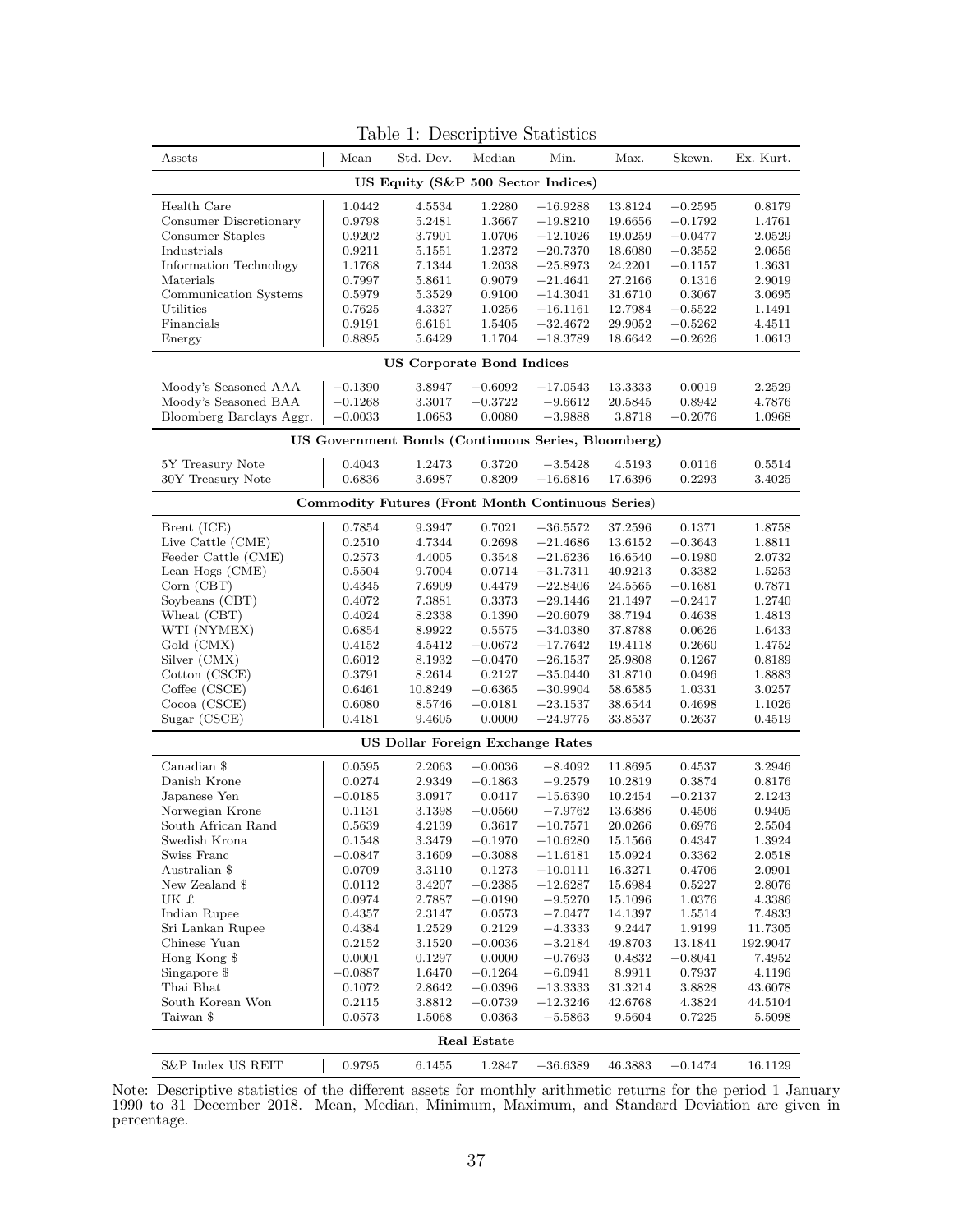|        |                                       | $\overline{\phantom{0}}$        |                 |
|--------|---------------------------------------|---------------------------------|-----------------|
| Case   | Test statistic $\eta^*_{\mathcal{T}}$ | Regression estimates $q_T^{BC}$ | Result          |
| Case 1 | 0.0103                                | 0.0057                          | Reject Spanning |
| Case 2 | 0.0217                                | 0.0186                          | Reject Spanning |
| Case 3 | 0.0025                                | 0.0018                          | Reject Spanning |
| Case 4 | 0.0344                                | 0.0088                          | Reject Spanning |
| Case 5 | 0.0186                                | 0.0122                          | Reject Spanning |
| Case 6 | 0.0359                                | 0.0165                          | Reject Spanning |
| Case 7 | 0.0391                                | 0.0286                          | Reject Spanning |
|        |                                       |                                 |                 |

Table 2: Stochastic Spanning Tests

Note: Stochastic Spanning tests of the traditional asset class with respect to the augmented set with additional asset classes. Entries report the test statistics  $\eta_T^{\star}$  as well as the regression estimates  $q_T^{BC}$  for each case. We reject spanning if the test statistic  $\eta_T^*$  is higher than the regression estimate  $q_T^{BC}$ .

| Case             | Test statistic | <i>p</i> -value $(\%)$ |
|------------------|----------------|------------------------|
| Case 1           | $-0.006$       | 37.3%                  |
| Case 2           | $-0.002$       | 42.7%                  |
| Case 3           | $-0.009$       | 29.6%                  |
| Case 4           | $-0.007$       | 49.2%                  |
| $\text{Case } 5$ | $-0.006$       | 51.3%                  |
| Case 6           | $-0.004$       | 48.2%                  |
| Case 7           | $-0.009$       | 55.7%                  |

Table 3: Non-parametric Stochastic Dominance Tests

Note: Entries report test statistics and p-values from the distribution of the 228 out-of-sample portfolio returns. The null hypothesis is that the augmented optimal portfolio dominates the traditional portfolio of stocks and bonds. We reject the null hypothesis if the  $p$ -value is lower than 5%.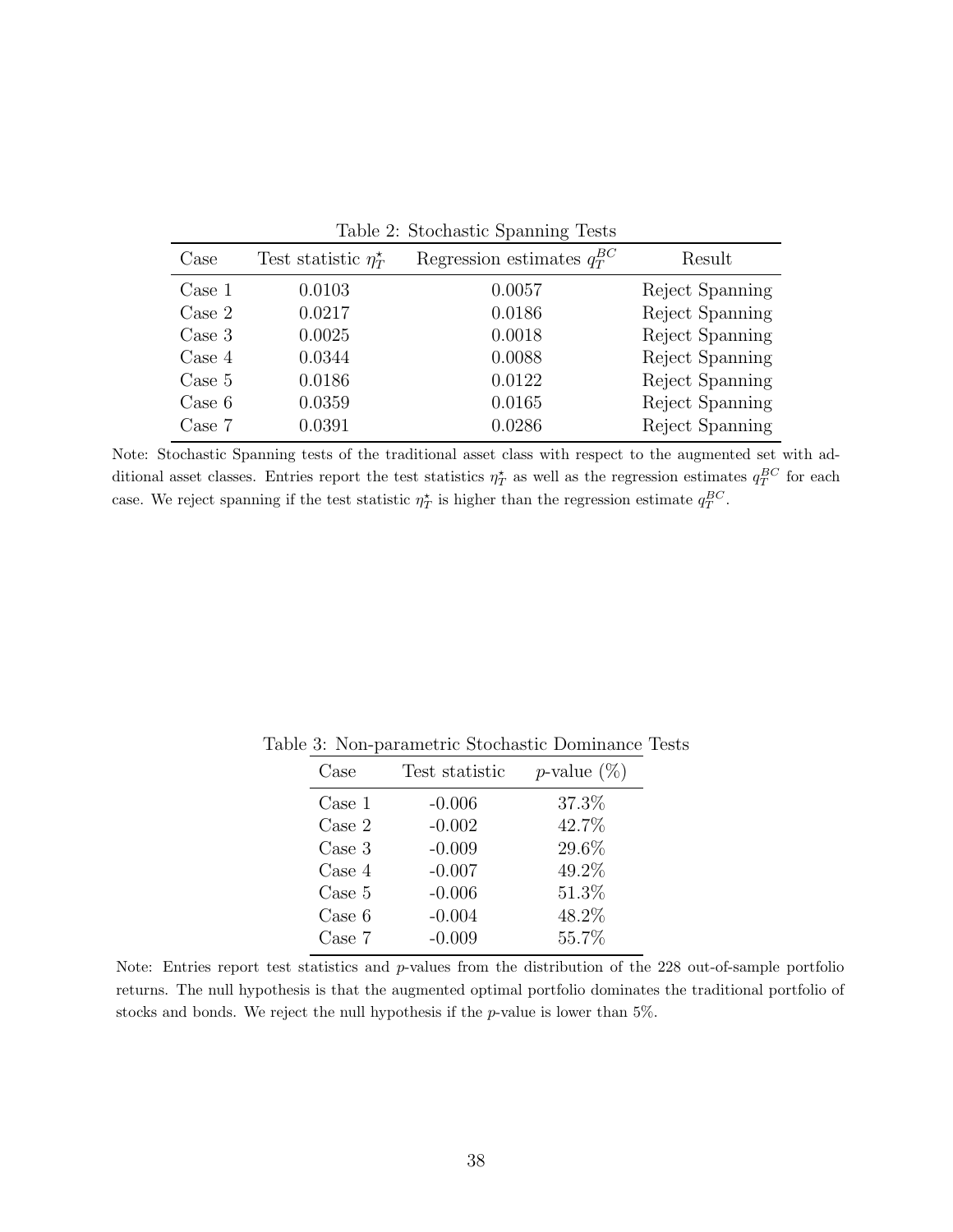|                                                       | Case 1 |           | Case 2 |           | Case 3 |           |        | Case 4    |        | Case 5    |        | Case 6    | Case 7 |           |
|-------------------------------------------------------|--------|-----------|--------|-----------|--------|-----------|--------|-----------|--------|-----------|--------|-----------|--------|-----------|
|                                                       | Trad.  | Augm.     | Trad.  | Augm.     | Trad.  | Augm.     | Trad.  | Augm.     | Trad.  | Augm.     | Trad   | Augm.     | Trad.  | Augm.     |
| Panel A: Performance Measures                         |        |           |        |           |        |           |        |           |        |           |        |           |        |           |
| Mean                                                  | 0.0052 | 0.0060    | 0.0014 | 0.0036    | 0.0031 | 0.0068    | 0.0034 | 0.0058    | 0.0044 | 0.0071    | 0.0027 | 0.0063    | 0.0036 | 0.0049    |
| <b>SD</b>                                             | 0.0487 | 0.0421    | 0.0191 | 0.0165    | 0.0415 | 0.0474    | 0.0443 | 0.0223    | 0.0489 | 0.0487    | 0.0283 | 0.0287    | 0.0446 | 0.0203    |
| Sharpe ratio                                          | 0.0796 | 0.1118    | 0.0022 | 0.1396    | 0.0423 | 0.1165    | 0.0463 | 0.2017    | 0.0626 | 0.1180    | 0.0495 | 0.1729    | 0.0500 | 0.1739    |
| D. Sharpe Ratio                                       | 0.0787 | 0.1257    | 0.0021 | 0.1702    | 0.0410 | 0.1185    | 0.0449 | 0.3380    | 0.0606 | 0.1263    | 0.0494 | 0.2176    | 0.0487 | 0.2179    |
| UP ratio                                              | 0.5529 | 0.6631    | 0.4979 | 0.7186    | 0.5120 | 0.5754    | 0.4604 | 0.9440    | 0.5284 | 0.6194    | 0.5128 | 0.7419    | 0.4706 | 0.7692    |
| Portfolio Turnover                                    | 32.94% | 38.45%    | 18.24% | 18.45%    | 41.67% | 41.47%    | 17.10% | 21.63%    | 27.31% | 27.49%    | 28.18% | 26.67%    | 17.96% | 27.83%    |
| Return Loss                                           |        | 0.178%    |        | 0.283%    |        | $0.292\%$ |        | $0.819\%$ |        | 0.271\%   |        | 0.347%    |        | 0.710\%   |
| Panel B: Opportunity Cost                             |        |           |        |           |        |           |        |           |        |           |        |           |        |           |
| <i>Exponential Utility</i>                            |        |           |        |           |        |           |        |           |        |           |        |           |        |           |
| $ARA=2$                                               |        | $0.231\%$ |        | 0.149%    |        | $0.316\%$ |        | $0.393\%$ |        | 0.273%    |        | $0.356\%$ |        | $0.287\%$ |
| $ARA = 4$                                             |        | 0.241%    |        | 0.231%    |        | 0.245%    |        | 0.563%    |        | $0.283\%$ |        | $0.359\%$ |        | $0.463\%$ |
| $ARA=6$                                               |        | 0.252%    |        | $0.330\%$ |        | $0.151\%$ |        | 0.753%    |        | 0.298%    |        | 0.367%    |        | $0.657\%$ |
| Power Utility                                         |        |           |        |           |        |           |        |           |        |           |        |           |        |           |
| $RRA=2$                                               |        | 0.231%    |        | 0.153%    |        | $0.312\%$ |        | $0.397\%$ |        | 0.274\%   |        | 0.357%    |        | $0.290\%$ |
| $RRA=4$                                               |        | 0.242%    |        | 0.241%    |        | $0.230\%$ |        | 0.574\%   |        | $0.285\%$ |        | 0.361%    |        | $0.473\%$ |
| $RRA=6$                                               |        | 0.253%    |        | 0.349%    |        | $0.115\%$ |        | 0.773%    |        | $0.300\%$ |        | 0.370%    |        | 0.677%    |
| Panel C: Average allocation of the optimal portfolios |        |           |        |           |        |           |        |           |        |           |        |           |        |           |
| Stocks                                                | 89.17% | 54.85%    | 47.95% | 34.74%    | 84.29% | 40.27%    | 67.46% | 27.83%    | 92.00% | 43.54%    | 60.30% | 31.55%    | 69.54% | 26.01%    |
| <b>Bonds</b>                                          | 10.83% | 3.71%     | 52.05% | 1.43%     | 15.71% | 14.30%    | 32.54% | 0.35%     | 8.00%  | 0.58%     | 39.70% | 0.89%     | 30.46% | 0.24%     |
| Commodities                                           |        | 41.43%    |        |           |        |           |        | 19.69%    |        | 27.29%    |        |           |        | 14.84%    |
| <b>FX</b>                                             |        |           |        | 68.83%    |        |           |        | 52.12%    |        |           |        | 47.06%    |        | 44.67%    |
| Real Estate                                           |        |           |        |           |        | 45.43%    |        |           |        | 28.59%    |        | 20.50%    |        | 14.24%    |

Table 4: Out-of-sample Performance: Parametric Performance Measures.

Note: Entries in Panel A report the performance measures (Mean, Standard Deviation, Sharpe ratio, Downside Sharpe ratio, UP ratio, Portfolio Turnover, Returns Loss and Opportunity Cost) for the traditional as well as the augmented optimal portfolios for each case. The results for the opportunity cost are reported in Panel B for different degrees of absolute risk aversion  $(ARA=2,4,6)$  and different degrees of relative risk aversion (RRA=2,4,6). Panel C exhibits the average weight allocation of the optimal portfolios. The dataset spans the out-of-sample period from 1 January 2000 to 31 December 2018.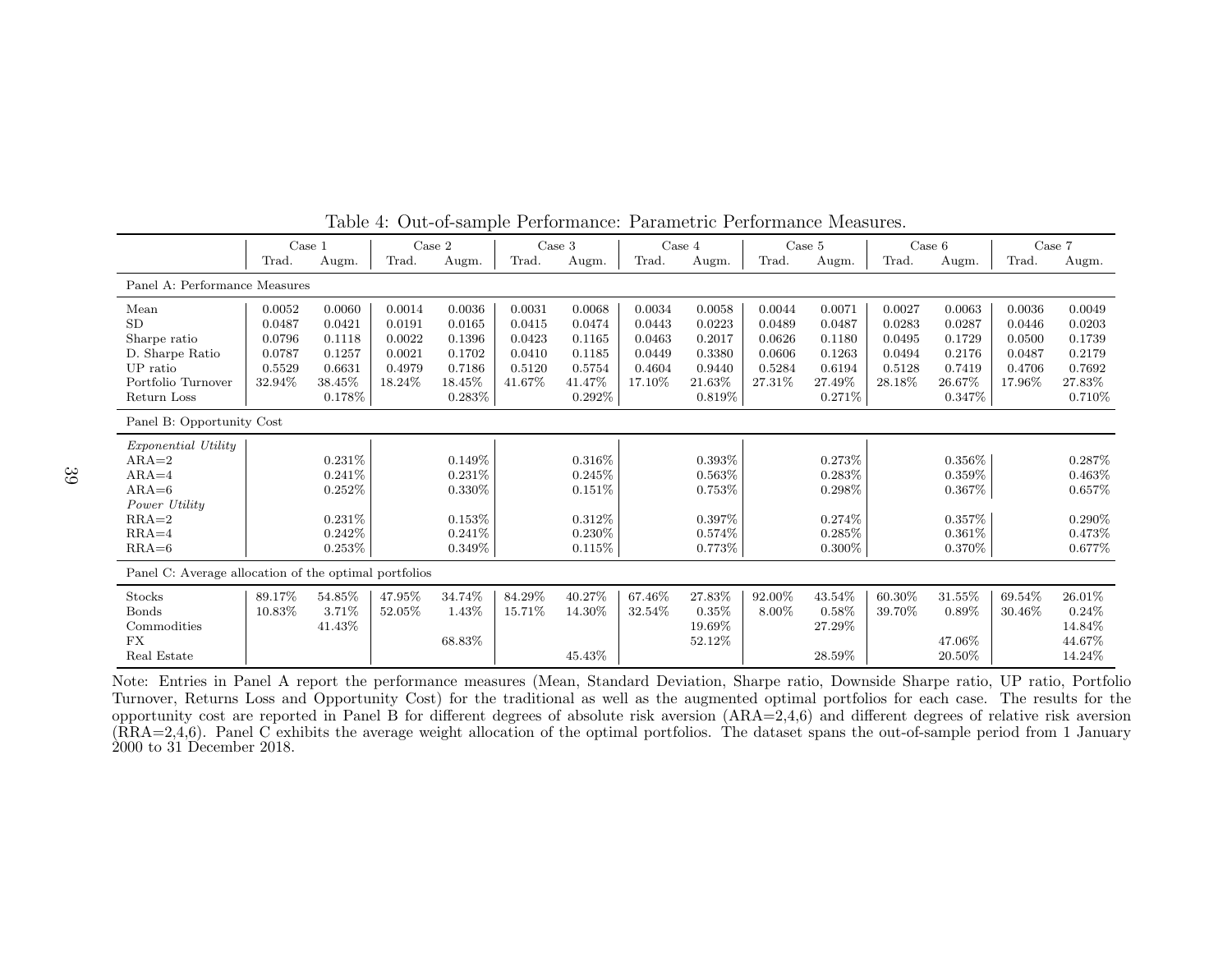|                    | Model 1                | Model 2                | Model 3                 | Model 4                 | Model 5              | Model 6                | Model 7              | Model 8              | Model 9                        |
|--------------------|------------------------|------------------------|-------------------------|-------------------------|----------------------|------------------------|----------------------|----------------------|--------------------------------|
| Const.             | 0.0053<br>(0.2150)     | $0.7887**$<br>(0.3504) | 0.1410<br>(0.1960)      | 0.0897<br>(0.2073)      | 0.0774<br>(0.2199)   | 0.0576<br>(0.2149)     | 0.0737<br>(0.2170)   | 0.0849<br>(0.2180)   | 0.2664<br>(0.3365)             |
| AR(1)              | $-0.0568$              | $-0.0560$              | $-0.0548$               | $-0.0349$               | $-0.0367$            | $-0.0500$              | $-0.0454$            | $-0.0413$            | $-0.0839$                      |
| <b>GREA</b>        | (0.0661)<br>$0.0070**$ | (0.0661)               | (0.0663)                | (0.0662)                | (0.0661)             | (0.0663)               | (0.0665)             | (0.0663)             | (0.0668)<br>$0.0068**$         |
| <b>LIUS</b>        | (0.0029)               | $-0.6453**$            |                         |                         |                      |                        |                      |                      | (0.0027)<br>$-0.1824$          |
| <b>MSCI</b>        |                        | (0.2543)               | $-0.3059***$            |                         |                      |                        |                      |                      | (0.2474)<br>$-0.2713***$       |
| <b>VIX</b>         |                        |                        | (0.0438)                | $0.0574***$             |                      |                        |                      |                      | (0.0656)<br>0.0128             |
| 3MTB               |                        |                        |                         | (0.0108)                | 0.0007               |                        |                      |                      | (0.0147)<br>$-0.0001$          |
| 10YG               |                        |                        |                         |                         | (0.0021)             | $0.2263**$             |                      |                      | (0.0020)<br>0.0001             |
| <b>GEPU</b>        |                        |                        |                         |                         |                      | (0.1067)               | 0.0151               |                      | (0.1027)<br>$-0.0070$          |
| TED                |                        |                        |                         |                         |                      |                        | (0.0121)             | 0.0081<br>(0.0081)   | (0.0116)<br>0.0006<br>(0.0078) |
| Obs.               | 228                    | 228                    | 228                     | 228                     | 228                  | 228                    | 228                  | 228                  | 228                            |
| LogL<br><b>BIC</b> | $-602.03**$<br>1225.78 | $-601.71**$<br>1225.13 | $-582.76***$<br>1187.25 | $-591.44***$<br>1204.61 | $-604.80$<br>1231.31 | $-602.62**$<br>1226.95 | $-604.07$<br>1229.85 | $-604.35$<br>1230.43 | $-577.95***$<br>1215.63        |

Table 5: Time series analysis on the return difference between augmented and traditional portfolio. Case 1: Commodities

Note: Model 1 to 8 include only one explanatory variable at the time. Model 9 includes all explanatory variable. HAC standard errors in parentheses. Asterisks indicate statistically significant estimates at level of significance of  $10\%$  (\*),  $5\%$  (\*\*), and  $1\%$ (\*\*\*). The log-likelihood is tested against the null model without explanatory variables based on a Log-likelihood ratio test.

Table 6: Time series analysis on the return difference between augmented and traditional portfolio. Case 2: FX

|                     | Model 1                      | Model 2                     | Model 3                       | Model 4                       | Model 5                    | Model 6                    | Model 7                    | Model 8                    | Model 9                       |
|---------------------|------------------------------|-----------------------------|-------------------------------|-------------------------------|----------------------------|----------------------------|----------------------------|----------------------------|-------------------------------|
| Const.              | $0.2600**$<br>(0.1128)       | $0.4945***$<br>(0.1841)     | $0.2483**$<br>(0.1069)        | $0.2245**$<br>(0.1143)        | $0.2197*$<br>(0.1153)      | $0.2215*$<br>(0.1151)      | $0.2221*$<br>(0.1150)      | $0.2216*$<br>(0.1154)      | $0.4761***$<br>(0.1810)       |
| AR(1)               | $0.1296**$<br>(0.0661)       | $0.1318**$<br>(0.0660)      | $0.1596**$<br>(0.0655)        | $0.1647**$<br>(0.0657)        | $0.1472**$<br>(0.0659)     | $0.1463**$<br>(0.0665)     | $0.1459**$<br>(0.0675)     | $0.1503**$<br>(0.0659)     | $0.1569**$<br>(0.0666)        |
| <b>GREA</b>         | $-0.0034**$<br>(0.0015)      |                             |                               |                               |                            |                            |                            |                            | $-0.0036**$<br>(0.0015)       |
| <b>LIUS</b>         |                              | $-0.2477*$<br>(0.1331)      |                               |                               |                            |                            |                            |                            | $-0.1571$<br>(0.1313)         |
| MSCI                |                              |                             | $-0.1285***$<br>(0.0192)      |                               |                            |                            |                            |                            | $-0.1526***$<br>(0.0276)      |
| <b>VIX</b>          |                              |                             |                               | $0.0166***$<br>(0.0046)       |                            |                            |                            |                            | $-0.0036$<br>(0.0060)         |
| 3MTB                |                              |                             |                               |                               | 0.0004<br>(0.0009)         |                            |                            |                            | $-0.0002$<br>(0.0008)         |
| 10 <sub>Y</sub> G   |                              |                             |                               |                               |                            | 0.0109<br>(0.0467)         |                            |                            | $-0.0779*$<br>(0.0438)        |
| <b>GEPU</b>         |                              |                             |                               |                               |                            |                            | 0.0009<br>(0.0052)         |                            | $-0.0063$<br>(0.0048)         |
| TED                 |                              |                             |                               |                               |                            |                            |                            | $-0.0024$<br>(0.0034)      | $-0.0029$<br>(0.0032)         |
| Obs.<br>LogL<br>BIC | 228<br>$-411.00**$<br>843.73 | 228<br>$-411.76*$<br>845.24 | 228<br>$-393.03***$<br>807.77 | 228<br>$-407.16***$<br>836.04 | 228<br>$-413.35$<br>848.42 | 228<br>$-413.42$<br>848.56 | 228<br>$-413.43$<br>848.58 | 228<br>$-413.21$<br>848.13 | 228<br>$-386.08***$<br>831.89 |

Note: Model 1 to 8 include only one explanatory variable at the time. Model 9 includes all explanatory variable. HAC standard errors in parentheses. Asterisks indicate statistically significant estimates at level of significance of  $10\%$  (\*),  $5\%$  (\*\*), and  $1\%$ (\*\*\*). The log-likelihood is tested against the null model without explanatory variables based on a Log-likelihood ratio test.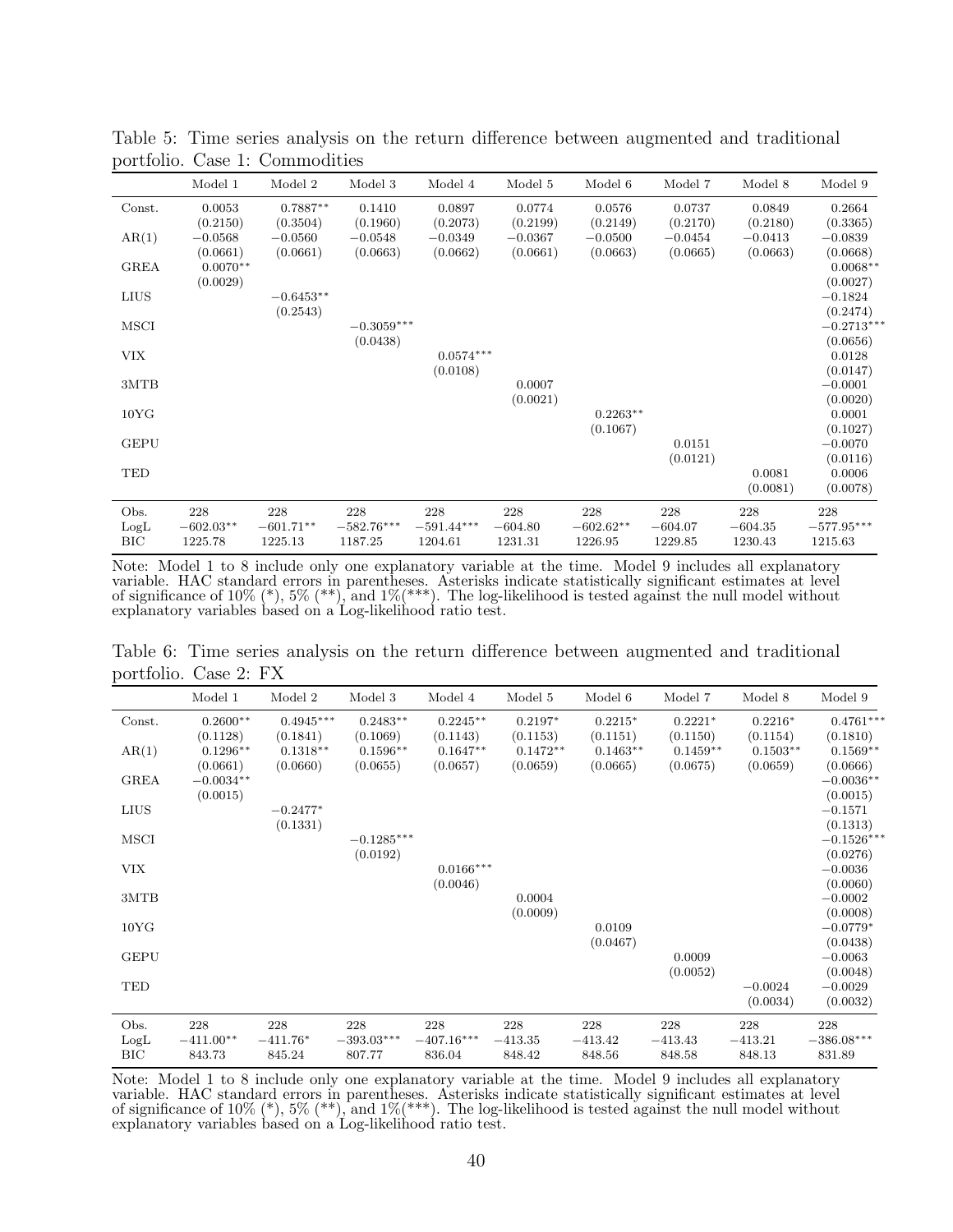|                     | Model 1                     | Model 2                     | Model 3                     | Model 4                     | Model 5                        | Model 6                     | Model 7                        | Model 8                     | Model 9                        |
|---------------------|-----------------------------|-----------------------------|-----------------------------|-----------------------------|--------------------------------|-----------------------------|--------------------------------|-----------------------------|--------------------------------|
| Const.              | $0.3439*$<br>(0.2056)       | $0.8130**$<br>(0.3332)      | $0.3706*$<br>(0.2057)       | $0.3763*$<br>(0.2045)       | $0.4349**$<br>(0.2076)         | $0.3589*$<br>(0.2015)       | $0.3579*$<br>(0.2016)          | $0.3759*$<br>(0.2043)       | $1.0378***$<br>(0.3564)        |
| AR(1)               | $-0.1261*$<br>(0.0656)      | $-0.1303**$<br>(0.0656)     | $-0.1162*$<br>(0.0669)      | $-0.1222*$<br>(0.0664)      | $-0.0747$<br>(0.0675)          | $-0.1350**$<br>(0.0658)     | $-0.1195*$<br>(0.0656)         | $-0.1236*$<br>(0.0656)      | $-0.0787$<br>(0.0679)          |
| <b>GREA</b>         | 0.0030<br>(0.0028)          |                             |                             |                             |                                |                             |                                |                             | $-0.0000$<br>(0.0029)          |
| LIUS                |                             | $-0.3984*$<br>(0.2420)      |                             |                             |                                |                             |                                |                             | $-0.6191**$<br>(0.2620)        |
| MSCI                |                             |                             | 0.0310<br>(0.0490)          |                             |                                |                             |                                |                             | $0.1655**$<br>(0.0692)         |
| <b>VIX</b>          |                             |                             |                             | $-0.0018$<br>(0.0117)       |                                |                             |                                |                             | 0.0147<br>(0.0154)             |
| 3MTB                |                             |                             |                             |                             | $-0.0081***$<br>(0.0021)       |                             |                                |                             | $-0.0083***$<br>(0.0021)       |
| 10YG                |                             |                             |                             |                             |                                | 0.1654<br>(0.1071)          |                                |                             | $0.2523**$<br>(0.1082)         |
| <b>GEPU</b>         |                             |                             |                             |                             |                                |                             | $0.0343***$<br>(0.0120)        |                             | $0.0333***$<br>(0.0122)        |
| TED                 |                             |                             |                             |                             |                                |                             |                                | $-0.0020$<br>(0.0083)       | $-0.0051$<br>(0.0082)          |
| Obs.<br>LogL<br>BIC | 228<br>$-606.23$<br>1234.18 | 228<br>$-605.46$<br>1232.64 | 228<br>$-606.61$<br>1234.93 | 228<br>$-606.79$<br>1235.31 | 228<br>$-599.73***$<br>1221.18 | 228<br>$-605.62$<br>1232.97 | 228<br>$-602.83***$<br>1227.38 | 228<br>$-606.78$<br>1235.27 | 228<br>$-589.87***$<br>1239.47 |

Table 7: Time series analysis on the return difference between augmented and traditional portfolio. Case 3: Real Estate

Note: Model 1 to 8 include only one explanatory variable at the time. Model 9 includes all explanatory variable. HAC standard errors in parentheses. Asterisks indicate statistically significant estimates at level of significance of 10%  $(*)$ , 5%  $(**)$ , and 1% $(**)$ . The log-likelihood is tested against the null model without explanatory variables based on a Log-likelihood ratio test.

Table 8: Time series analysis on the return difference between augmented and traditional portfolio. Case 4: Commodities and FX

|             | Model 1            | Model 2      | Model 3               | Model 4            | Model 5   | Model 6            | Model 7            | Model 8            | Model 9               |
|-------------|--------------------|--------------|-----------------------|--------------------|-----------|--------------------|--------------------|--------------------|-----------------------|
| Const.      | 0.2107             | $1.2261***$  | $0.3628*$             | 0.2571             | 0.2475    | 0.1997             | 0.2314             | 0.2477             | 0.4605                |
|             | (0.2963)           | (0.4635)     | (0.1908)              | (0.2527)           | (0.2943)  | (0.2725)           | (0.2831)           | (0.2914)           | (0.3360)              |
| AR(1)       | 0.0645<br>(0.0660) | 0.0403       | $-0.0633$<br>(0.0664) | 0.0262<br>(0.0674) | 0.0657    | 0.0138<br>(0.0681) | 0.0353<br>(0.0691) | 0.0595<br>(0.0664) | $-0.0737$<br>(0.0675) |
| <b>GREA</b> | 0.0031             | (0.0661)     |                       |                    | (0.0660)  |                    |                    |                    | 0.0034                |
|             | (0.0040)           |              |                       |                    |           |                    |                    |                    | (0.0027)              |
| <b>LIUS</b> |                    | $-0.8957***$ |                       |                    |           |                    |                    |                    | $-0.0975$             |
|             |                    | (0.3360)     |                       |                    |           |                    |                    |                    | (0.2469)              |
| MSCI        |                    |              | $-0.6033***$          |                    |           |                    |                    |                    | $-0.6411***$          |
|             |                    |              | (0.0432)              |                    |           |                    |                    |                    | (0.0650)              |
| <b>VIX</b>  |                    |              |                       | $0.0918***$        |           |                    |                    |                    | $-0.0078$             |
|             |                    |              |                       | (0.0125)           |           |                    |                    |                    | (0.0145)              |
| 3MTB        |                    |              |                       |                    | $-0.0005$ |                    |                    |                    | $-0.0024$             |
|             |                    |              |                       |                    | (0.0026)  |                    |                    |                    | (0.0020)              |
| 10YG        |                    |              |                       |                    |           | $0.4242***$        |                    |                    | 0.0379                |
|             |                    |              |                       |                    |           | (0.1310)           |                    |                    | (0.1028)              |
| <b>GEPU</b> |                    |              |                       |                    |           |                    | 0.0243<br>(0.0151) |                    | $-0.0167$<br>(0.0115) |
| TED         |                    |              |                       |                    |           |                    |                    | 0.0088             | $-0.0017$             |
|             |                    |              |                       |                    |           |                    |                    | (0.0097)           | (0.0077)              |
|             |                    |              |                       |                    |           |                    |                    |                    |                       |
| Obs.        | 228                | 228          | 228                   | 228                | 228       | 228                | 228                | 228                | 228                   |
| LogL        | $-647.46$          | $-644.33***$ | $-578.46***$          | $-622.79***$       | $-647.74$ | $-642.62***$       | $-646.45$          | $-647.35$          | $-575.70***$          |
| BIC         | 1316.64            | 1310.37      | 1178.64               | 1267.30            | 1317.20   | 1306.96            | 1314.62            | 1316.41            | 1211.12               |

Note: Model 1 to 8 include only one explanatory variable at the time. Model 9 includes all explanatory variable. HAC standard errors in parentheses. Asterisks indicate statistically significant estimates at level of significance of 10% (\*), 5% (\*\*), and 1%(\*\*\*). The log-likelihood is tested against the null model without explanatory variables based on a Log-likelihood ratio test.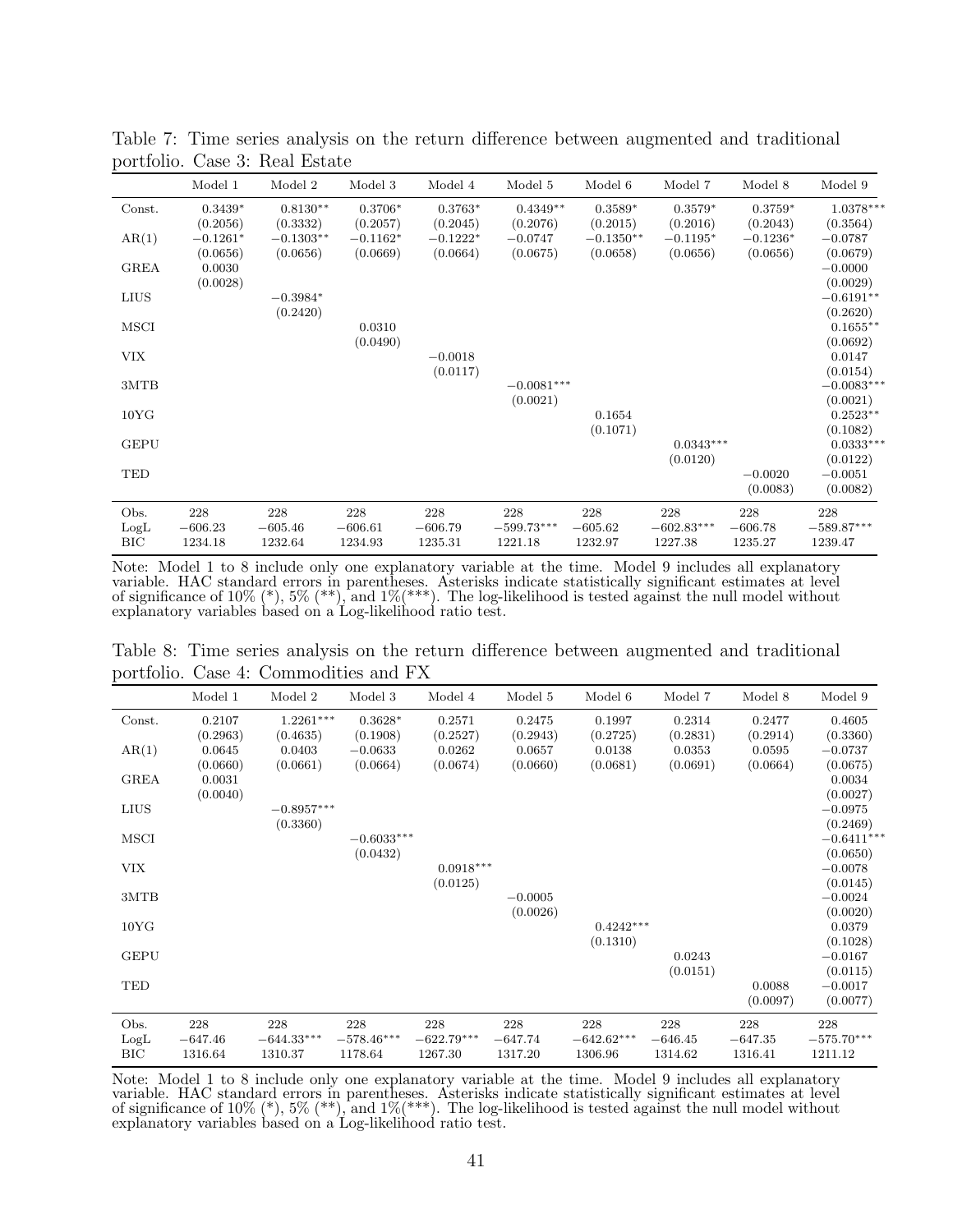|                            | Model 1                        | Model 2                        | Model 3                     | Model 4                       | Model 5                      | Model 6                        | Model 7                     | Model 8                     | Model 9                        |
|----------------------------|--------------------------------|--------------------------------|-----------------------------|-------------------------------|------------------------------|--------------------------------|-----------------------------|-----------------------------|--------------------------------|
| Const.                     | 0.1618<br>(0.1908)             | $1.0913***$<br>(0.3167)        | 0.2826<br>(0.1993)          | 0.2717<br>(0.1998)            | 0.2960<br>(0.1999)           | 0.2279<br>(0.1944)             | 0.2630<br>(0.2007)          | 0.2701<br>(0.2007)          | $0.8798***$<br>(0.3181)        |
| AR(1)                      | $-0.2154***$<br>(0.0646)       | $-0.2036***$<br>(0.0648)       | $-0.1794***$<br>(0.0651)    | $-0.1697***$<br>(0.0652)      | $-0.1764***$<br>(0.0651)     | $-0.1846***$<br>(0.0650)       | $-0.1749***$<br>(0.0651)    | $-0.1750***$<br>(0.0651)    | $-0.2413***$<br>(0.0649)       |
| <b>GREA</b>                | $0.0097***$<br>(0.0026)        |                                |                             |                               |                              |                                |                             |                             | $0.0072***$<br>(0.0025)        |
| <b>LIUS</b>                |                                | $-0.7515***$                   |                             |                               |                              |                                |                             |                             | $-0.6441***$                   |
| MSCI                       |                                | (0.2302)                       | $-0.0745$                   |                               |                              |                                |                             |                             | (0.2355)<br>0.0696             |
| <b>VIX</b>                 |                                |                                | (0.0485)                    | $0.0248**$                    |                              |                                |                             |                             | (0.0692)<br>0.0232             |
| 3MTB                       |                                |                                |                             | (0.0118)                      | $-0.0038*$                   |                                |                             |                             | (0.0159)<br>$-0.0052**$        |
| 10 <sub>Y</sub> G          |                                |                                |                             |                               | (0.0022)                     | $0.3747***$                    |                             |                             | (0.0021)<br>$0.3956***$        |
| <b>GEPU</b>                |                                |                                |                             |                               |                              | (0.1064)                       | 0.0099                      |                             | (0.1073)<br>$-0.0018$          |
| TED                        |                                |                                |                             |                               |                              |                                | (0.0126)                    | 0.0050                      | (0.0125)<br>$-0.0016$          |
|                            |                                |                                |                             |                               |                              |                                |                             | (0.0085)                    | (0.0084)                       |
| Obs.<br>LogL<br><b>BIC</b> | 228<br>$-606.49***$<br>1234.69 | 228<br>$-607.99***$<br>1237.71 | 228<br>$-611.94$<br>1245.60 | 228<br>$-610.93**$<br>1243.59 | 228<br>$-611.57*$<br>1244.85 | 228<br>$-607.08***$<br>1235.88 | 228<br>$-612.80$<br>1247.32 | 228<br>$-612.93$<br>1247.58 | 228<br>$-593.00***$<br>1245.72 |

Table 9: Time series analysis on the return difference between augmented and traditional portfolio. Case 5: Commodities and Real Estate

Note: Model 1 to 8 include only one explanatory variable at the time. Model 9 includes all explanatory variable. HAC standard errors in parentheses. Asterisks indicate statistically significant estimates at level of significance of 10%  $(*)$ , 5%  $(**)$ , and 1% $(**)$ . The log-likelihood is tested against the null model without explanatory variables based on a Log-likelihood ratio test.

Table 10: Time series analysis on the return difference between augmented and traditional portfolio. Case 6: FX and Real Estate

|                     | Model 1                     | Model 2                        | Model 3                     | Model 4                     | Model 5                       | Model 6                     | Model 7                     | Model 8                     | Model 9                       |
|---------------------|-----------------------------|--------------------------------|-----------------------------|-----------------------------|-------------------------------|-----------------------------|-----------------------------|-----------------------------|-------------------------------|
| Cons.               | $0.3643**$<br>(0.1692)      | $0.9272***$<br>(0.2644)        | $0.3649**$<br>(0.1632)      | $0.3561**$<br>(0.1670)      | $0.3778**$<br>(0.1746)        | $0.3523**$<br>(0.1664)      | $0.3495**$<br>(0.1660)      | $0.3536**$<br>(0.1673)      | $1.0397***$<br>(0.2910)       |
| AR(1)               | 0.0408<br>(0.0662)          | 0.0157<br>(0.0663)             | 0.0183<br>(0.0685)          | 0.0387<br>(0.0667)          | 0.0873<br>(0.0695)            | 0.0341<br>(0.0682)          | 0.0364<br>(0.0664)          | 0.0422<br>(0.0663)          | 0.0488<br>(0.0717)            |
| <b>GREA</b>         | $-0.0008$<br>(0.0023)       |                                |                             |                             |                               |                             |                             |                             | $-0.0027$<br>(0.0023)         |
| <b>LIUS</b>         |                             | $-0.5212***$<br>(0.1917)       |                             |                             |                               |                             |                             |                             | $-0.5780***$<br>(0.2126)      |
| MSCI                |                             |                                | $-0.0451$<br>(0.0354)       |                             |                               |                             |                             |                             | $-0.0165$<br>(0.0506)         |
| <b>VIX</b>          |                             |                                |                             | 0.0023<br>(0.0080)          |                               |                             |                             |                             | 0.0008<br>(0.0110)            |
| 3MTB                |                             |                                |                             |                             | $-0.0032**$<br>(0.0016)       |                             |                             |                             | $-0.0036**$<br>(0.0016)       |
| 10YG                |                             |                                |                             |                             |                               | 0.0330<br>(0.0782)          |                             |                             | 0.0242<br>(0.0794)            |
| <b>GEPU</b>         |                             |                                |                             |                             |                               |                             | 0.0115<br>(0.0085)          |                             | 0.0065<br>(0.0087)            |
| TED                 |                             |                                |                             |                             |                               |                             |                             | $-0.0056$<br>(0.0057)       | $-0.0057$<br>(0.0058)         |
| Obs.<br>LogL<br>BIC | 228<br>$-525.41$<br>1072.53 | 228<br>$-521.90***$<br>1065.51 | 228<br>$-524.66$<br>1071.04 | 228<br>$-525.42$<br>1072.57 | 228<br>$-523.41**$<br>1068.53 | 228<br>$-525.38$<br>1072.47 | 228<br>$-524.55$<br>1070.82 | 228<br>$-524.97$<br>1071.67 | 228<br>$-517.52**$<br>1094.76 |

Note: Model 1 to 8 include only one explanatory variable at the time. Model 9 includes all explanatory variable. HAC standard errors in parentheses. Asterisks indicate statistically significant estimates at level of significance of 10% (\*), 5% (\*\*), and 1%(\*\*\*). The log-likelihood is tested against the null model without explanatory variables based on a Log-likelihood ratio test.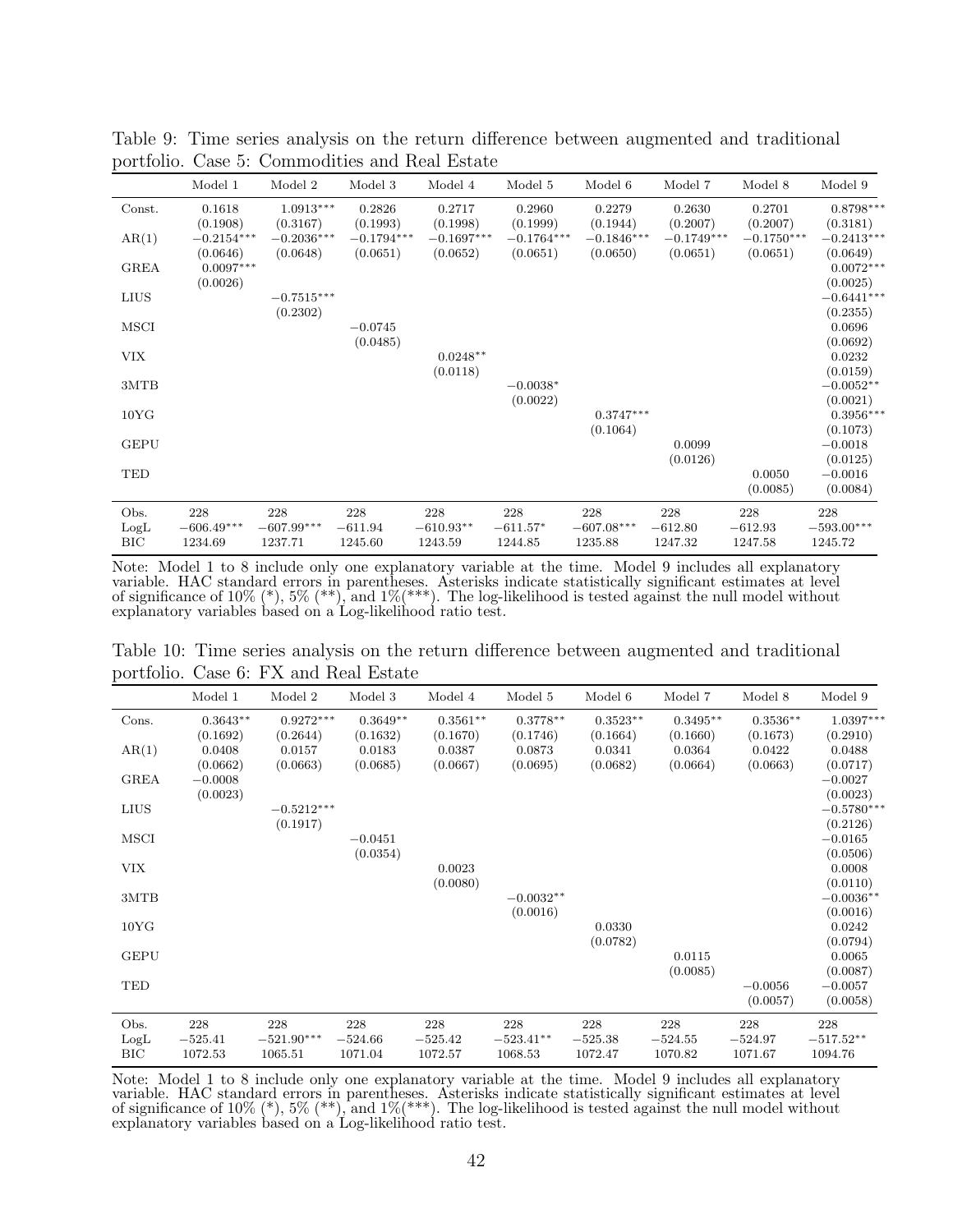Table 11: Time series analysis on the return difference between augmented and traditional portfolio. Case 7: Commodities, FX, and Real Estate

|                   | Model 1   | Model 2     | Model 3      | Model 4      | Model 5   | Model 6      | Model 7      | Model 8   | Model 9            |
|-------------------|-----------|-------------|--------------|--------------|-----------|--------------|--------------|-----------|--------------------|
| Const.            | 0.1541    | $0.8778**$  | 0.2255       | 0.1400       | 0.1375    | 0.0828       | 0.1091       | 0.1306    | 0.4010             |
|                   | (0.2498)  | (0.3973)    | (0.1677)     | (0.2192)     | (0.2492)  | (0.2270)     | (0.2350)     | (0.2479)  | (0.2971)           |
| AR(1)             | 0.0237    | 0.0111      | $-0.1358**$  | $-0.0216$    | 0.0297    | $-0.0300$    | $-0.0072$    | 0.0261    | $-0.1437**$        |
|                   | (0.0662)  | (0.0662)    | (0.0663)     | (0.0675)     | (0.0663)  | (0.0677)     | (0.0675)     | (0.0668)  | (0.0667)           |
| <b>GREA</b>       | $-0.0022$ |             |              |              |           |              |              |           | $-0.0023$          |
|                   | (0.0034)  |             |              |              |           |              |              |           | (0.0024)           |
| <b>LIUS</b>       |           | $-0.6822**$ |              |              |           |              |              |           | $-0.1382$          |
|                   |           | (0.2881)    |              |              |           |              |              |           | (0.2191)           |
| MSCI              |           |             | $-0.4856***$ |              |           |              |              |           | $-0.4890***$       |
|                   |           |             | (0.0402)     |              |           |              |              |           | (0.0609)           |
| <b>VIX</b>        |           |             |              | $0.0690***$  |           |              |              |           | $-0.0107$          |
|                   |           |             |              | (0.0114)     |           |              |              |           | (0.0137)           |
| 3MTB              |           |             |              |              | $-0.0010$ |              |              |           | $-0.0028$          |
|                   |           |             |              |              | (0.0023)  | $0.4508***$  |              |           | (0.0018)           |
| 10 <sub>Y</sub> G |           |             |              |              |           | (0.1129)     |              |           | 0.1530<br>(0.0949) |
| <b>GEPU</b>       |           |             |              |              |           |              | $0.0394***$  |           | 0.0035             |
|                   |           |             |              |              |           |              | (0.0128)     |           | (0.0108)           |
| TED               |           |             |              |              |           |              |              | 0.0013    | $-0.0052$          |
|                   |           |             |              |              |           |              |              | (0.0086)  | (0.0072)           |
|                   |           |             |              |              |           |              |              |           |                    |
| Obs.              | 228       | 228         | 228          | 228          | 228       | 228          | 228          | 228       | 228                |
| LogL              | $-618.25$ | $-615.71**$ | $-564.02***$ | $-601.25***$ | $-618.35$ | $-610.78***$ | $-613.79***$ | $-618.44$ | $-560.57***$       |
| <b>BIC</b>        | 1258.21   | 1253.14     | 1149.77      | 1224.21      | 1258.42   | 1243.27      | 1249.30      | 1258.61   | 1180.85            |

Note: Model 1 to 8 include only one explanatory variable at the time. Model 9 includes all explanatory variable. HAC standard errors in parentheses. Asterisks indicate statistically significant estimates at level of significance of  $10\%$  (\*),  $5\%$  (\*\*), and  $1\%$ (\*\*\*). The log-likelihood is tested against the null model without explanatory variables based on a Log-likelihood ratio test.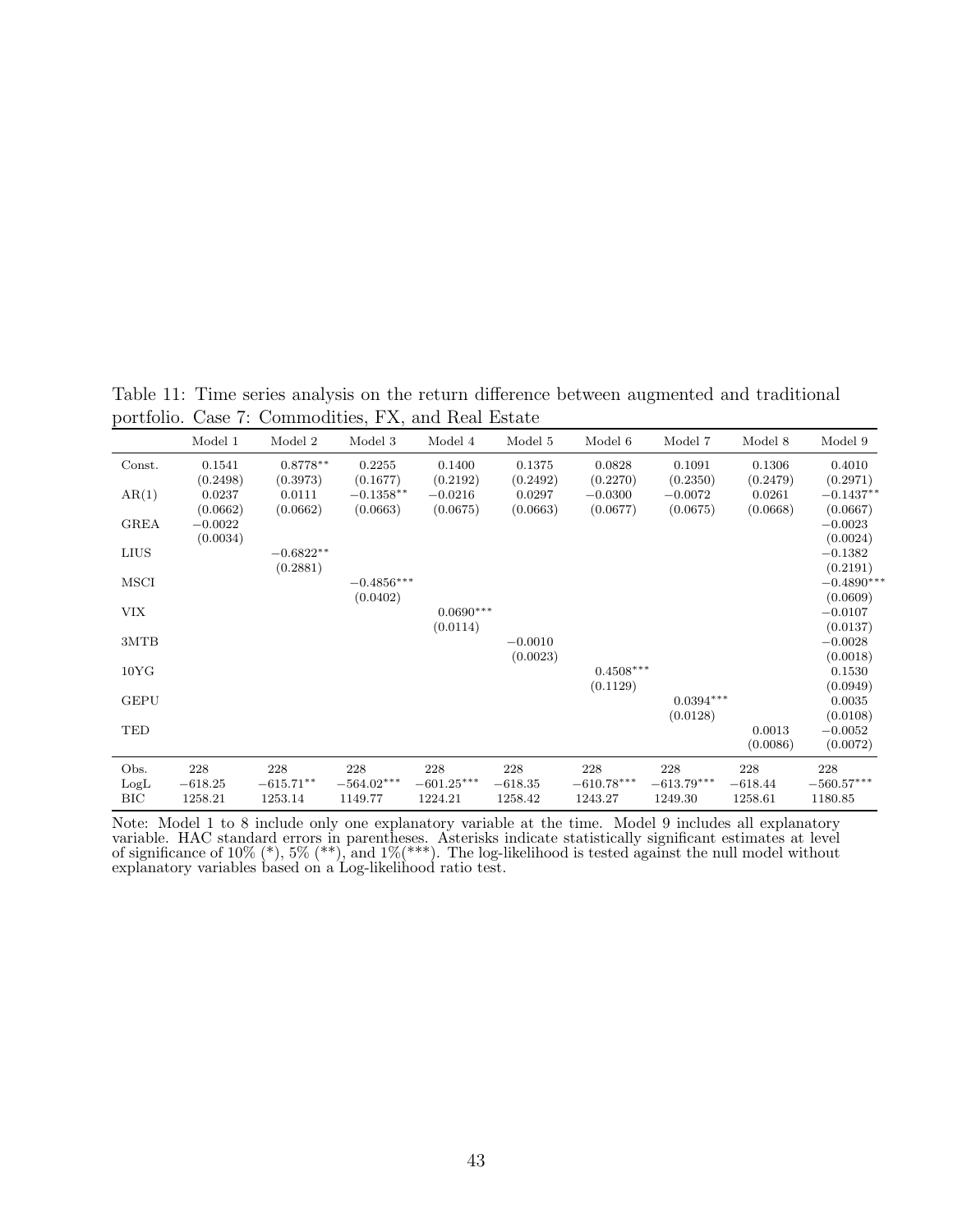

Figure 1: Cumulative performance of the traditional optimal portfolio (orange, stripped) as well as the optimal augmented portfolio (blue, solid) in each case for the out-of-sample period from 1 January 2000 to 31 December 2018.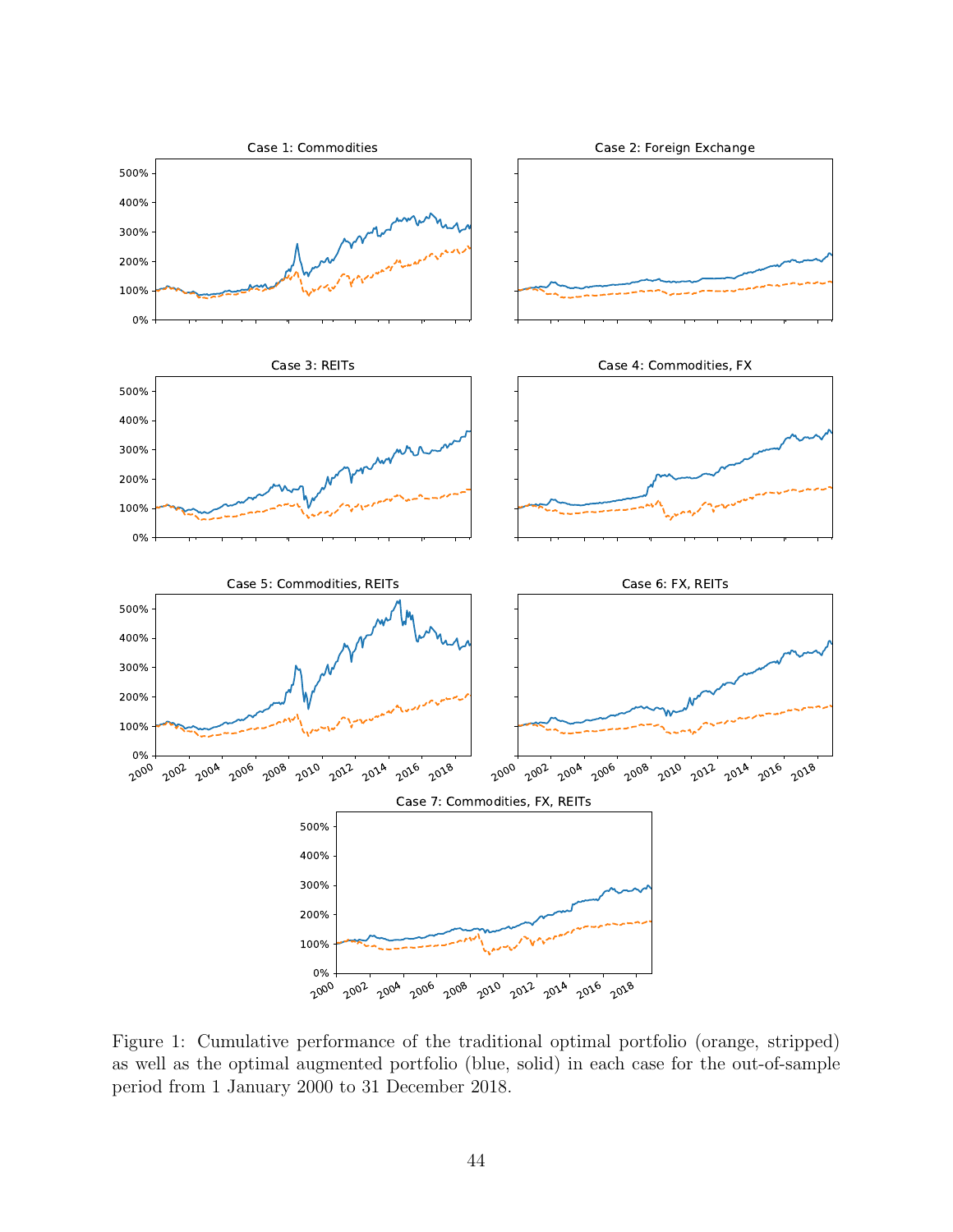## Asset Classes and Portfolio Diversification: Evidence from a Stochastic Spanning Approach

—— Online Appendix

and Duc Khuong Nguyen<sup>a,b,</sup>\*, Nikolas Topaloglou<sup>a,c</sup>, Thomas Walther<sup>d,e</sup>

a IPAG Business School, Paris, France

b International School, Vietnam National University, Hanoi, Vietnam <sup>c</sup>Athens University of Economics and Business, Athens, Greece <sup>d</sup>Utrecht School of Economics, Utrecht University, Utrecht, the Netherlands  $e$ Faculty of Business and Economics, Technische Universität Dresden, Dresden, Germany

<sup>∗</sup>Corresponding author: duc.nguyen@ipag.fr.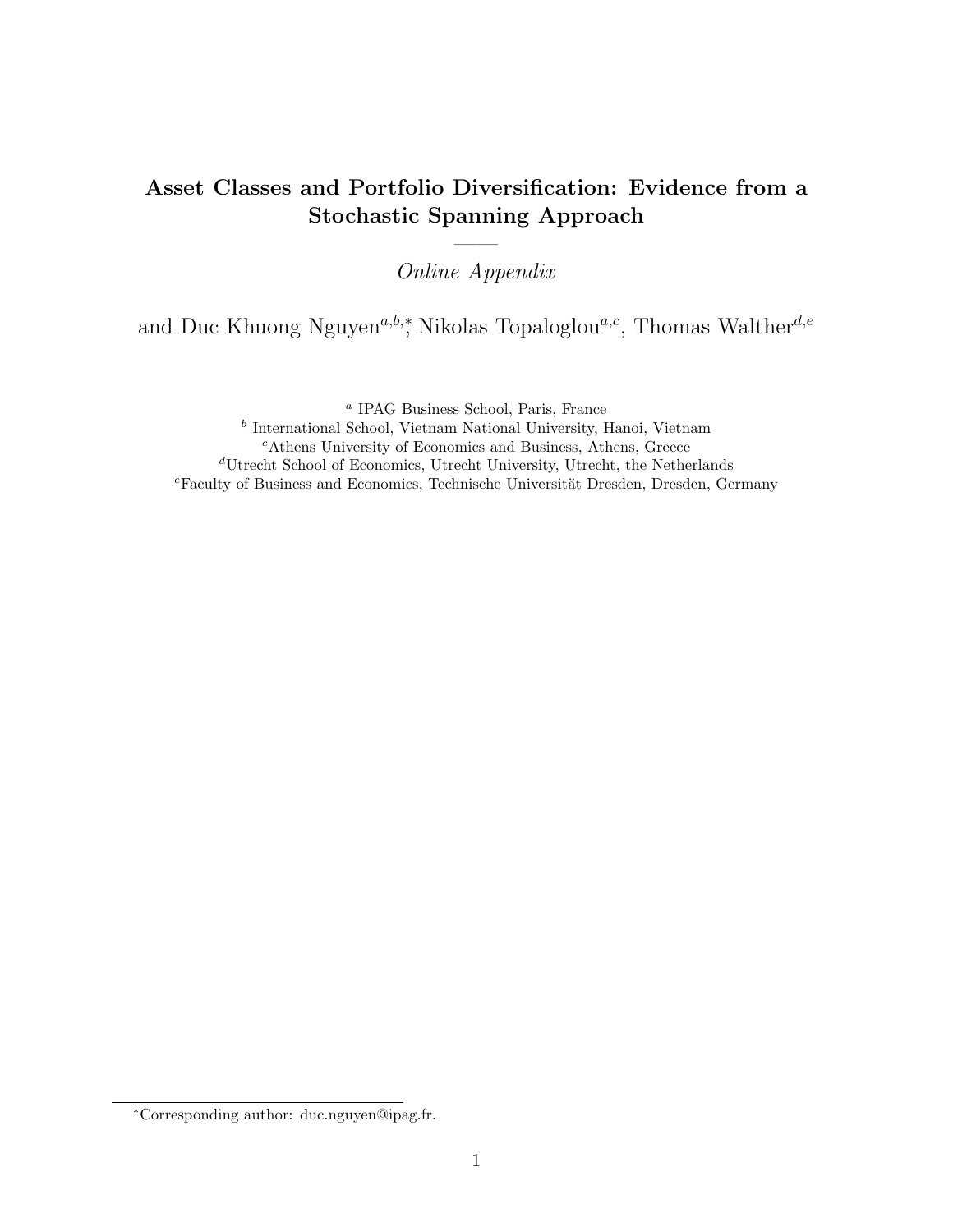# Appendix A: Literature Review

|                                  |                        | Asset Class  |              | Benefits         |                |                           | Sample                                                |           |                                                                                                  |
|----------------------------------|------------------------|--------------|--------------|------------------|----------------|---------------------------|-------------------------------------------------------|-----------|--------------------------------------------------------------------------------------------------|
| $\text{Author}(s)$               | C                      | $\mathbf R$  | $\mathbf F$  | InS              | OoS            | Data                      | Freq.                                                 | Period    | Remarks                                                                                          |
|                                  |                        |              |              |                  |                |                           |                                                       |           |                                                                                                  |
| Friedman (1971)                  |                        |              |              |                  |                | $\bf{I}$                  | $\mathbf{A}$                                          | 1963-1968 | Real Estate dominate mixed-asset portfolios                                                      |
| Robichek et al. (1972)           | ✓                      |              |              | $\checkmark$     |                | X/I                       | $\mathbf{A}$                                          | 1949-1969 | Multimedia diversification may offer substantial improvement in portfolio performance            |
| Solnik (1974)                    |                        |              | $\checkmark$ |                  |                | П.                        | W                                                     | 1966-1971 | Foreign Exchange decrease the risk in diversified international portfolios                       |
| McDonald and Solnick (1977)      |                        |              |              |                  |                | Gold                      | М                                                     | 1945-1976 | Gold and gold equity may reduce the variability of stock-bond portfolios                         |
| Greer (1978)                     |                        |              |              |                  |                | X                         | $\,$ S                                                | 1960-1974 | Commodity futures increase risk-adjusted performance                                             |
| Bodie and Rosansky (1980)        | √                      |              |              |                  |                | $\bf{I}$                  | Q                                                     | 1950-1976 | Commodity futures reduce variance of S&P 500 portfolio                                           |
| Burns and Epley (1982)           |                        |              |              |                  |                | $\mathbf{I}$              | Q                                                     | 1970-1979 | Combination of REITs and stocks is superior to single investments                                |
| Sherman $(1982)$                 |                        |              |              | $\checkmark$     |                | Gold                      | M                                                     | 1972-1981 | Gold decreases volatility                                                                        |
| <b>Bodie</b> (1983)              |                        |              |              | $\checkmark$     |                | $\bf{I}$                  | $\mathbf{A}$                                          | 1953-1981 | Commodities futures as inflation hedge for a stock-bond portfolio                                |
| Herbst (1983)                    |                        |              |              | $(\checkmark)$   |                | X                         | А                                                     | 1800-1976 | Gold offers no inflation hedge, but is valuable for diversification                              |
| Brueggeman et al. (1984)         |                        |              |              | $\checkmark$     |                | X                         | Q                                                     | 1972-1983 | Optimal portfolios are weighted heavily in Real Estate                                           |
| Fogler (1984)                    |                        |              |              | $(\checkmark)$   |                | X                         | $\boldsymbol{A}$                                      | 1915-1978 | A well diversified portfolio has a real estate share of 15%-20%                                  |
| Ibbotson and Siegel (1984)       |                        |              |              | $\checkmark$     |                | X                         | $\mathbf{A}$                                          | 1947-1982 | Real Estate offers diversification and inflation hedge                                           |
| Webb and Rubens (1986)           |                        |              |              |                  |                | $\mathbf X$               | $\boldsymbol{A}$                                      | 1967-1982 | High amount of Real Estate in optimal portfolios                                                 |
| Elton et al. $(1987)$            |                        |              |              | Х                |                | X                         | М                                                     | 1979-1985 | Commodity funds do not offer profitable addition to stock-bond portfolios                        |
| Kuhle (1987)                     |                        |              |              | х                |                | $\bf{I}$                  | M                                                     | 1980-1985 | No performance benefits from adding REITs to common stock portfolio                              |
| Irwin and Landa (1987)           | $\checkmark$           |              |              | Х                |                | $\mathbf X$               | $\mathbf{A}$                                          | 1975-1985 | Gold does not move efficient frontier                                                            |
| Webb and Rubens (1987)           |                        |              |              | $\checkmark$     |                | X                         | $\mathbf{A}$                                          | 1947-1984 | Real estate occupies are major weight in optimal portfolios                                      |
| Eun and Resnick (1988)           |                        |              |              | $\checkmark$     | $\checkmark$   | $\bf{I}$                  | W                                                     | 1980-1985 | Hedging strategies covering exchange and estimation risk outperform                              |
| Webb et al. (1988)               |                        |              |              |                  |                | $\mathbf X$               | $\mathbf{A}$                                          | 1947-1983 | Purely financial diversification produces inefficient portfolios                                 |
| Fortenbery and Hauser (1990)     |                        |              |              | $(\checkmark)$   |                | X/I                       | M                                                     | 1976-1985 | Agricultural futures rarely increase returns, but may lower portfolio risk                       |
| Fischmar and Peters (1991)       |                        |              |              | ✓                |                | X                         | M                                                     | 1980-1988 | Portfolios with a major share in managed futures dominates all others                            |
| Ankrim and Hensel (1993)         |                        | $\checkmark$ |              | $\checkmark$     |                | $\mathbf X$               | М                                                     | 1972-1990 | Commodities offer inflation hedge capabilities similar to Real Estate                            |
| Glen and Jorion (1993)           |                        |              | $\checkmark$ | $(\sqrt{ } )$    | $(\checkmark)$ | $\mathbf{I}$              | M                                                     | 1974-1990 | Only conditional hedging with currencies improves stock-bond portfolio performance               |
| Irwin et al. $(1993)$            |                        |              |              | х                |                | X                         | $_{\rm M}$                                            | 1979-1990 | Commodity funds do not improve stock-bond portfolios                                             |
| Lummer and Siegel (1993)         |                        |              |              | $\checkmark$     |                | X                         | M/A                                                   | 1970-1991 | Inflation hedge for risk-averse and diversifier for other investors                              |
| Greer (1994)                     |                        |              |              |                  |                | $\boldsymbol{\mathrm{X}}$ | $\mathbf{A}$                                          | 1970-1993 | Passively managed commodity index improves risk-return of a portfolio with stocks                |
| Froot (1995)                     |                        |              |              | $(\checkmark)$   |                | X/I                       | Q                                                     | 1970-1993 | Highy energy component (GSCI or Crude Oil) can reduce portfolio risk                             |
| Grauer and Hakansson (1995)      |                        |              |              | $(\checkmark)$   |                | $\boldsymbol{\mathrm{X}}$ | $\boldsymbol{A}$                                      | 1955-1988 | Only active management yields significant gains                                                  |
| Edwards and Park (1996)          |                        |              |              | $\checkmark$     |                | $\mathbf I$               | M                                                     | 1983-1992 | Commodities increase Sharpe ratios of stock & bond portfolios                                    |
| Kallberg et al. (1996)           |                        |              |              | $(\checkmark)$   |                | 1                         | Q                                                     | 1982-1989 | Incremental benefits diminish with larger property                                               |
| Satyanarayan and Varangis (1996) |                        |              |              | $\checkmark$     |                | $\mathbf X$               | M                                                     | 1985-1992 | Commodities shift efficient frontier of global portfolios upwards                                |
| Miles and Mahoney (1997)         |                        |              |              | $\checkmark$     |                | X                         | $\mathbf Q$                                           | 1971-1996 | Commercial Real Estate provides a hedge against inflation                                        |
| Mull and Soenen (1997)           |                        |              |              | $(\checkmark)$   |                | $\mathbf X$               | M                                                     | 1985-1994 | including REITs did not yield increases in risk-adjusted return over the whole period            |
| Schneeweis and Spurgin (1997)    | $\checkmark$           |              |              |                  |                | $\mathbf X$               | M                                                     | 1987-1995 | Commodity indices differ in return and risk characteristics                                      |
| Ziobrowski and Ziobrowski (1997) |                        |              |              | $\boldsymbol{x}$ |                | $\boldsymbol{\mathrm{X}}$ | $\mathbf{A}$                                          | 1970-1995 | Real Estate can have a negative impact on mixed-asset portfolios                                 |
| Anson (1998)                     |                        |              |              |                  |                | $\mathbf X$               | Q                                                     | 1985-1997 | Commodity indices provide diversification due to futures returns                                 |
| Halpern and Warsager (1998)      |                        |              |              |                  |                | $\mathbf X$               | M/A                                                   | 1974-1996 | Diversified portfolios benefit from commodities especially in inflationary periods               |
| Kaplan and Lummer (1998)         |                        |              |              |                  |                | $\mathbf X$               | М                                                     | 1970-1997 | Inflation hedge for risk-averse and diversifier for other investors                              |
| Abanomey and Mathur (1999)       |                        |              |              | $\checkmark$     | $\checkmark$   | $\bf{I}$                  | М                                                     | 1970-1995 | International portfolio                                                                          |
| Anson (1999)                     |                        |              |              | $\checkmark$     |                | X                         | $\mathbf Q$                                           | 1974-1997 | Commodity futures offer great benefits to risk-averse investors                                  |
| Chandrashekaran (1999)           |                        |              |              |                  |                | $\mathbf X$               | M                                                     | 1975-1996 | Using ex-ante information improves the investment opportunity set                                |
| Gibson (1999)                    | ✓                      |              |              |                  |                | X                         | $\mathbf{A}$                                          | 1972-1997 | Robust return enhancement and volatility reduction                                               |
| Goldstein and Nelling (1999)     |                        |              |              | Х                |                | $\mathbf X$               | M                                                     | 1972-1998 | Equity and Mortgage REITs have increase correlation with stocks in bull markets                  |
| Seiler et al. (1999)             |                        |              |              | $(\checkmark)$   |                | $\equiv$                  | $\sim$                                                | $\equiv$  | Literature review finds recommendations between 0-67% of real estate in portfolios               |
| Greer (2000)                     |                        |              |              |                  |                | $\mathbf x$               | $\mathbf{A}$                                          | 1970–1999 | Commodity index returns are negatively correlated with stocks and bonds                          |
| Jensen et al. (2000)             |                        |              |              | $(\checkmark)$   |                | $\mathbf X$               | М                                                     | 1973-1997 | Benefits vary with monetary policy                                                               |
| Georgiev (2001)                  |                        |              |              |                  |                | X                         | M                                                     | 1990-2000 | Adding a commodities results in enhanced risk-adjusted performance                               |
| Johnson and Jensen (2001)        |                        |              |              | $(\sqrt{ } )$    |                | X                         | М                                                     | 1974-1999 | Benefits vary with monetary policy                                                               |
| Jensen et al. $(2002)$           |                        |              |              | $(\checkmark)$   |                | $\mathbf X$               | М                                                     | 1973-1999 | Benefits vary with monetary policy                                                               |
| Georgiev et al. (2003)           |                        |              |              | Х                |                | $\mathbf x$               | Q                                                     | 1990-2002 | Only direct real estate investments may offer benefits; REITs do not                             |
| Hudson-Wilson et al. (2003)      |                        |              |              | $\checkmark$     |                | X                         | Q                                                     | 1982-2002 | Based on correlation, real estate earns its place in a well-diversified portfolio                |
| de Roon et al. $(2003)$          |                        |              | $\checkmark$ | $(\checkmark)$   | $(\checkmark)$ | $\bf{I}$                  | $\mathbf{M}% _{T}=\mathbf{M}_{T}\times\mathbf{M}_{T}$ | 1975-1998 | Only very risk averse investors profit from static strategies; Dynamic strategies are beneficial |
| Chen et al. $(2005)$             |                        |              |              | $\checkmark$     |                | $\mathbf X$<br>X          | $\mathbf{M}$                                          | 1980-2002 | REITs provide benefits starting 1985. Mortgage REITs do not                                      |
| Hudson-Wilson et al. (2005)      |                        |              |              | $\checkmark$     |                |                           | Q                                                     | 1982-2004 | Based on correlation, real estate can play a significant role in a mixed-asset portfolios        |
|                                  | continued on next page |              |              |                  |                |                           |                                                       |           |                                                                                                  |

Table 1: Literature overview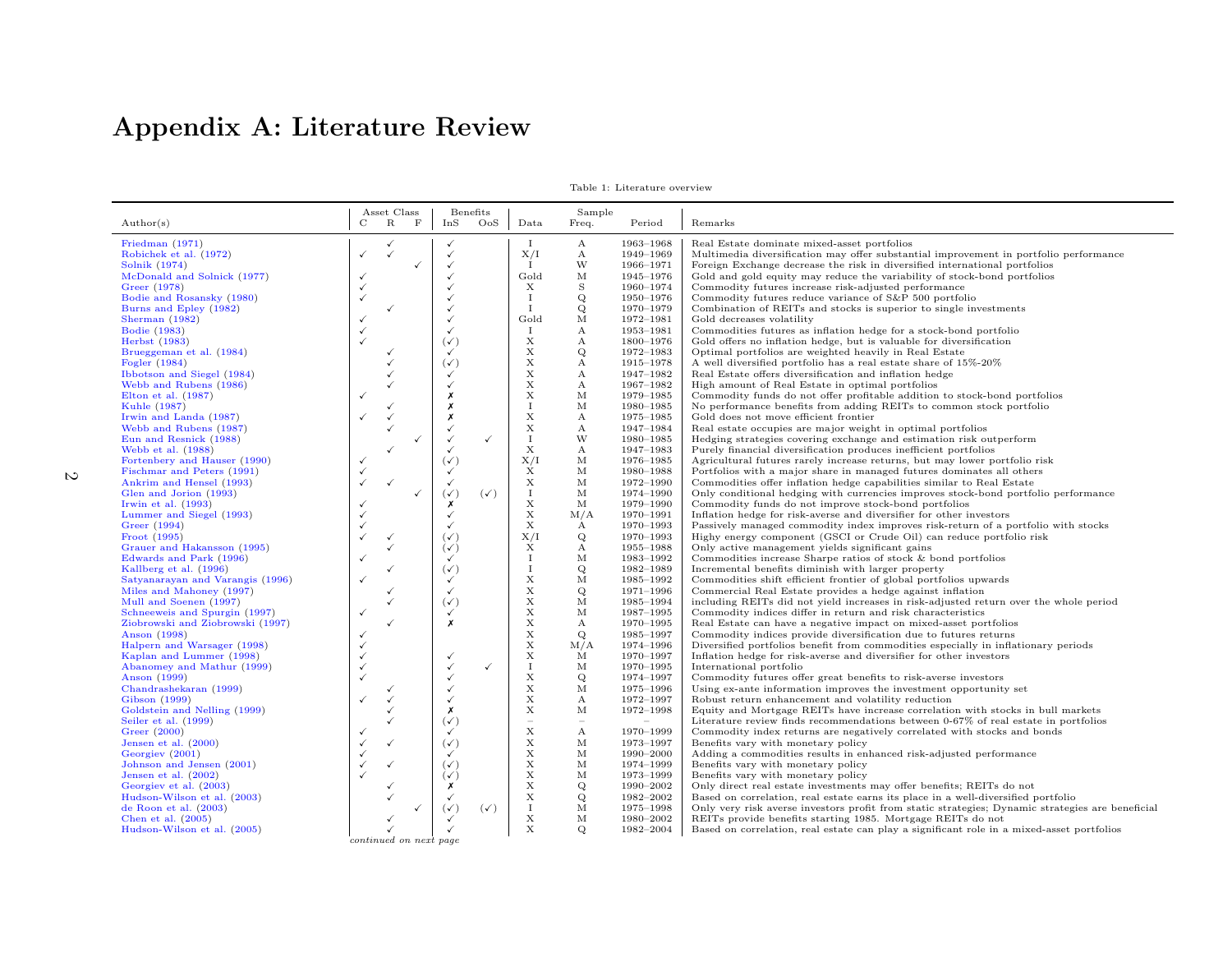| continued from previous page      |              |              |   |                |                |             |              |               |                                                                                           |
|-----------------------------------|--------------|--------------|---|----------------|----------------|-------------|--------------|---------------|-------------------------------------------------------------------------------------------|
| Lee $(2005)$                      |              |              |   |                |                | Х           | А            | 1952-2001     | Adding Real Estate to a mixed-asset portfolio increases return due diversification        |
| Erb and Harvey (2006)             |              |              |   | $(\checkmark)$ |                | X/I         | М            | 1982-2004     | Positive diversification returns only with portfolio re-balancing                         |
| Gorton and Rouwenhorst (2006)     |              |              |   |                |                | X           | М            | 1959-2004     | Commodity futures diversify the cyclical variation in stock and bond returns              |
| Idzorek $(2007)$                  |              |              |   |                |                | $\mathbf X$ | $\mathbf{A}$ | 1970-2004     | Including commodities in the opportunity set improved the risk-return characteristics     |
| Scherer and He (2008)             |              |              |   |                |                | $\mathbf X$ | M            | 1989-2006     | Strong evidence of diversification benefits                                               |
| Nijman and Swinkels (2008)        |              |              |   | $(\checkmark)$ |                | $\mathbf X$ | M            | 1970-2006     | GSCI offers diversification to inflation-protected pension schemes (but not for nominal)  |
| Geman and Kharoubi (2008)         |              |              |   |                |                | WTI         | D            | 1990-2006     | Adding WTI Futures reduce (increase) volatility and kurtosis (return)                     |
| Hung et al. $(2008)$              |              |              |   | $(\checkmark)$ |                | X           | M/Q          | 1988-2005     | Only mortgage & hybrid REITs offer benefits, but only in bull markets                     |
| Büyüksahin et al. (2009)          |              |              |   | $(\checkmark)$ |                | X           | D/W/M        | 1991-2008     | No benefits in times of stock market distress                                             |
| Campbell et al. (2010)            |              |              |   |                |                | $\bf{I}$    | М            | 1975-2005     | Using long- and short-positions in FX reduces portfolio risk                              |
| Cheung and Miu (2010)             |              |              |   | $(\checkmark)$ |                | $\mathbf X$ | M            | 1970-2005     | Diversification benefits only in bullish stock markets                                    |
| Sa-Aadu et al. $(2010)$           |              |              |   |                |                | $\mathbf x$ | M            | 1972-2008     | Additional asset classes may serve as a hedge for traditional portfolios                  |
| You and Daigler (2010)            |              |              |   |                |                | X/I         | W            | 1992-2006     | Even a naive portfolio can reduce four-moment tail risk                                   |
| Chan et al. $(2011)$              |              |              |   | $(\checkmark)$ |                | X/I         | М            | 1987-2008     | Diversification only in tranquil regimes                                                  |
| Daskalaki and Skiadopoulos (2011) |              |              |   | $(\checkmark)$ | Х              | X/I         | М            | 1989-2009     | Diversification benefits are partially confirmed in-sample and rejected out-of-sample     |
| Belousova and Dorfleitner (2012)  |              |              |   |                |                |             | M            | 1995-2010     | For European investors. Across commodities, strong variation diversification benefits     |
| Pojarliev and Levich (2012)       |              |              |   |                |                | $\mathbf X$ | M            | 1990-2010     | FX markets may be beneficial if correctly managed                                         |
| Graham et al. (2013)              | $\checkmark$ |              |   | び              |                | $\mathbf X$ | W            | 1999-2009     | Long-term co-movement implies less diversification benefits                               |
| Lizieri $(2013)$                  |              |              |   | $(\checkmark)$ |                | $\mathbf X$ | M            | 1990-2011     | Time-varying diversification potential, but less when it is most needed                   |
| Silvennoinen and Thorp (2013)     |              |              |   | Х              |                | $\mathbf I$ | W            | 1990-2009     | Volatility in stock markets is connected to correlation with commodities                  |
| Simon (2013)                      |              |              |   | $(\checkmark)$ |                | $\mathbf X$ | W            | 1991-2011     | Commodity-Equity correlation increased, but might still be low enough for diversification |
| You and Daigler (2013)            |              |              | ✓ |                | $\checkmark$   | X/I         | W            | 1994-2010     | An augmented portfolio outperfoms the traditional one                                     |
| Huang and Zhong (2013)            | $\checkmark$ | $\checkmark$ |   |                |                | X           | D/M          | 1970-2010     | Commodities and REIT are not spanned by traditional portfolios                            |
| Kroencke et al. (2014)            |              |              |   |                | $\checkmark$   | $\bf{I}$    | M            | 1976-2011     | Carry Trade, Value, and Momentum FX styles lead to large diversification benefits         |
| Bessler and Wolff (2015)          |              |              |   |                | x              | $\mathbf X$ | M            | 1983-2013     | Only metals and energy add value. Agricultural & livestock does not.                      |
| Bhardwaj et al. (2015)            |              |              |   | $(\checkmark)$ |                | $\mathbf X$ | М            | 1959-2014     | Commodity-Equity correlation increased compared to Gorton and Rouwenhorst (2006)          |
| Kremer $(2015)$                   |              |              |   | $(\checkmark)$ | $(\checkmark)$ | X           | М            | 1991-2013     | Only momentum strategy portfolios are not spanned by traditional portfolios               |
| Lombardi and Ravazzolo (2016)     |              |              |   |                |                | X           | W            | 1980-2015     | Commodities increase portfolios returns at the cost of higher volatility                  |
| Cotter et al. $(2017)$            |              |              |   | $(\checkmark)$ |                | X           | M            | 1986-2014     | Commodities and FX do not improve investment opportunity set                              |
| Daigler et al. (2017)             |              |              |   |                |                | $\mathbf I$ | D            | 1990-2012     | MV portfolio incl. commodity futures has higher Sharpe ratios than equity benchmarks      |
| Daskalaki et al. (2017)           |              |              |   |                |                | $\mathbf X$ | M            | 1990-2013     | Effect is even stronger if commodity indices mimic trading strategies                     |
| Yan and Garcia (2017)             |              |              |   | $(\checkmark)$ | $(\checkmark)$ | X/I         | M            | 1991-2015     | Only momentum strategy commodity indices enhance traditional portfolios                   |
| Gao and Nardari (2018)            |              |              |   |                | $(\checkmark)$ | X           | M/Q          | 1976-2012     | Only forward looking strategies and exploiting higher moments increases economic value    |
| Henriksen (2018)                  |              |              |   |                | $(\checkmark)$ | X/I         | M            | $2001 - 2015$ | Only time-varying benefits from long/short commodity indices                              |
| Demiralay et al. (2019)           |              |              |   |                |                | $\bf{I}$    | W            | 1992-2014     | Commodities offer conditional diversification benefits.                                   |
| Henriksen et al. (2019)           |              |              |   | $(\checkmark)$ | $(\checkmark)$ | X           | W            | 1995-2017     | Only gold and managed commodity indices may outperform a traditional portfolio.           |
| Platanakis et al. (2019)          |              |              |   | x              |                | $\mathbf x$ | М            | 1997-2015     | Adding alternative assets are harmful to U.S. investors.                                  |

Note: Literature summary on the diversification benefits and inflation hedge capabilities of commodities, real estate, and foreign exchange. Note that we abbreviate Commodities (C), Real Estate (R), Foreign Exchange (F), In-Sample (InS) and Out-of-Sample (OoS) analysis, Frequency (Freq.), daily (D), weekly (W), monthly (M), quarterly (Q), semi-annual (S), and annually (A) data, individual assets (I) and Indices (X). Moreover,  $\checkmark$ , ( $\checkmark$ ), and  $\checkmark$  indicate whether diversification benefits and inflation hedge capabilities are confirmed, partially confirmed/mixed, or rejected in the particular study, respectively.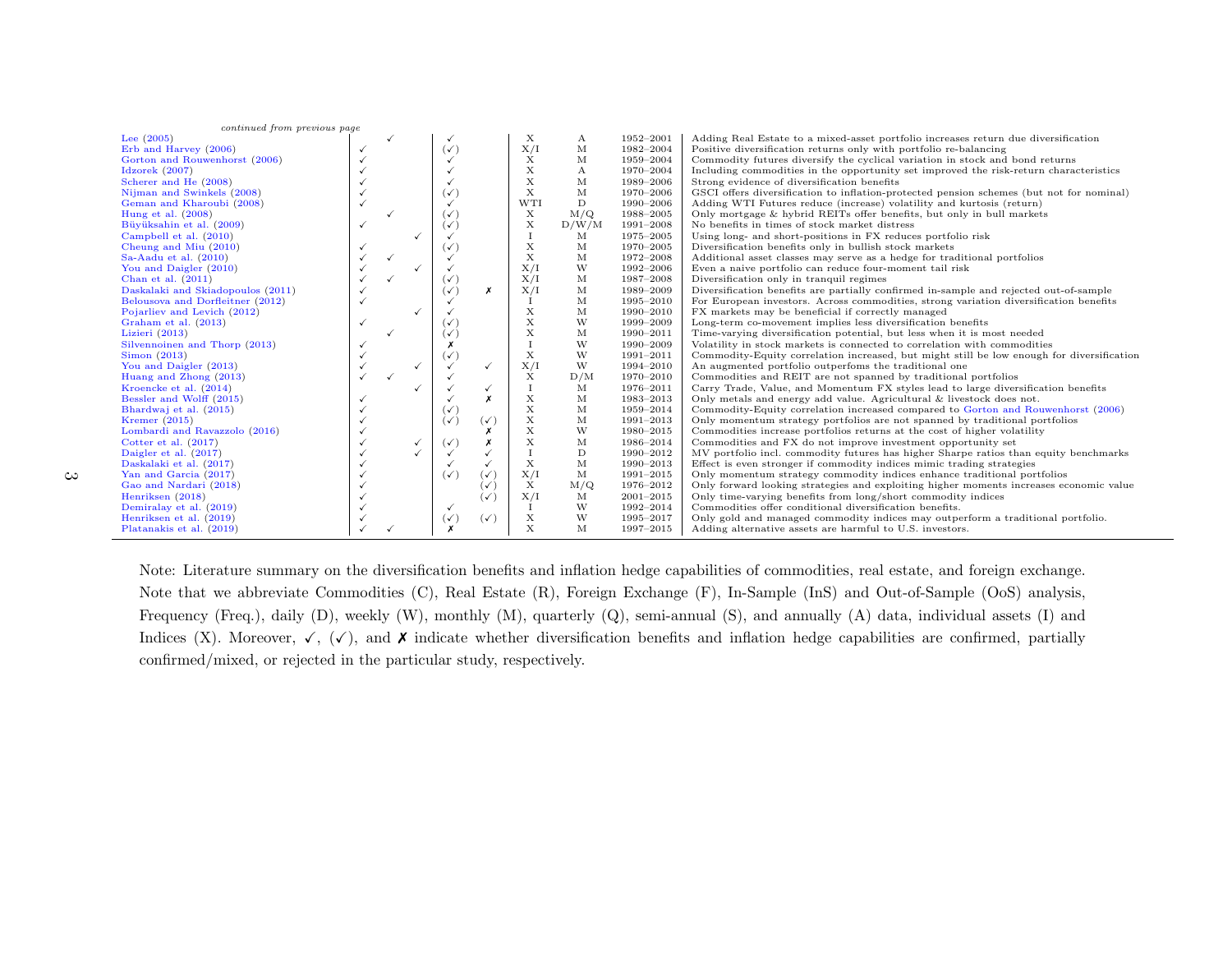# Appendix B: Data



Figure 1: Correlation Heatmap of monthly returns 01-1990–12-2018 (Total Sample Period)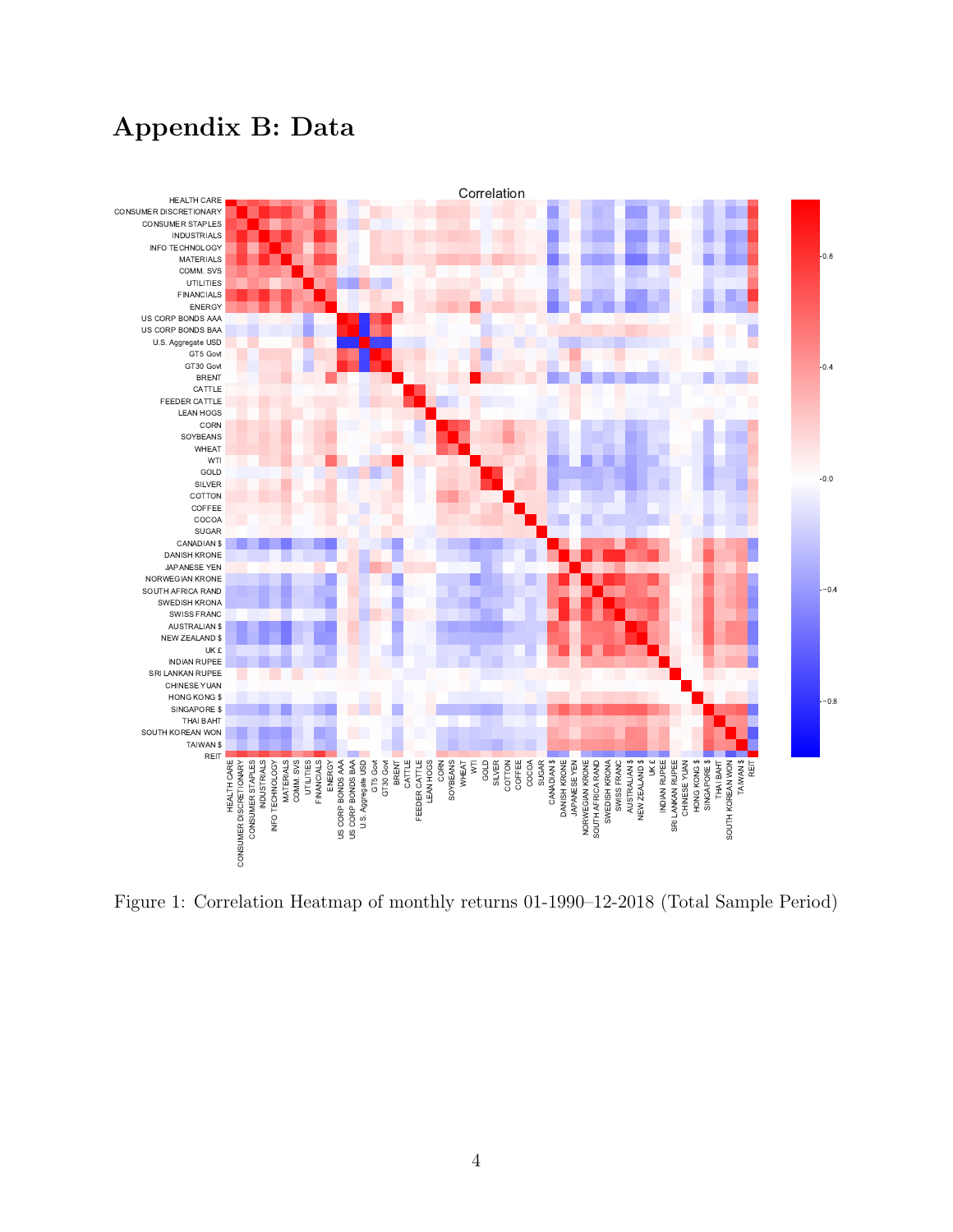

Figure 2: Correlation Heatmap of monthly returns 01-1990–12-1999 (In-Sample Period)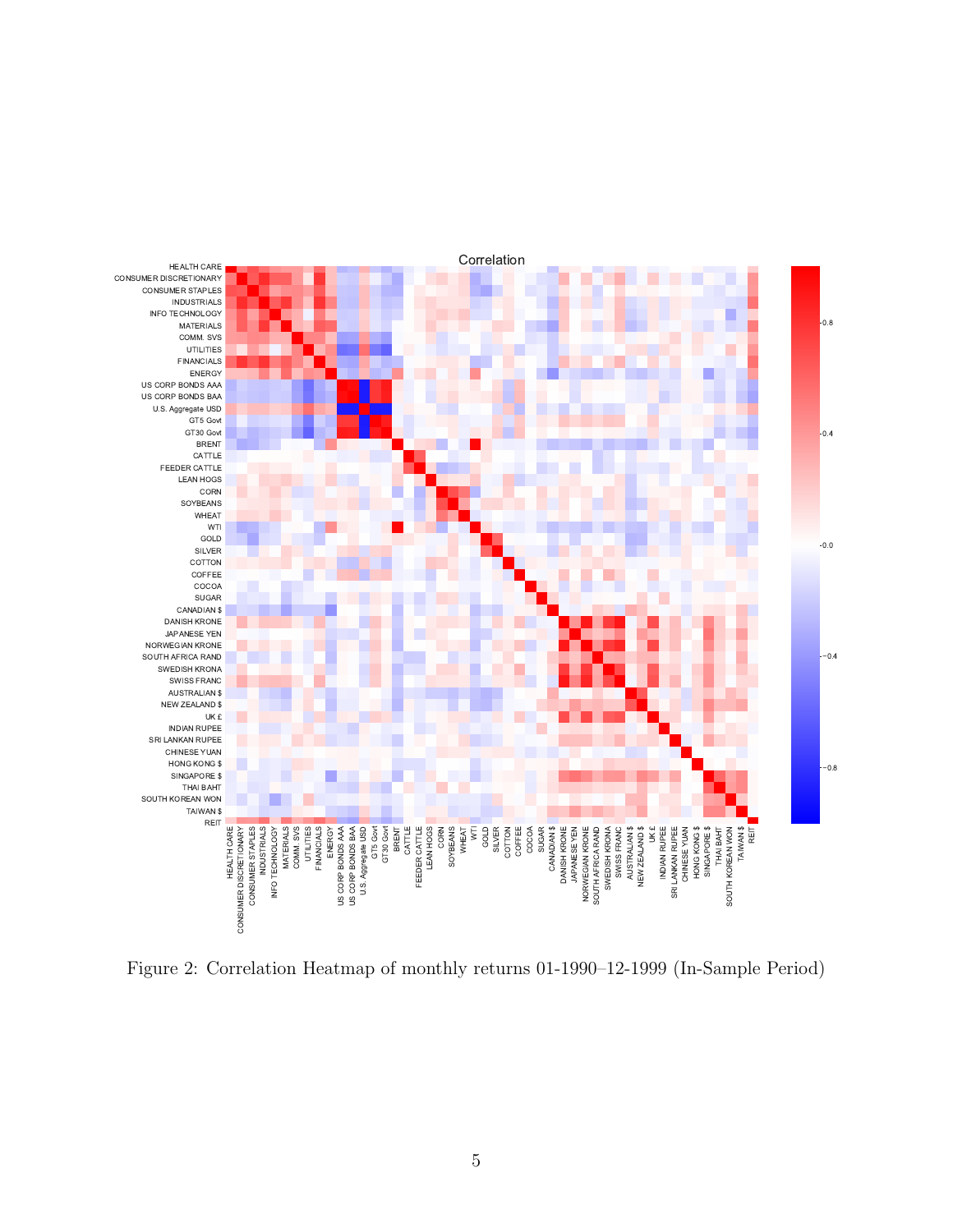

Figure 3: Correlation Heatmap of monthly returns 01-2000–12-2018 (Out-of-Sample Period)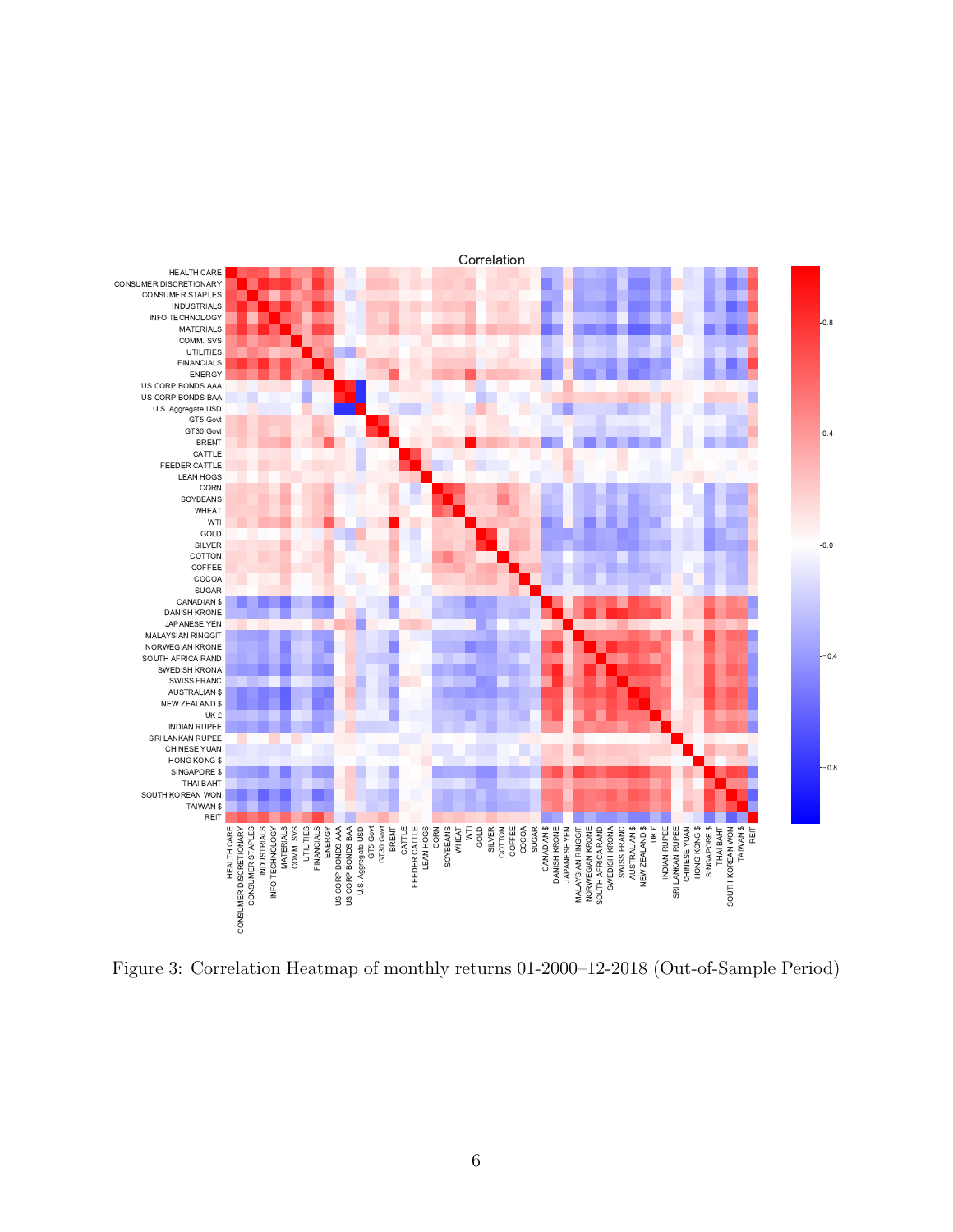## References

- Abanomey, W. S. and Mathur, I. (1999). The Hedging Benefits of Commodity Futures in International Portfolio Diversification. The Journal of Alternative Investments, 2(3):51–62.
- Ankrim, E. M. and Hensel, C. R. (1993). Commodities in Asset Allocation: A Real-Asset Alternative to Real Estate? Financial Analysts Journal, 49(3):20–29.
- Anson, M. J. (1998). Spot Returns, Roll Yield, and Diversification with Commodity Futures. The Journal of Alternative Investments, 1(3):16–32.
- Anson, M. J. (1999). Maximizing Utility with Commodity Futures Diversification. The Journal of Portfolio Management, 25(4):86–94.
- Belousova, J. and Dorfleitner, G. (2012). On the diversification benefits of commodities from the perspective of euro investors. Journal of Banking and Finance, 36(9):2455–2472.
- Bessler, W. and Wolff, D. (2015). Do commodities add value in multi-asset portfolios? An out-of-sample analysis for different investment strategies. Journal of Banking and Finance, 60:1–20.
- Bhardwaj, G., Gorton, G., and Rouwenhorst, G. (2015). Facts and Fantasies about Commodity Futures Ten Years Later.
- Bodie, Z. (1983). Commodity futures as a hedge against inflation. The Journal of Portfolio Management,  $9(3):12-17.$
- Bodie, Z. and Rosansky, V. I. (1980). Risk and Return in Commodity Futures. Financial Analysts Journal, 36(3):27–39.
- Brueggeman, W. B., Chen, A. H., and Thibodeau, T. G. (1984). Real Estate Investment Funds: Performance and Portfolio Considerations. Real Estate Economics, 12(3):333–354.
- Burns, W. L. and Epley, D. R. (1982). The performance of portfolios of REITs + stocks. The Journal of Portfolio Management, 8(3):37–42.
- Büyüksahin, B., Haigh, M. S., and Robe, M. A. (2009). Commodities and Equities: Ever a Market of One? The Journal of Alternative Investments, 12(3):76–95.
- Campbell, J. Y., Serfaty-de Medeiros, K., and Viceira, L. M. (2010). Global Currency Hedging. The Journal of Finance, 65(1):87–121.
- Chan, K. F., Treepongkaruna, S., Brooks, R., and Gray, S. (2011). Asset market linkages: Evidence from financial, commodity and real estate assets. Journal of Banking and Finance, 35(6):1415–1426.
- Chandrashekaran, V. (1999). Time-Series Properties and Diversification Benefits of REIT Returns. Journal of Real Estate Research, 17(1/2):91–112.
- Chen, H.-C., Ho, K.-Y., Lu, C., and Wu, C.-H. (2005). Real Estate Investment Trusts. The Journal of Portfolio Management, 31(5):46–54.
- Cheung, C. S. and Miu, P. (2010). Diversification benefits of commodity futures. Journal of International Financial Markets, Institutions and Money, 20(5):451–474.
- Cotter, J., Eyiah-Donkor, E., and Poti, V. (2017). Predictability and diversification benefits of investing in commodity and currency futures. International Review of Financial Analysis, 50:52–66.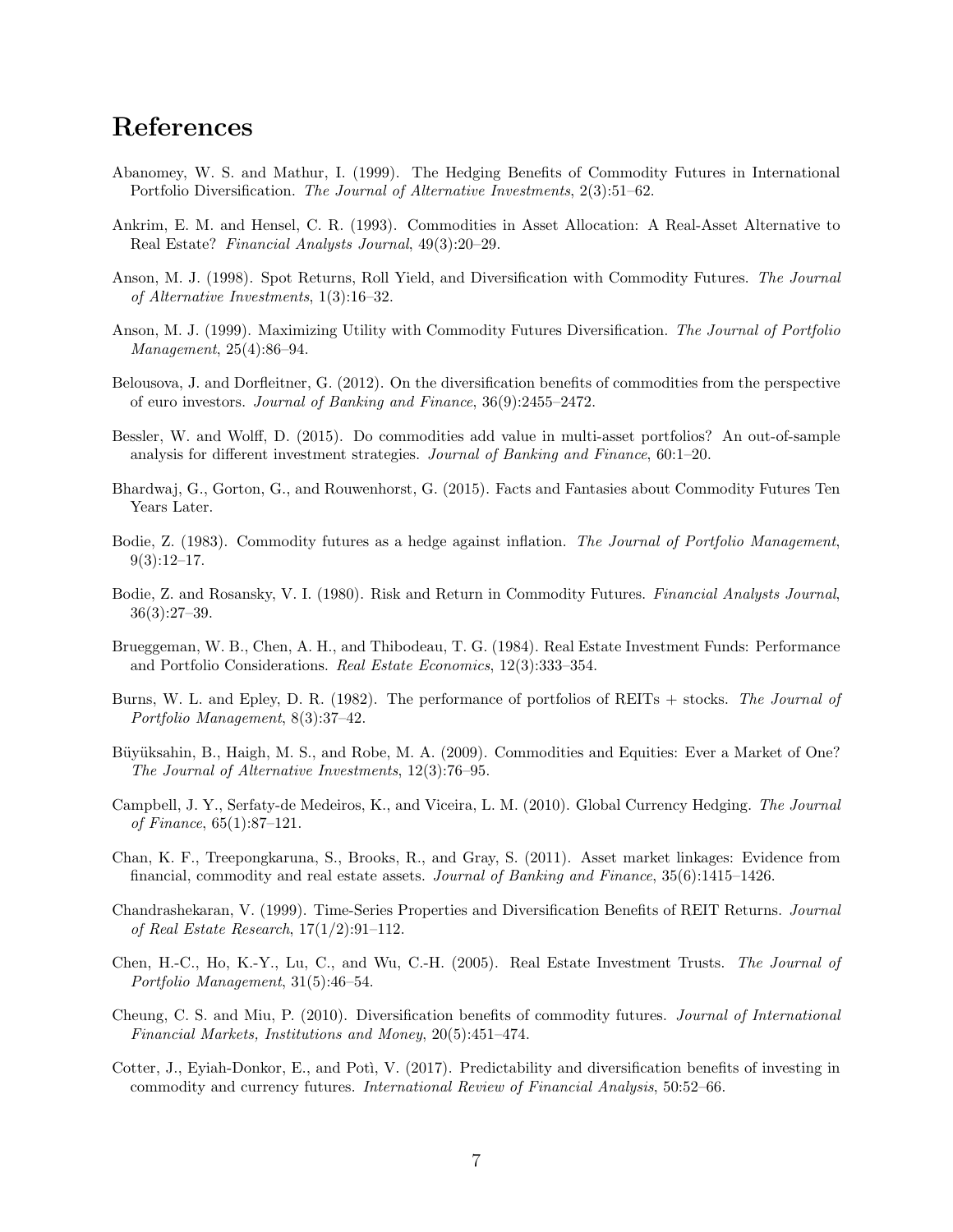- Daigler, R. T., Dupoyet, B., and You, L. (2017). Spicing Up a Portfolio with Commodity Futures: Still a Good Recipe? The Journal of Alternative Investments, 19(4):8–23.
- Daskalaki, C. and Skiadopoulos, G. (2011). Should investors include commodities in their portfolios after all? New evidence. Journal of Banking and Finance, 35(10):2606–2626.
- Daskalaki, C., Skiadopoulos, G., and Topaloglou, N. (2017). Diversification benefits of commodities: A stochastic dominance efficiency approach. Journal of Empirical Finance, 44(August):250–269.
- de Roon, F. A., Nijman, T. E., and Werker, B. J. (2003). Currency hedging for international stock portfolios: The usefulness of mean-variance analysis. Journal of Banking  $\mathcal{C}'$  Finance, 27(2):327–349.
- Demiralay, S., Bayraci, S., and Gaye Gencer, H. (2019). Time-varying diversification benefits of commodity futures. Empirical Economics, 56(6):1823–1853.
- Edwards, F. R. and Park, J. M. (1996). Do managed futures make good investments? Journal of Futures Markets, 16(5):475–517.
- Elton, E. J., Gruber, M. J., and Rentzler, J. C. (1987). Professionally Managed, Publicly Traded Commodity Funds. The Journal of Business, 60(2):175–199.
- Erb, C. B. and Harvey, C. R. (2006). The Strategic and Tactical Value of Commodity Futures. Financial Analysts Journal, 62(2):69–97.
- Eun, C. S. and Resnick, B. G. (1988). Exchange Rate Uncertainty, Forward Contracts, and International Portfolio Selection. The Journal of Finance, 43(1):197–215.
- Fischmar, D. and Peters, C. (1991). Portfolio analysis of stocks, bonds, and managed futures using compromise stochastic dominance. Journal of Futures Markets, 11(3):259–270.
- Fogler, H. R. (1984). 20% in Real Estate: Can Theory Justify it? The Journal of Portfolio Management,  $10(2):6-13.$
- Fortenbery, T. R. and Hauser, R. J. (1990). Investment Potential of Agricultural Futures Contracts. American Journal of Agricultural Economics, 72(3):721–726.
- Friedman, H. C. (1971). Real Estate Investment and Portfolio Theory. The Journal of Financial and Quantitative Analysis, 6(2):861– 874.
- Froot, K. A. (1995). Hedging Portfolios with Real Assets. The Journal of Portfolio Management, 21(4):60–77.
- Gao, X. and Nardari, F. (2018). Do Commodities Add Economic Value in Asset Allocation? New Evidence from Time-Varying Moments. Journal of Financial and Quantitative Analysis, 53(1):365–393.
- Geman, H. and Kharoubi, C. (2008). WTI crude oil Futures in portfolio diversification: The time-to-maturity effect. Journal of Banking & Finance,  $32(12):2553-2559$ .
- Georgiev, G. (2001). Benefits of Commodity Investment. The Journal of Alternative Investments, 4(1):40–48.
- Georgiev, G., Gupta, B., and Kunkel, T. (2003). Benefits of Real Estate Investment: Some Diversification Benefit in particular Allocations. The Journal of Portfolio Management, 29(5):28–33.
- Gibson, R. C. (1999). The rewards of multiple-asset-class investing. *Journal of Financial Planning*, 12(3):50– 59.
- Glen, J. and Jorion, P. (1993). Currency Hedging for International Portfolios. The Journal of Finance, 48(5):1865–1886.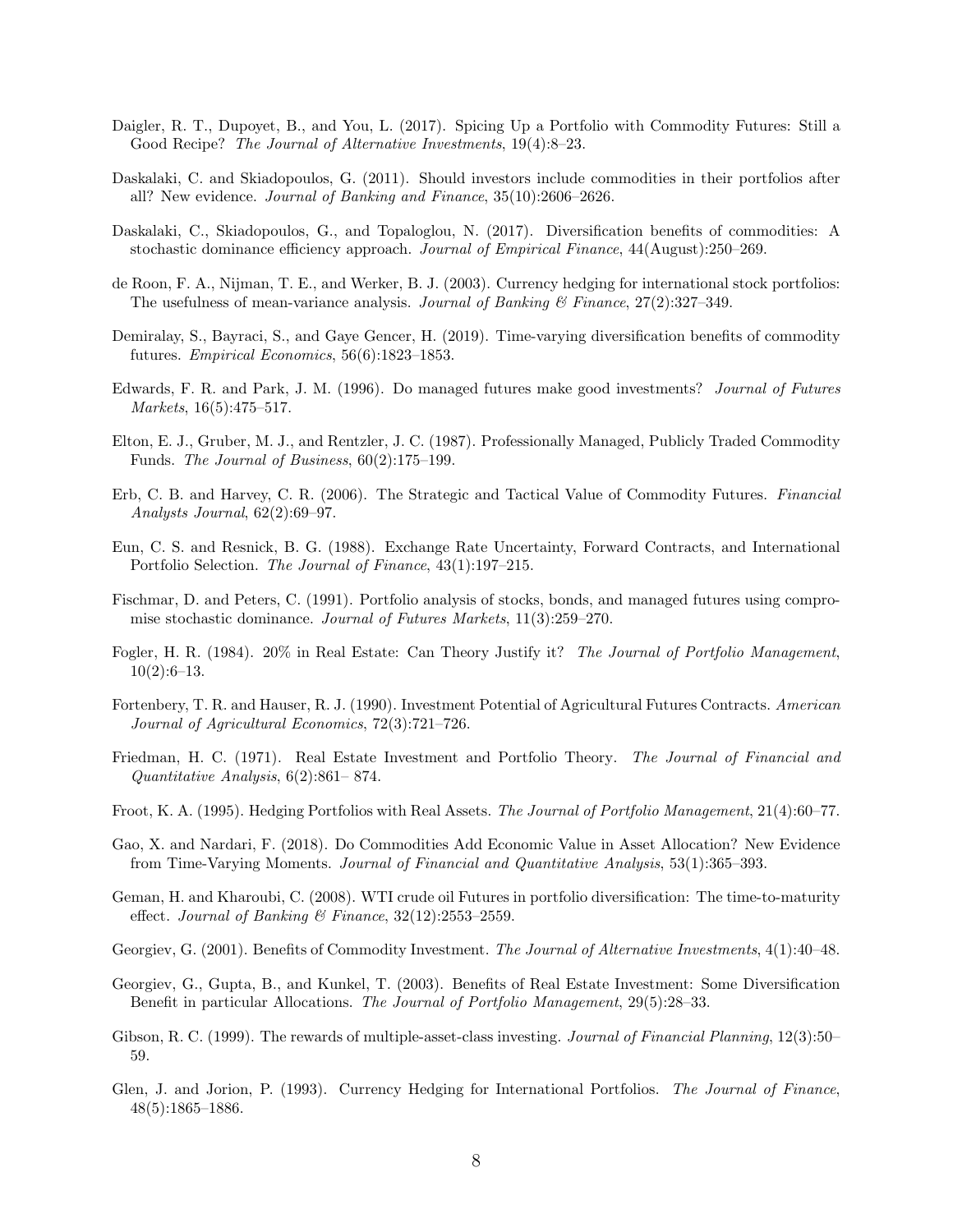- Goldstein, M. A. and Nelling, E. F. (1999). REIT Return Behavior in Advancing and Declining Stock Markets. Real Estate Finance, 15(4):68–77.
- Gorton, G. and Rouwenhorst, K. G. (2006). Facts and Fantasies about Commodity Futures. Financial Analysts Journal, 62(2):47–68.
- Graham, M., Kiviaho, J., and Nikkinen, J. (2013). Short-term and long-term dependencies of the  $\&\&P$  500 index and commodity prices. *Quantitative Finance*, 13(4):583-592.
- Grauer, R. R. and Hakansson, N. H. (1995). Gains From Diversifying Into Real Estate: Three Decades of Portfolio Returns Based on the Dynamic Investment Model. Real Estate Economics, 23(2):117-159.
- Greer, R. J. (1978). Conservative Commodities: A Key Inflation Hedge. The Journal of Portfolio Management, 4(4):26–29.
- Greer, R. J. (1994). Methods for Institutional Investment in Commodity Futures. The Journal of Derivatives.  $2(2):28-36.$
- Greer, R. J. (2000). The Nature of Commodity Index Returns. The Journal of Alternative Investments,  $3(1):45-52.$
- Halpern, P. and Warsager, R. (1998). The Performance of Energy and Non-Energy Based Commodity Investment Vehicles in Periods of Inflation. The Journal of Alternative Investments, 1(1):75–81.
- Henriksen, T. E. S. (2018). Properties of Long/Short Commodity Indices in Stock and Bond Portfolios. The Journal of Alternative Investments, 20(4):51–68.
- Henriksen, T. E. S., Pichler, A., Westgaard, S., and Frydenberg, S. (2019). Can commodities dominate stock and bond portfolios? Annals of Operations Research, 282(1-2):155–177.
- Herbst, A. F. (1983). Gold versus U.S. Common Stocks: Some Evidence on Inflation Hedge Performance and Cyclical Behavior. Financial Analysts Journal, 39(1):66–74.
- Huang, J. z. and Zhong, Z. K. (2013). Time Variation in Diversification Benefits of Commodity, REITs, and TIPS. Journal of Real Estate Finance and Economics, 46(1):152–192.
- Hudson-Wilson, S., Fabozzi, F. J., and Gordon, J. N. (2003). Why Real Estate? The Journal of Portfolio Management, 29(5):12–25.
- Hudson-Wilson, S., Gordon, J. N., Fabozzi, F. J., Anson, M. J. P., and Giliberto, S. M. (2005). Why real estate? And how? where? and when? Journal of Portfolio Management, 20(20):12–22.
- Hung, K., Onayev, Z., and Tu, C. C. (2008). Time-Varying Diversification Effect of Real Estate in Institutional Portfolios: When Alternative Assets Are Considered. Journal of Real Estate Portfolio Management, 14(4):241–261.
- Ibbotson, R. G. and Siegel, L. B. (1984). Real Estate Returns: A Comparison with Other Investments. Real Estate Economics, 12(3):219–242.
- Idzorek, T. M. (2007). Strategic Asset Allocation and Commodities. In Till, H. and Eagleeye, J., editors, Intelligent commodity investing: New strategies and practical insights for informed decision making, pages 113–177. Risk Books, London.
- Irwin, S. H., Krukemyer, T. R., and Zulauf, C. R. (1993). Investment performance of public commodity pools: 1979-1990. Journal of Futures Markets, 13(7):799–820.
- Irwin, S. H. and Landa, D. (1987). Real estate, futures, and gold as portfolio assets. The Journal of Portfolio Management, 14(1):29–34.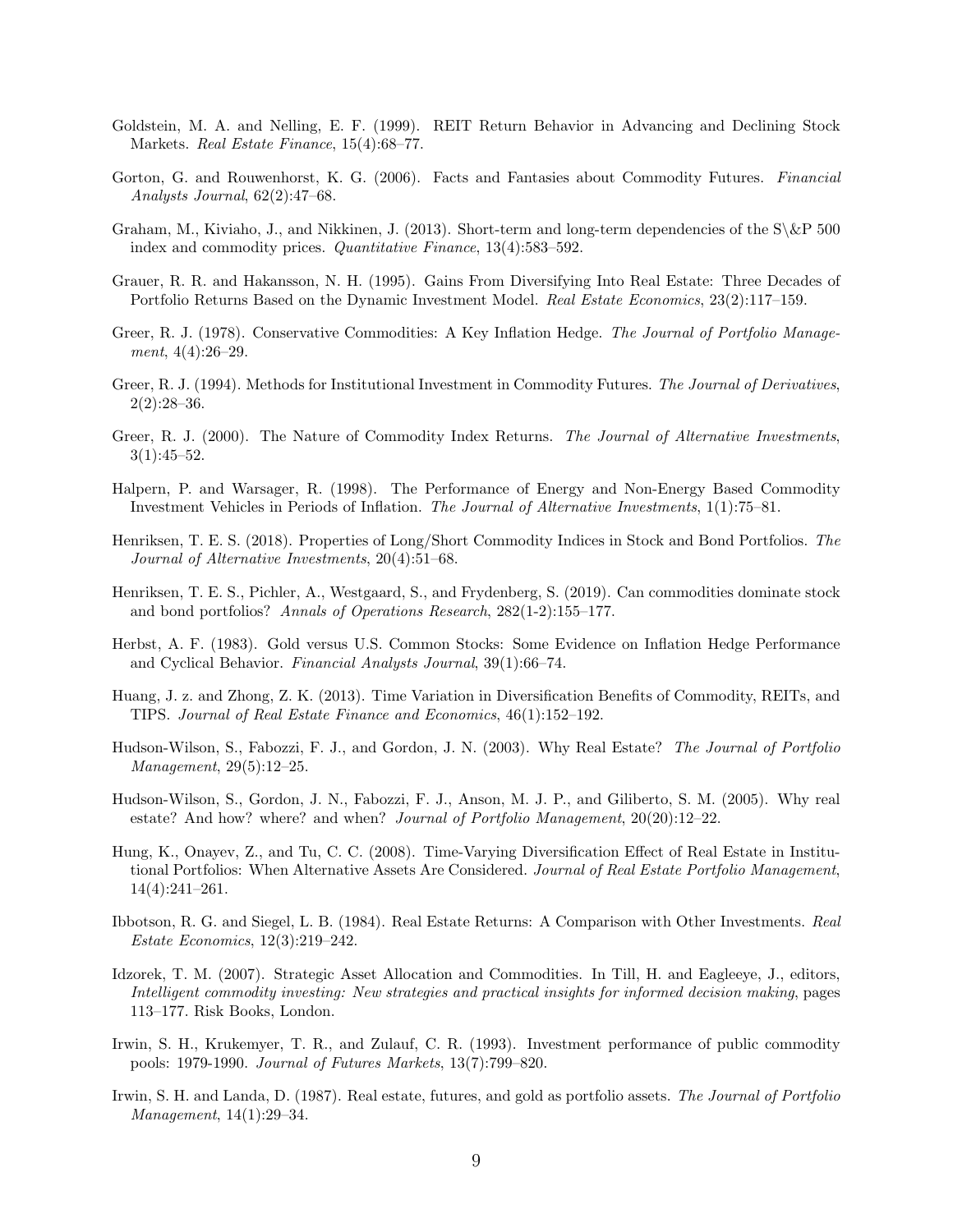- Jensen, G. R., Johnson, R. R., and Mercer, J. M. (2000). Efficient use of commodity futures in diversified portfolios. Journal of Futures Markets, 20(5):489–506.
- Jensen, G. R., Johnson, R. R., and Mercer, J. M. (2002). Tactical Asset Allocation and Commodity Futures. The Journal of Portfolio Management, 28(4):100–111.
- Johnson, R. R. and Jensen, G. R. (2001). The Diversification Benefits of Commodities and Real Estate in Alternative Monetary Conditions. The Journal of Alternative Investments, 3(4):53–61.
- Kallberg, J. G., Liu, C. H., and Greig, D. W. (1996). The Role of Real Estate in the Portfolio Allocation Process. Real Estate Economics, 24(3):359–377.
- Kaplan, P. D. and Lummer, S. L. (1998). Update: GSCI Collateralized Futures as a Hedging and Diversification Tool for Institutional Portfolios. The Journal of Investing,  $7(4)$ :11–17.
- Kremer, P. j. (2015). Comparing three generations of commodity indices: New evidence for portfolio diversification. Alternative Investment Analyst Review, 3(4):30–43.
- Kroencke, T. A., Schindler, F., and Schrimpf, A. (2014). International diversification benefits with foreign exchange investment styles. Review of Finance, 18(5):1847–1883.
- Kuhle, J. (1987). Portfolio Diversification and Return Benefits: Common Stock vs. Real Estate Investment Trusts (REITs). Journal of Real Estate Research, 2(2):1–9.
- Lee, S. L. (2005). The return due to diversification of real estate to the US mixed-asset portfolio. *Journal* of Real Estate Portfolio Management, 11(1):19–28.
- Lizieri, C. (2013). After the Fall: Real Estate in the Mixed-Asset Portfolio in the Aftermath of the Global Financial Crisis. The Journal of Portfolio Management, 39(6):43–59.
- Lombardi, M. J. and Ravazzolo, F. (2016). On the correlation between commodity and equity returns: Implications for portfolio allocation. Journal of Commodity Markets, 2(1):45–57.
- Lummer, S. L. and Siegel, L. B. (1993). GSCI Collateralized Futures. The Journal of Investing, 2(2):75–82.
- McDonald, J. G. and Solnick, B. H. (1977). Valuation and Strategy for Gold Stocks. The Journal of Portfolio Management, 3(3):29–33.
- Miles, M. and Mahoney, J. (1997). Is commercial real estate an inflation hedge? Real Estate Issues. 13(4):31–45.
- Mull, S. R. and Soenen, L. A. (1997). U.S. REITs as an Asset Class in International Investment Portfolios. Financial Analysts Journal, 53(2):55–61.
- Nijman, T. E. and Swinkels, L. A. P. (2008). Strategic and Tactical Allocation to Commodities for Retirement Savings Schemes. In Fabozzi, F. J., Füss, R., and Kaiser, D. G., editors, The Handbook of Commodity Investing, chapter 22, pages 522–546. John Wiley & Sons, Inc., Hoboken, NJ, USA.
- Platanakis, E., Sakkas, A., and Sutcliffe, C. (2019). Harmful diversification: Evidence from alternative investments. The British Accounting Review, 51(1):1–23.
- Pojarliev, M. and Levich, R. M. (2012). A New Look at Currency Investing. CFA Institute.
- Robichek, A. A., Cohn, R. A., and Pringle, J. J. (1972). Returns on Alternative Investment Media and Implications for Portfolio Construction. The Journal of Business, 45(3):427–443.
- Sa-Aadu, J., Shilling, J., and Tiwari, A. (2010). On the Portfolio Properties of Real Estate in Good Times and Bad Times. Real Estate Economics, 38(3):529–565.